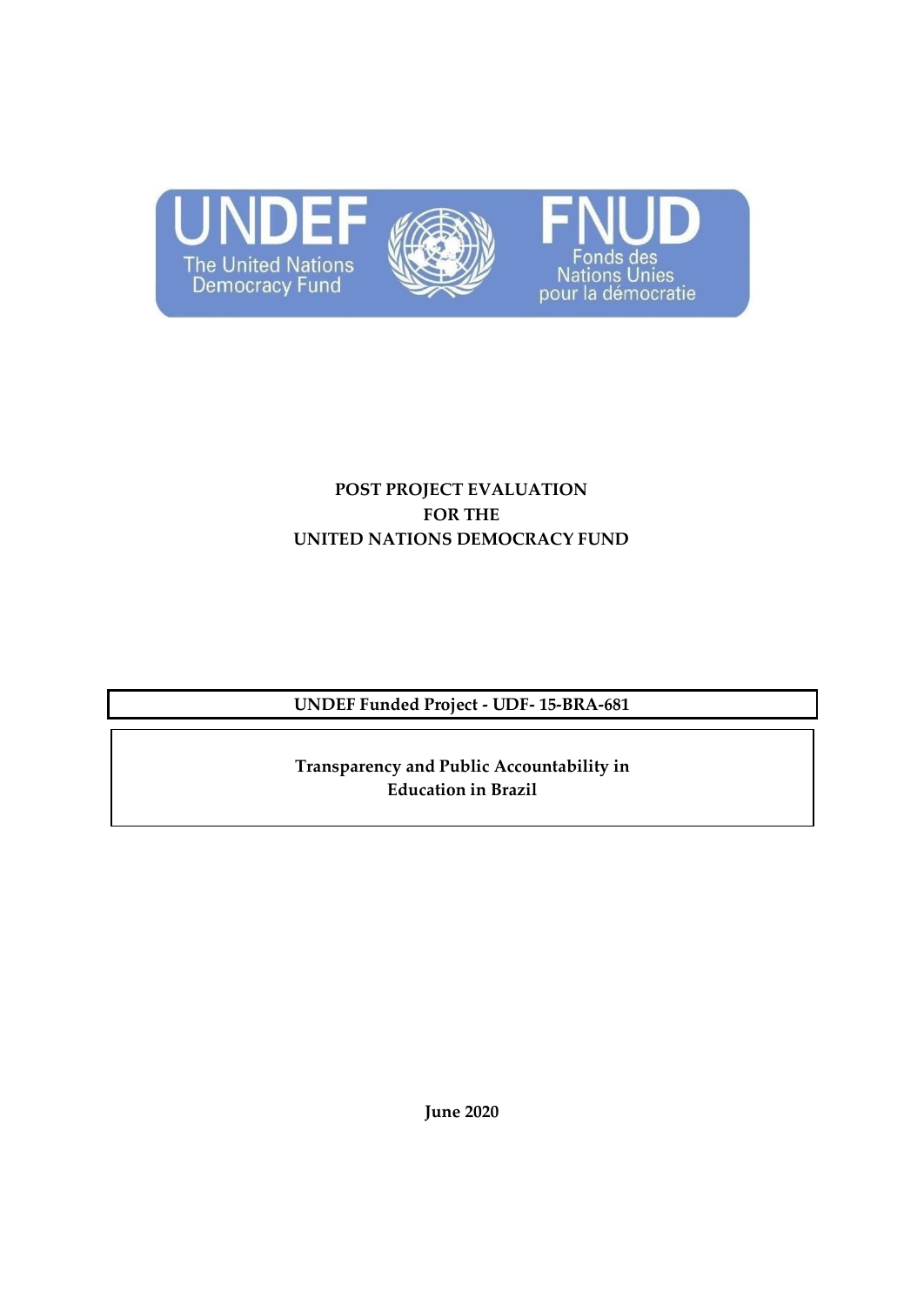### **Acknowledgements**

The evaluator would like to thank the members and staff of *Transparência Brasil,* and *Observatório Social do Brasil* for their valuable assistance and for taking the time to share their experiences and information. Special mention goes to Juliana Sakai, Roni Enara and Bianca Mondo. The evaluator would also like to thank all of the stakeholders and beneficiaries who participated in the evaluation process who generously shared their thoughts and experiences and provided an invaluable contribution to this report. The evaluator would also like to thank the UNDEF team and, in particular, Mikiko Sawanishi and Elizabeth Baja for their priceless help, information and logistical support.

## **Disclaimer**

The views expressed in this report are those of the evaluator. They do not represent those of UNDEF or any of the institutions referred to in the report. All errors and omissions remain the responsibility of the author.

### **Author**

This report was written by Vanda Medeiros.

## **Project Area**

The project covered a total of 21 municipalities in South and Southeast of Brazil. The evaluator visited the following four project municipalities: São Paulo (Grantee Headquarters), Curitiba (Implementing Partner Headquarters), São José dos Campos and Taubaté (both in Project Implementation Area, in the State of S. Paulo).



*Figure 1: Target Cities of the project*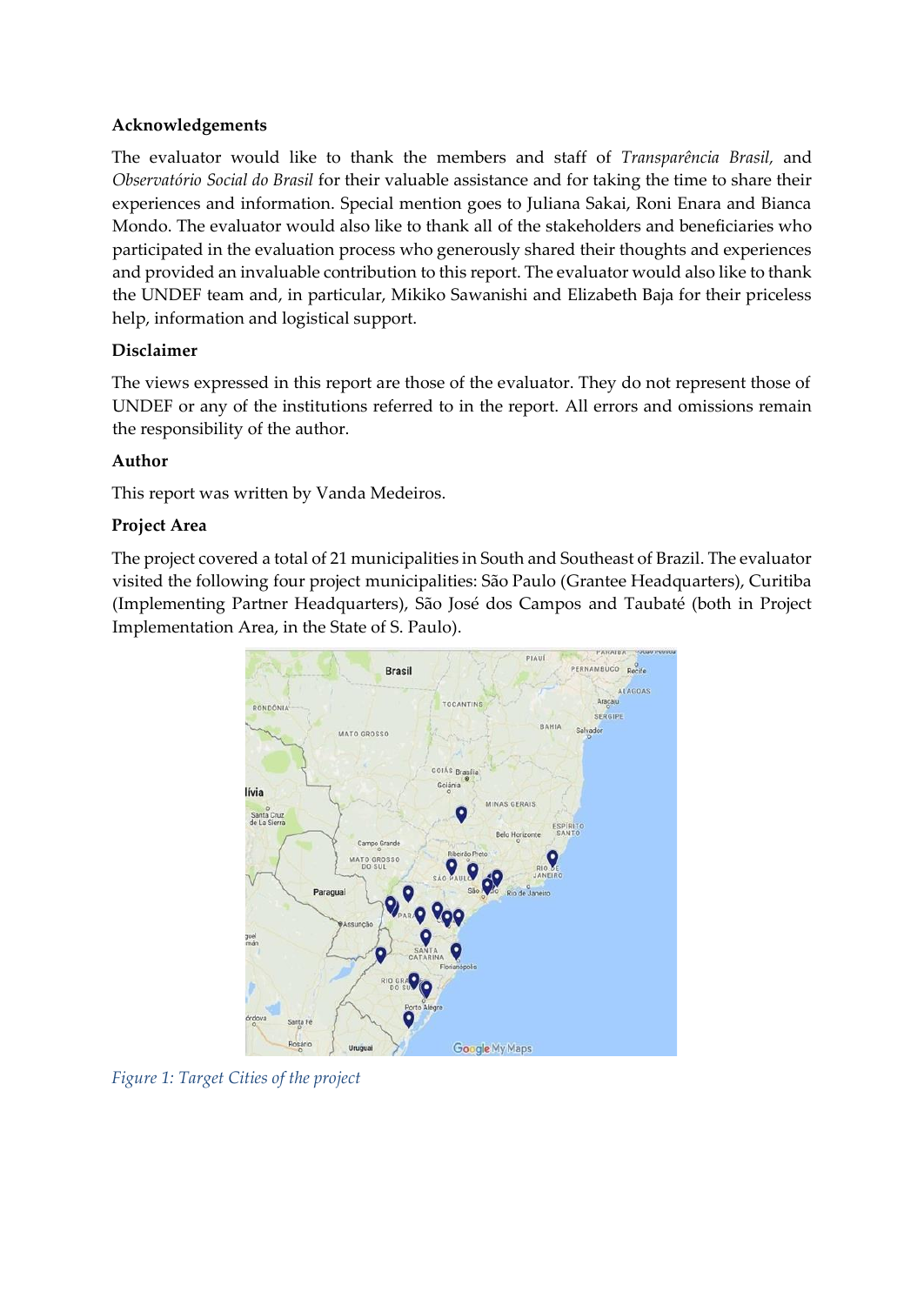| I.   |                                                                        |  |
|------|------------------------------------------------------------------------|--|
| i.   |                                                                        |  |
| ii.  |                                                                        |  |
|      |                                                                        |  |
| i.   |                                                                        |  |
|      |                                                                        |  |
|      |                                                                        |  |
|      |                                                                        |  |
| ii.  |                                                                        |  |
| iii. |                                                                        |  |
|      |                                                                        |  |
|      |                                                                        |  |
|      |                                                                        |  |
| iv.  |                                                                        |  |
|      |                                                                        |  |
|      |                                                                        |  |
|      |                                                                        |  |
| V.   |                                                                        |  |
| vi.  |                                                                        |  |
| i.   |                                                                        |  |
| ii.  |                                                                        |  |
| iii. |                                                                        |  |
| iv.  |                                                                        |  |
| v.   |                                                                        |  |
| vi.  |                                                                        |  |
|      |                                                                        |  |
|      |                                                                        |  |
|      | ANNEX 1: DETAILED OUTCOME-LEVEL TARGETS, BASELINES AND RESULTS FOR THE |  |
|      |                                                                        |  |
|      |                                                                        |  |
|      |                                                                        |  |
|      |                                                                        |  |

#### Contents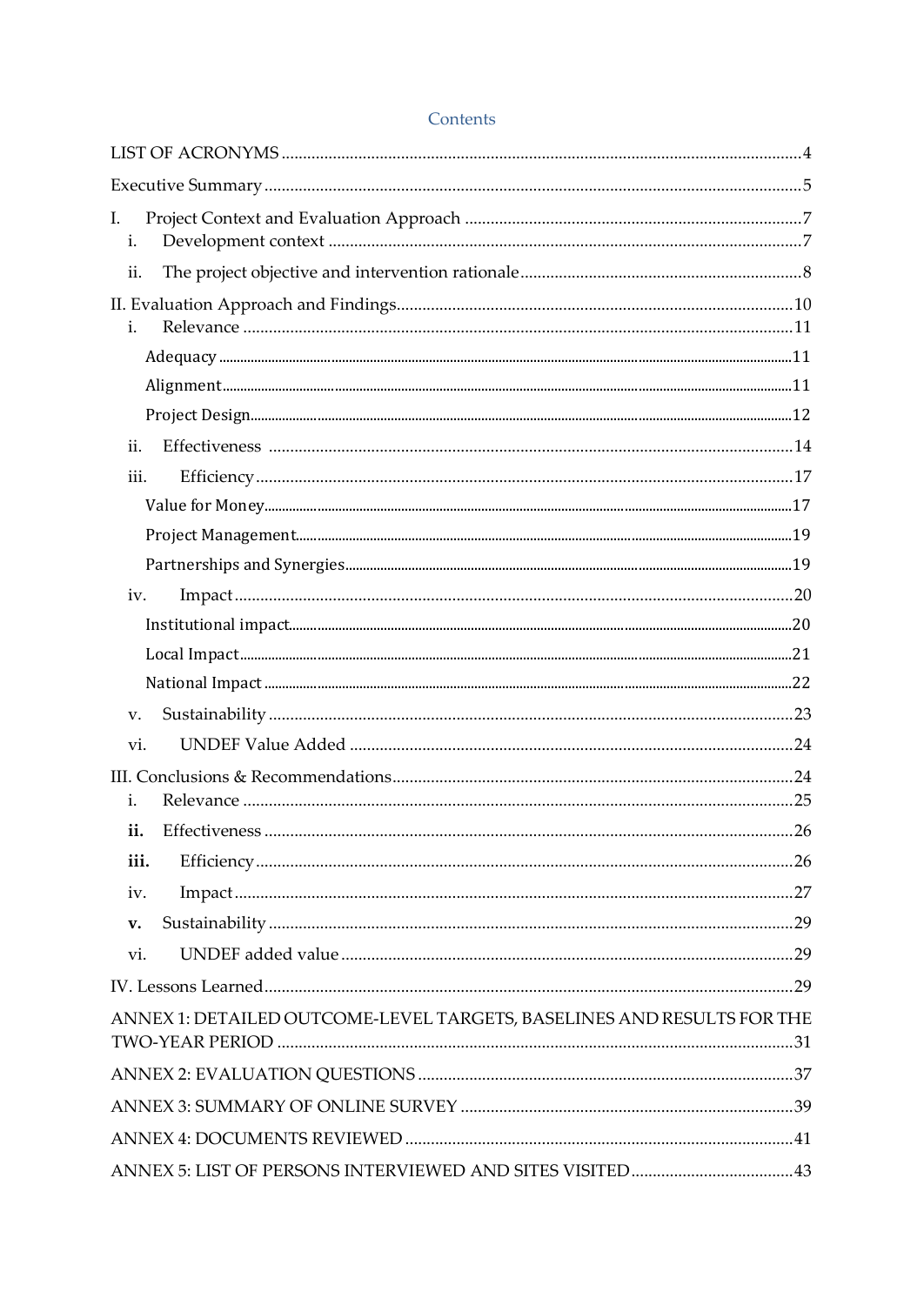## **LIST OF ACRONYMS**

<span id="page-3-0"></span>

| <b>CGU</b>   | Controladoria Geral da União / Comptroller General of<br><b>Brazil</b>                                          |
|--------------|-----------------------------------------------------------------------------------------------------------------|
| <b>CSO</b>   | Civil Society Organization                                                                                      |
| <b>FNDE</b>  | Fundo Nacional de Desenvolvimento da Educação / Education<br>National Development Fund                          |
| LAI          | Lei de Acesso à Informação / Access to Information Act                                                          |
| <b>MEC</b>   | Ministério da Educação e Cultura / Ministry of Education<br>and Culture                                         |
| <b>OSB</b>   | Observatório Social do Brasil                                                                                   |
| PD           | Project Document                                                                                                |
| <b>SIMEC</b> | Sistema integrado de Monitoramento Execução e Controle /<br>Integrated Monitoring, Execution and Control System |
| <b>SMART</b> | Specific, Measurable, Achievable, Relevant and Time-<br>bound                                                   |
| TB           | Transparência Brasil                                                                                            |
| <b>TCU</b>   | Tribunal de Contas da União / Federal Audit Court                                                               |
| <b>UNDEF</b> | <b>United Nations Democracy Fund</b>                                                                            |
| <b>UNEG</b>  | <b>United Nations Evaluation Group</b>                                                                          |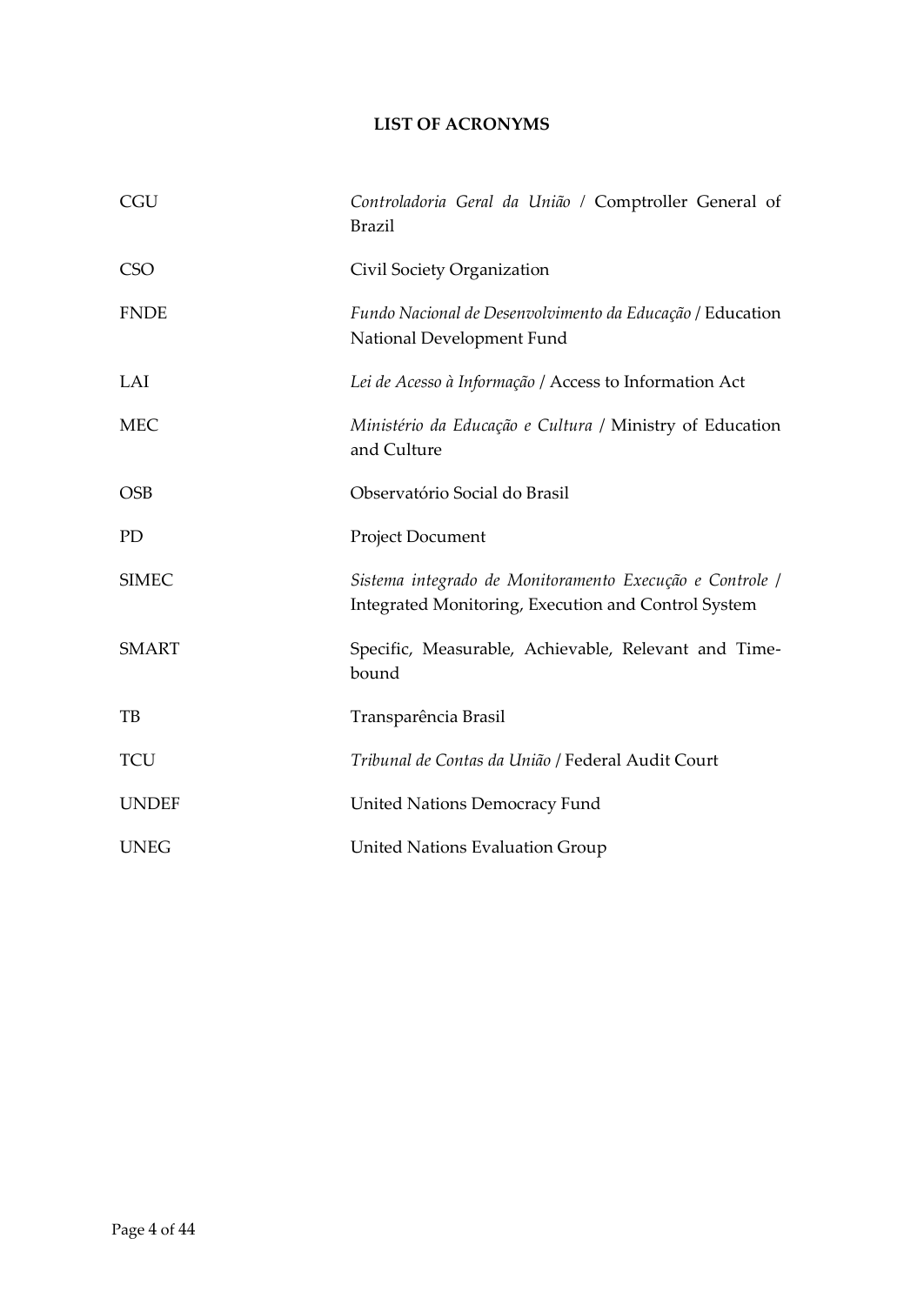## <span id="page-4-0"></span>**Executive Summary**

This report evaluates the project "Transparency and Public Accountability in Education in Brazil" implemented by Brazilian NGO Transparência Brasil (TB) and its local partner Observatório Social do Brasil (OSB) from 1st May 2017 to 30th June 2019 with a n UNDEF grant of US\$220,000.

The project, beneficiating directly 21 local Civil Society Organizations (CSOs) in 21 municipalities in the South and Southeast regions of the country, aimed to improve access to education in Brazil by tackling mismanagement and delays in the construction of public schools and nurseries. The project strategy was built around three components: (1) Enhance a network of local CSOs and a technical support system in monitoring the process of constructing public schools and nurseries; (2) Increase the capacity of local CSOs to monitor biddings, contracts, and constructions of public schools and nurseries; (3) Increase the participation and collaboration between civil society and Federal Government in elaborating, monitoring and controlling public policy for infrastructure in education.

**The overall assessment of the project is very positive, as it achieved the desired impact of improving access to education in public schools and nurseries in some of the 21 municipalities in Brazil. The project's strongest points are its relevance, efficiency, impact and sustainability. The evaluation identified a few aspects that may have been improved in the design phase, some shortcomings regarding the implementation of specific activities (effectiveness) and additional recommendations that may be used in future exercises.**

The project was **relevant**. The objectives addressed a real need to increase the offer of educational infrastructure at a national level and specifically in the targeted municipalities. The project outcomes were **adequate and aligned** with the mandate and strategic aims of the donor (UNDEF), the grantee (*Transparência Brasil*) and the local implementing partner (OSB).

The project outputs and activities were **well designed in general** and significantly contributed to the outcomes. In most cases, the project risks were adequately identified. The selection of the project area and beneficiaries **was entirely adequate** and decided in a participatory and consultative fashion with the local partners. However, most targets were ambitious, and indicators only allowed an accurate measurement of the activities.

Overall, the **project's efficiency and cost-benefit ratio were highly satisfactory**. Both grantee and partner organisations were able to optimise the existing resources and reduce costs. The project was conducted by a qualified team known for its expertise and experience in the project field. However, daily project management and coordination were concentrated on only one person resulting in challenges to ensure the fulfilment of all activities and commitments.

**The project activities were effectively able to achieve its objectives** and were implemented as planned. Nevertheless, one major challenge was to ensure the prompt functioning of the Technical Chamber in charge of providing support to the CSOs. Another challenge related to the collaboration of local authorities and their compliance with the Access to Information Act (LAI).

The project contributed to transformations at different levels, **having an impact at the local, institutional and national level**. Some of the most remarkable achievements were: i) increased institutional capacity and empowerment of the 21 CSOs beneficiaries, to monitor public construction works and to promote transparent governance practices; ii) several faults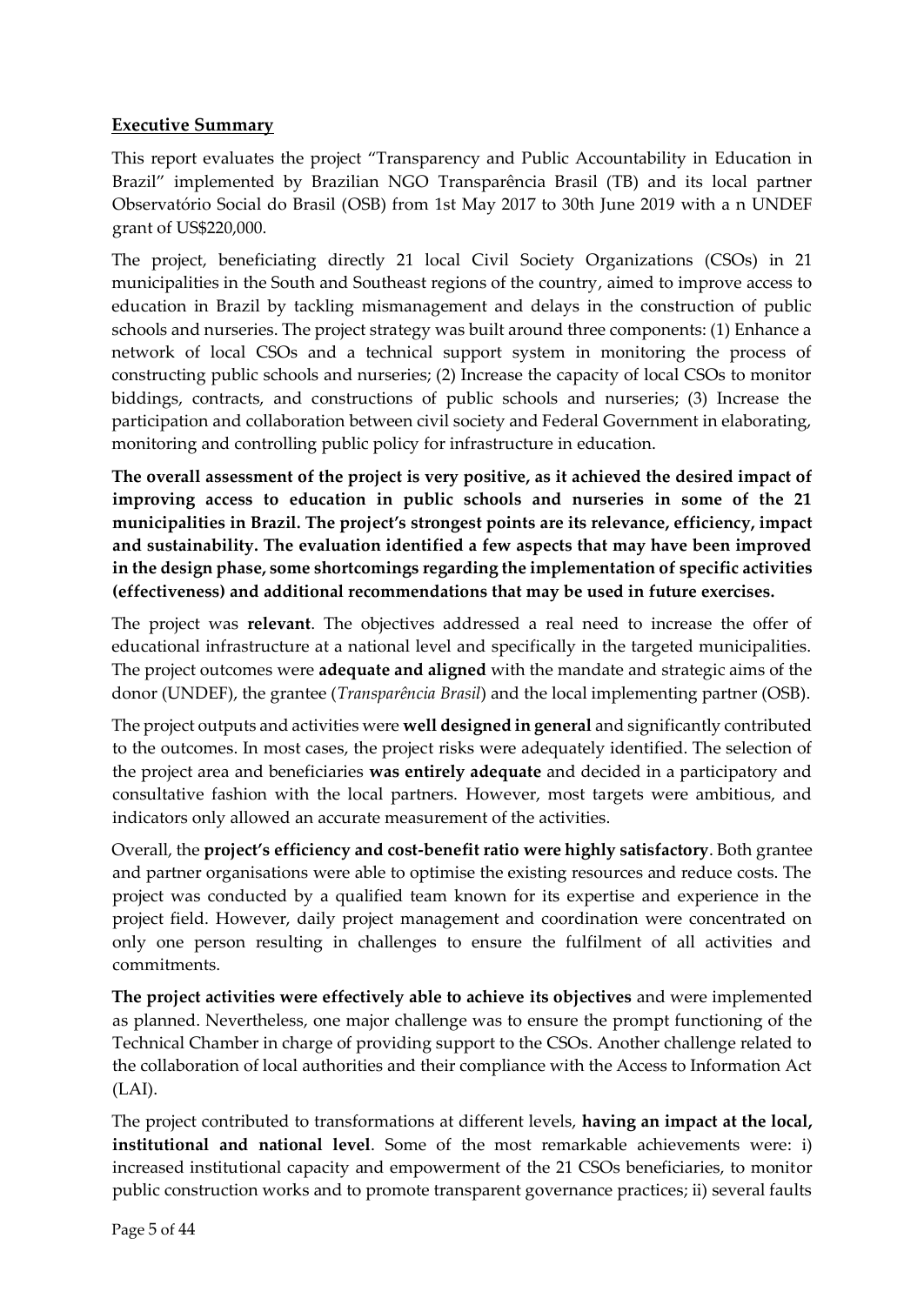and construction issues were uncovered by the CSOs upon the identification of 23 public bidding procedures and the monitoring of 49 construction works; iii) public savings resulted from the changes introduced in the bidding process. In one specific case - Araucária municipality (Paraná State) – these savings were estimated in US\$ 308,631, which is higher than the entire project budget ; iv) dissemination of reliable systematic information concerning public construction works and increased the visibility and credibility of civil society both at the national and regional context.

The evaluation found evidence that the project presented important **sustainability factors** supported by the continuation of the activities after the project closure, and the expansion of the activities beyond the project's initial geographical scope, exceeding the project expectations.

**The UNDEF's added value** contributed to empowering – from a neutral standing - the civil society to actively participate in the exercise of good governance and influence the government to use transparent public policies. Overall, the 'UNDEF brand' lent credibility and helped to establish the legitimacy of local stakeholders, by motivating them and strengthening their activism and organisational capacity.

Some of the main recommendations and lessons learned identified in the evaluation are as follows:

- i. In the project design phase, consider using a participatory approach, including the governmental authorities, to promote better project ownership and facilitate future collaboration and partnerships.
- ii. In the Project Document (PD), identify qualitative and quantitative SMART indicators to measure the outcome and impact of the project; Include at least one impact indicator per Outcome, as well as targets and verification sources.
- iii. In future projects which involve several local CSOs, consider decentralising coordination to provide personalised support to the local CSOs, and free human resources from the project management team.
- iv. When dealing with CSOs, consider developing a specific strategy to attract human resources (volunteers) to the project or to those institutions.
- v. Include a gender mainstreaming approach on the project intervention. Identify genderrelated indicators and targets and present disaggregated data in the reports.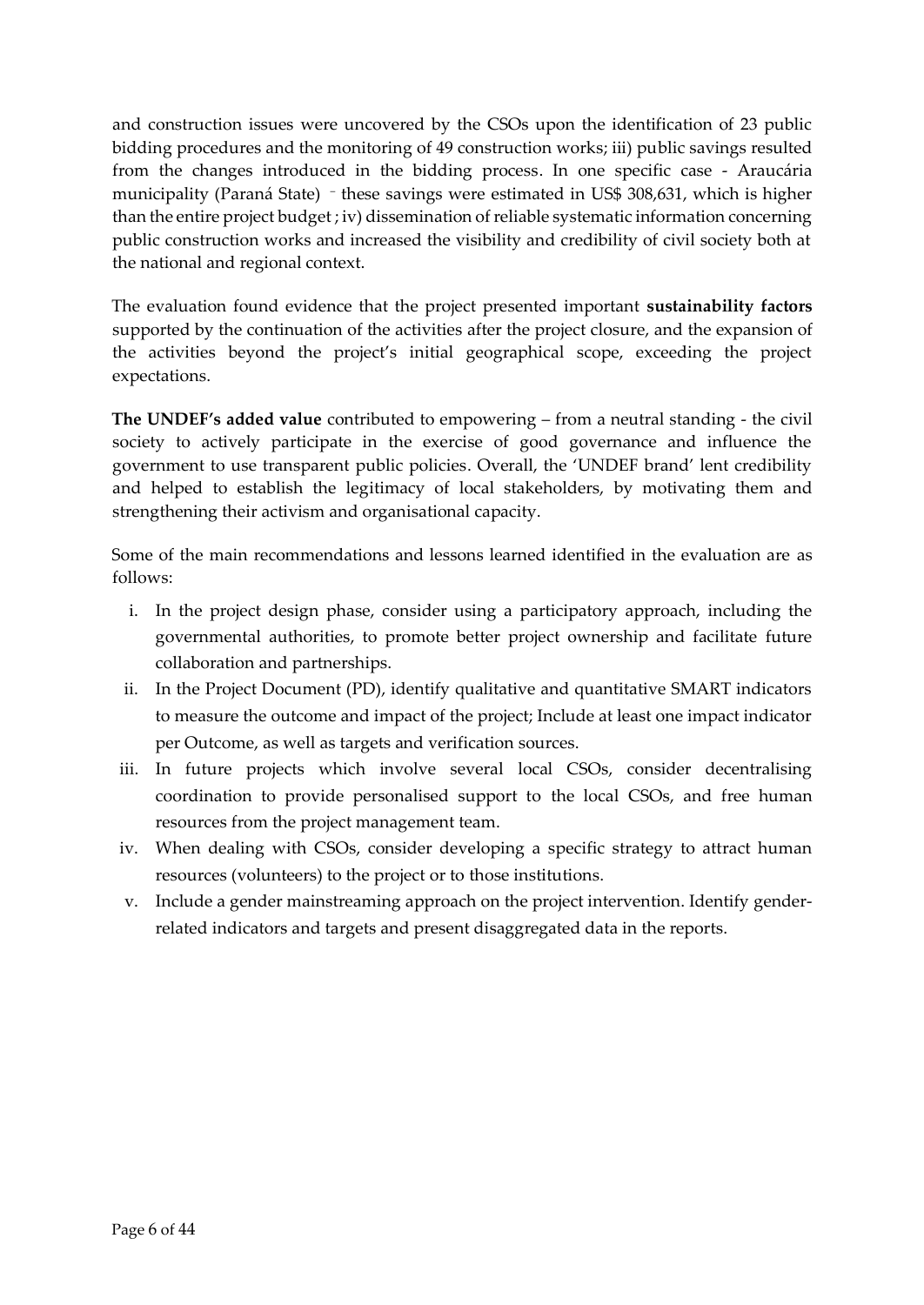## <span id="page-6-0"></span>**I. Project Context and Evaluation Approach**

## <span id="page-6-1"></span>**Development Context**

In Brazil, the construction of public schools and nurseries occurs through a decentralised financing system, fed by the transfers of funds from the Federal Government to the local governments. The latter is responsible for the bidding, contracting and monitoring of the construction works. These are concluded with the handover of the educational facilities readyto-use, from the contractors to the local authorities. This process does not always deliver the expected result due to inefficiency, mismanagement and corruption at the local government level.

According to the Ministry of Education and audit reports from the controlling agents, a substantial amount of public funds transferred to the local governments for financing public schools and nurseries are not effectively used. The data from the Ministry of Education provided by the implementing agency in the Project Document, showed that only 34% of the construction works were delivered as planned, 34% were delayed, 20% were abandoned or paralysed and 12% had not yet started.

The underlying causes of the delays and abandonments of the construction works include failure to ensure that contractors fulfil their contractual obligation, the deliberate inflation of planned construction costs, and the manipulation of contracting procedures to favour private interests and divert public resources. The lack of contract enforcement by the public bodies and weak oversight from the population further adds to the problem. In any case, the public funds transferred to the municipalities, to pay the companies contracted to undertake these works, hardly returns to the public sphere.

Greater control of public funds and an efficient monitoring system at the local level, enabling Federal Government and civil society to detect and report cases of mismanagement, would minimise the losses caused by the delays and abandonment of work by the construction companies. These losses are both in terms of public funds and in the resulting decrease to the number of places available for children in public schools and nurseries.

In 2012, the Brazilian government created a public monitoring system *(Sistema Integrado de Monitoramento, Execução e Controle* - SIMEC)<sup>1</sup> which aimed to improve monitoring practices related to the execution of construction projects run by local municipalities and funded by federal resources. This system would enable the Ministry of Education to monitor the progress of the municipalities that signed an agreement for the construction of elementary schools or nurseries.

However, the information provided by this public monitoring system is weak and untrustworthy. According to the project document, it lacks accuracy and up to date information that should be provided by local officers (municipalities). Most municipalities have no incentive nor the technical capacity to deliver the required information about the constructions' progress. Consequently, the official data about the delays and interruptions in the construction of schools and nurseries remains mostly underestimated.

In addition, the Federal Government does not publish organised and detailed information on the contracting procedures; the number of schools/nurseries that are supposed to be

<sup>1</sup> https://www.fnde.gov.br/fnde\_sistemas/simec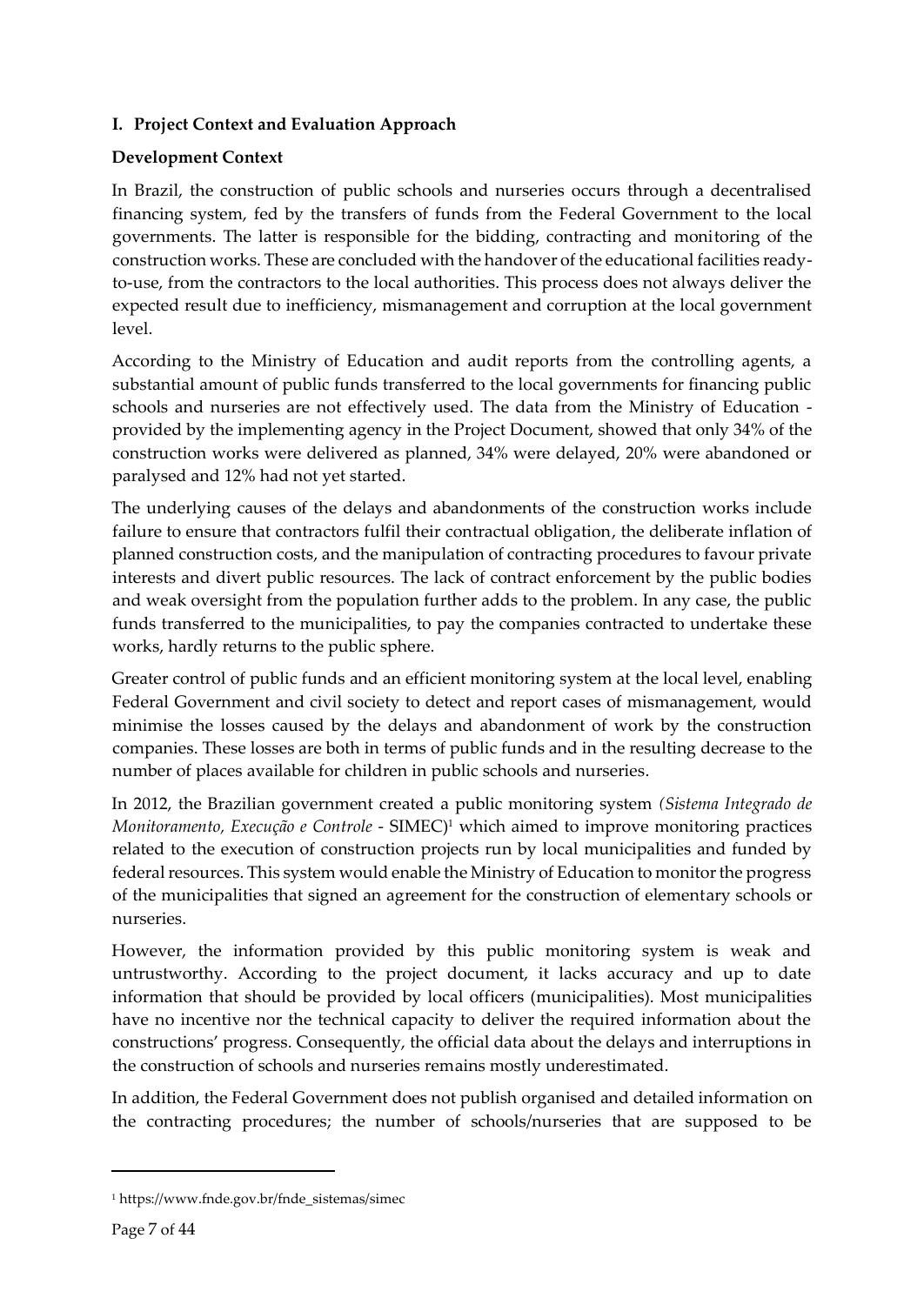constructed or that are under construction; the number of abandoned or delayed works; and the funds transferred from federal to local governments for each project.

Civil society organisations and individuals have expressed an interest in having an active monitoring role of public construction works. Still, as the Project Document points out, in most cases, they do not have the means to do so. Poor organisation, insufficient capacity and difficulties in obtaining essential information limits the capacity to supervise how contracts and tenders are developed and, subsequently, the expenditure of federal funds at the local level.

This issue contributes negatively to the Brazilian education system and leads to a significant deficit in access to public childcare and primary education services in Brazil. The capacity in the Brazilian education system is insufficient to match the families' demand for childcare and primary education levels: around 10 million infants and small children cannot find places in public nurseries. An estimated 3 million Brazilian children and youth do not have a place in public schools. This problem affects the poorest and most vulnerable people, including single parents and their children particularly<sup>2</sup>.

## <span id="page-7-0"></span>**Project Objective and Intervention Rationale**

This report addresses the evaluation of the project entitled "Transparency and Public Accountability in Education in Brazil". As defined in the Project Document (UDF-15-BRA-681), its major goal was to improve access to education in Brazil by tackling mismanagement and delays in the construction of public schools and nurseries.

The project was run from  $1<sup>st</sup>$  May 2017 to 30<sup>th</sup> June 2019 and included a two-month extension - without further costs - due to a delay in the implementation of the final activities. The total award granted by UNDEF, the single donor, was USD 220,000, out of which USD 20,000 was retained for monitoring and evaluation.

The project was designed and implemented by *Transparencia Brasil* (TB)*,* and its local partner *Observatório Social do Brasil* (OSB). TB is a Brazilian NGO established in 2000 that promotes transparency and social control of the public powers, contributing to the integrity and improvement of public institutions, policies and the democratic process. Among other matters, it contributed to passing two relevant Brazilian laws: the «Clean Record Act (2010) »<sup>3</sup> and «the Access to Public Information Act (2011) <sup>4</sup>». The OSB is an NGO that disseminates a standardised methodology for the creation and operation of a network of democratic, independent and volunteer-based third sector organisations engaged in the cause of social justice and improvement of public management.

<sup>2</sup> Data presented in the PD, based on data from the Brazilian Institute of Geography and Statistics (IBGE), and in 2010 Census.

<sup>&</sup>lt;sup>3</sup> The Clean Record Act makes a candidate who has been impeached, has resigned to avoid impeachment, or been convicted by a decision of a collective body (with more than one judge) ineligible to hold public office for eight years, even if the possibility of appealing remains an option. (Lei da Ficha Limpa, complementary law Nº.135/2010)

<sup>4</sup> The Access to Public Information Act (Lei de Acesso à Informação - LAI [, Lei nº 12.527/2011\)](http://www.planalto.gov.br/ccivil_03/_ato2011-2014/2011/lei/l12527.htm) came into force on May 16th 2012, creating mechanisms which allow any natural person, legal or juridic, without the need to present a reason, to receive public information from public bodies and entities. The law is valid for the three Powers of the Union: State, Federal District and Municipalities, including Court of Audits and Ministry of Public affairs [\(http://www.acessoainformacao.gov.br/assuntos/conheca-seu-direito/a-lei-de-acesso-a-informacao\)](http://www.acessoainformacao.gov.br/assuntos/conheca-seu-direito/a-lei-de-acesso-a-informacao).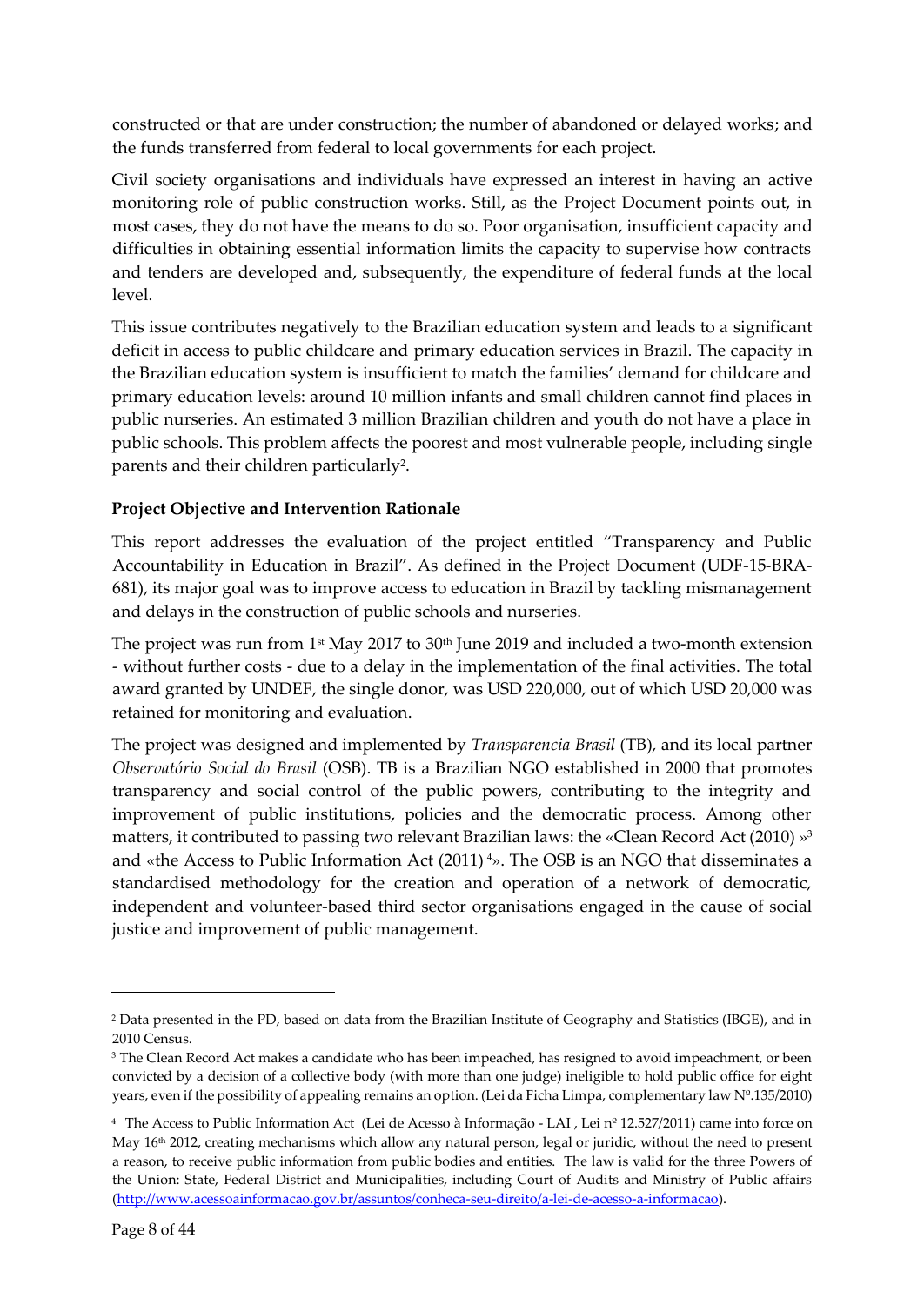In 2016, TB received the Google Impact Challenge prize (a grant of USD 720,000) for developing a mobile app *Tá De P*e (stands-up), that enables citizens to monitor and report online on the progress of construction works of schools and nurseries financed by the Education National Development Fund (*Fundo Nacional de Desenvolvimento da Educação* - FNDE). The app enables TB to receive data from all over the country and liaise directly with local communities and Civil Society Organisations (CSOs). In that context, the initial UNDEF project proposal was later redesigned as a complementary and follow-up project to the *Tá De Pé* project.

The primary project strategy was to empower small CSOs to increase the accountability of local and federal government officials and empower a network of local monitoring organisations. The initial project scope was to include all the municipalities of the OSB network. After the first selection stage by UNDEF in 2016, and upon rearrangement of the project linked to the approval of the "*Tá De Pé*" project and the fact that UNDEF proposal did not match what was initially requested, the outputs were better defined and also the number of target beneficiaries was reduced to twenty-two.

The project identified the three primary outcomes, hereafter, to achieve its objective. Each outcome contains several outputs that are analysed in detail under Chapter II (see the section on effectiveness):

- *Outcome 1*: Enhanced network of 22 local CSOs and technical support system in national collaboration among local CSOs in monitoring the process of constructing public schools and nurseries.
- *Outcome 2*: Increased capacity of 22 local CSOs to monitor biddings, contracts, and constructions of public schools and nurseries.
- *Outcome 3*: Increased participation and collaboration between civil society and Federal Government in elaborating, monitoring and controlling public policy for infrastructure in education.

The project had a geographical focus in the South and Southeast regions of the country (see Figure 1: *Target cities of the project*), which facilitated the organisation of network meetings with the local Implementing Partner (*Observatório Social do Brasil*).

The direct beneficiaries of the project were 22 local CSOs in 22 cities. After the project starting phase, one of the selected CSO decided not to participate, and with UNDEF's approval, the activities were carried out with the remaining 21 CSOs (see [Table 1T](#page-8-0)able 1 - [List of targeted](#page-8-0)  [CSO and communities\)](#page-8-0).

| CSO                                                       | Region            |
|-----------------------------------------------------------|-------------------|
| Observatório Social de Araucária                          | Paraná            |
| Observatório Social de Caçador                            | Santa Catarina    |
| Observatório Social de Campo Mourão<br>3)                 | Paraná            |
| Observatório Social de Cascavel<br>$\left( 4\right)$      | Paraná            |
| Observatório Social de Chapecó<br>5)                      | Santa Catarina    |
| Observatório Social de Foz do Iguaçu<br>$\lceil 6 \rceil$ | Paraná            |
| Observatório Social de Goioerê                            | Paraná            |
| Observatório Social de Gravataí                           | Rio Grande do Sul |

## <span id="page-8-0"></span>*Table 1 - List of targeted CSO and communities*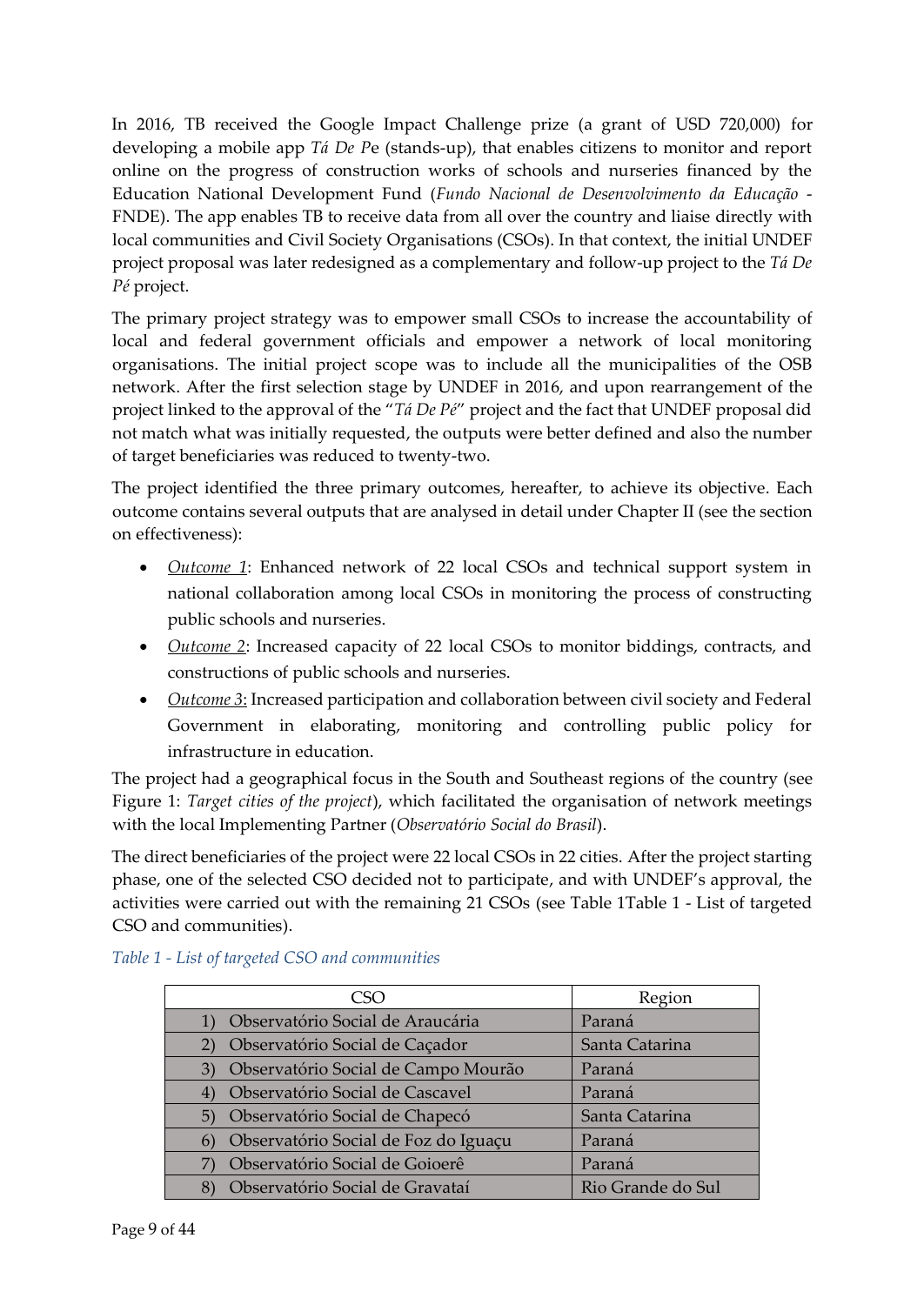| Observatório Social de Guarapuava<br>9)        | Paraná              |
|------------------------------------------------|---------------------|
| 10) Observatório Social de Imbituba            | Santa Catarina      |
| 11) Observatório Social de Lajeado             | Rio Grande do Sul   |
| 12) Observatório Social de Limeira             | São Paulo           |
| 13) Observatório Social de Palhoça             | Santa Catarina      |
| 14) Observatório Social de Paranaguá           | Paraná              |
| 15) Observatório Social de Pelotas             | Rio Grande do Sul   |
| 16) Observatório Social de Ponta Grossa        | Paraná              |
| 17) Observatório Social de Santa Maria         | Rio Grande do Sul   |
| 18) Observatório Social de S. Francisco do Sul | Santa Catarina      |
| 19) Observatório Social de S. José dos Campos  | São Paulo           |
| 20) Observatório Social de Taubaté             | São Paulo           |
| 21) Observatório Social de Uberlândia          | <b>Minas Gerais</b> |

The indirect beneficiaries are the future users of the public service infrastructure under construction (the community in general) and the local and Federal Governments since they will have more information to act.

## <span id="page-9-0"></span>**II. Evaluation Approach and Findings**

The evaluation's primary purpose was to produce an in-depth analysis of the Project's results to understand if it achieved the desired impact. It should also help the stakeholders to determine whether the project was implemented according to the project document and if its objectives were accomplished. It is expected that it will be a useful tool to all the players involved, identifying lessons learned and ways forward. It followed the UNEG's Ethical Guidelines for Evaluation<sup>5</sup>.

The evaluation strategy was implemented using a participatory and people-centred approach, where the data collection process targeted the project direct beneficiaries. They also participated in the elaboration of conclusions and recommendations of the evaluation. The field mission included a presentation of the preliminary findings and conclusions to the grantee (see ANNEX 5: LIST [OF PERSONS INTERVIEWED AND SITES VISITED\)](#page-42-0).

The evaluator has answered the evaluation questions by drawing the best available evidence coming from the following evaluation tools: desk review of a large body of documents [\(ANNEX 4: DOCUMENTS REVIEWED\)](#page-40-0), online survey carried out prior to the field mission (ANNEX 2: DOCUMENTS REVIEWED); in-depth information interviews (face-to-face and online) and focus group discussions (ANNEX 3: LIST OF PERSONS INTERVIEWED AND SITES VISITED).

The evaluation tools reflected a gender mainstreaming approach. The impact achieved with the active participation of women in the project activities was verified.

<sup>5</sup> March 2008. Se[e http://www.unevaluation.org/document/detail/102.](http://www.unevaluation.org/document/detail/102)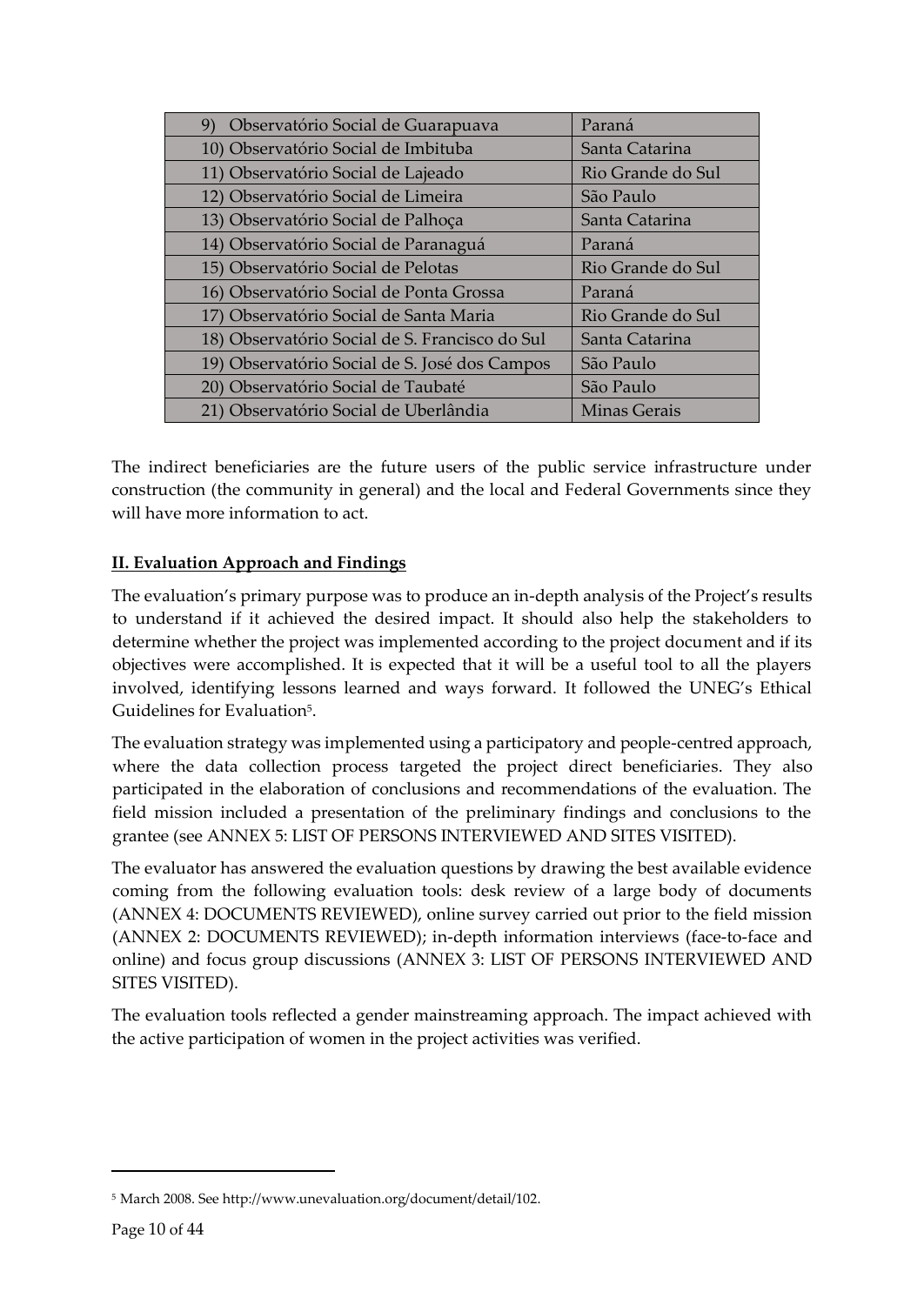## <span id="page-10-0"></span>**Relevance**

This section analyses the project relevance, focusing on three aspects: the adequacy between the project objectives and the beneficiaries needs and priorities; the project alignment with the main stakeholders' mandate and other interventions; the project design.

## <span id="page-10-1"></span>**Adequacy**

**Primary Question - Were the objectives of the project in line with the needs and priorities of the target beneficiaries?** 

## **Related Question – What were the needs and priorities of the target communities and CSOs?**

The evaluator gathered substantial evidence that the project objectives addressed a real need to increase the offer of educational infrastructure at a national level and specifically in the 21 targeted municipalities, confirmed by the beneficiary groups. According to official data<sup>6</sup>, the Government goals established on the 2016-2024 PNE<sup>7</sup> , regarding public school and kindergarten services offered to the population, are not being met.

The project responds to the need to increase efficiency and transparency on the construction of the schools funded by the FNDE. In the context of the *Pro-Childhood Programme (Programa Proinfância)* <sup>8</sup> *, established in* 2007, the local governments have received funds from the Federal Government to build such infrastructures. Since the onset of the programme until 2017 (when the baseline study was carried out) <sup>9</sup> only 36% of the proposed construction works were delivered, representing 71 out of 194. The project aimed to monitor 135 construction works which were paralysed (all part of the *Pro-Childhood Programme*) on 21 municipalities.

Finally, the project responded to the need to build and strengthen the CSOs capacity, enabling them to undertake monitoring in a competent and informed way. The project came to life four years after the approval of the Access to Information Act ( $\frac{Law n^{\circ} 12.527/2011}$ ) which regulates the constitutional right of all citizens to access public information. It also contributed to its local enforcement, fostering public transparency policies.

The 21 CSO targeted by the project are organisations which are part of the national network of the *Observatório Social do Brasil* (the implementing partner). OSB's main aim is to contribute to improving public management. However, these organisations lack specific training in public bidding, contracting procedures and construction of education facilities, to undertake efficient monitoring of their municipality. Therefore, the efforts carried out by the project to empower CSOs, generate outreach and advocacy events, and establish a dialogue with municipal authorities is hugely relevant.

#### <span id="page-10-2"></span>**Alignment**

**Primary Question - Was the project clearly within UNDEF, TB and OSB mandate and congruent with their strategic framework?**

 $6$  See Report of the  $2<sup>nd</sup>$  monitoring cycle of the goals of the National Education Plan – 2018.

<sup>7</sup> « Offer of kindergarten for 100% of 4 and 5-year-old children and nursery for 0-3 year old children between 2016- 2024».

<sup>8</sup> Proinfância is a program implemented by the Ministry of Education through the National Education Development Fund (FNDE).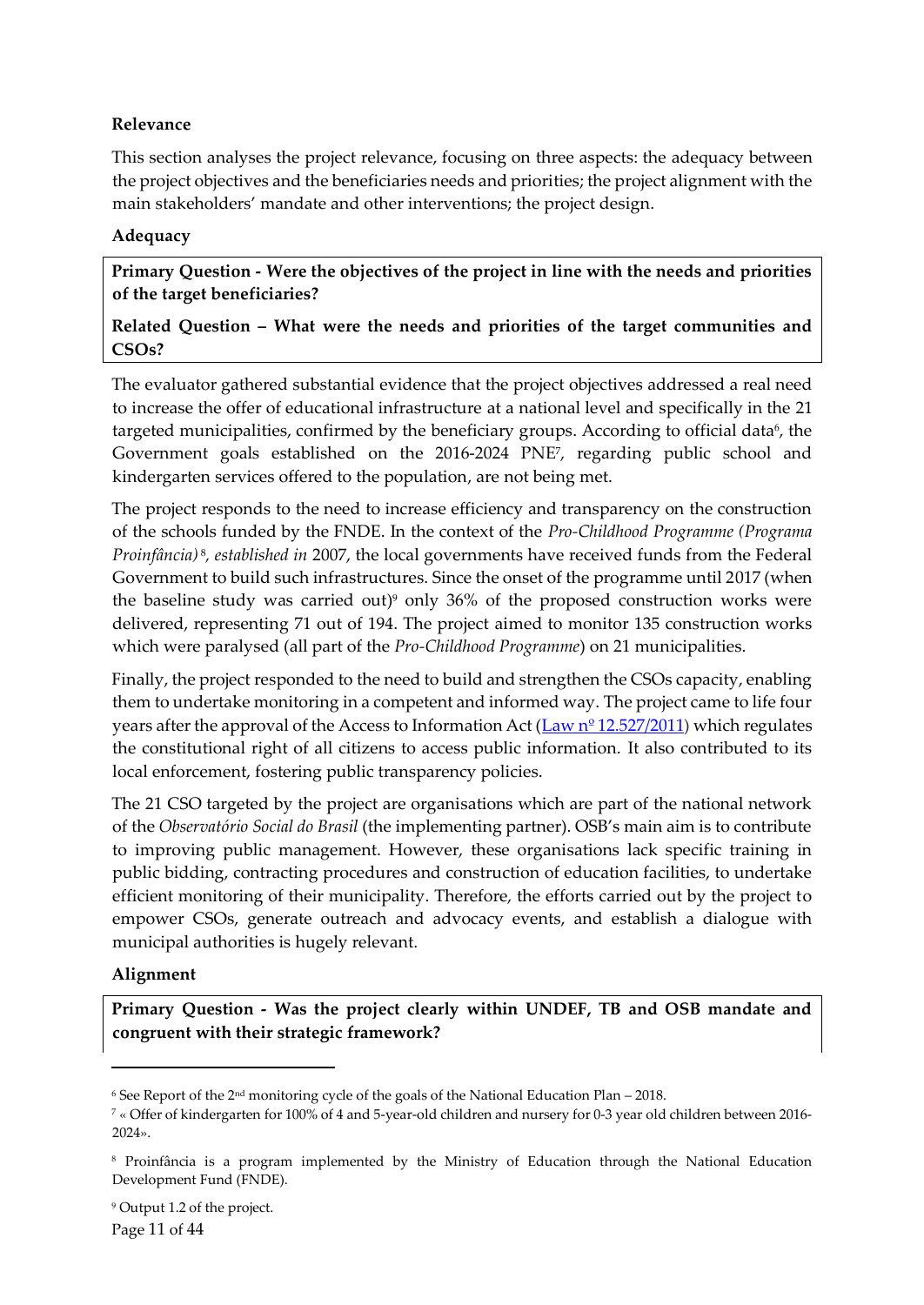**Related Questions - How does the project aligns with the strategic guidelines and priorities of your organisation? Did the project design promote alignment and synergies with parallel Google-funded project?**

**The project is aligned with the mandate and the strategic aims of the donor (UNDEF), the grantee (***Transparência Brasil***) and the local implementing partner (OSB)**. During the evaluation, it was unanimously acknowledged by both TB and OSB that the project was crucial to consolidate their intervention strategy for the coming years.

The project is aligned with the UNDEF's overall purposes "to support democratisation around the world by supporting projects that strengthen the voice of civil societies, promote human rights, and encourage the participation of all in democratic processes" (UNDEF Terms of Reference) as well as with 2017-2021 *United Nations Sustainable Development Partnership Framework for Brasil priorities,* to "strengthened social development throughout the country, with poverty reduction through access to quality public goods and services, particularly in the areas of education […]" and outcome 6 is "[a] peaceful, fair and inclusive society promoted through social participation, transparency and democratic governance." 10

The evaluation found substantial evidence suggesting that TB is a well-known and wellregarded organisation by the public authorities at the federal level and with

the objectives and strategic framework of the implementation partner - OSB. The OSB is a civil society organisation composed by a network of 156 Social Observatory's (OS) from municipalities all over the country. It is mainly a volunteer-led organisation (currently with approximately 3,500 members). The OBSs mission is to: "Awaken the spirit of Fiscal Citizenship on the organised society, making it proactive, through its own Social Observatory, exerting social vigilance on their community." It established their standardised methodology for training volunteers to monitor public spending.

The project was also aligned with a parallel initiative "Tá de Pé" funded by Google, since both intended to foster the monitoring of public schools and kindergarten works at the local level, by the local communities. According to the PD, the "Tá de Pé" application was going to be used by volunteers of the OS during the monitoring phase while the construction works took place. Both projects were implemented by TB and were complementary.

## <span id="page-11-0"></span>**Project Design**

**Primary questions – I) Were the project activities/outputs adequate to make progress towards the project outcome? II) Were the risks appropriately identified by the project?**

**Related questions - Were the outputs well designed to achieve the intended outcomes? Would you change any of these outputs? Was there any verified risk that wasn't initially foreseen?**

The project outputs and activities were well designed in general and significantly contributed to the outcomes. Nevertheless, most indicators and targets were ambitious and only allowed an accurate measurement of the activities completed. In most cases, the project risks were adequately identified during the project design. The selection of the project area and

<sup>&</sup>lt;sup>10</sup> In [https://www.undp.org/content/dam/undp/documents/undaf/Brazil%20-%202017-2021%20-](https://www.undp.org/content/dam/undp/documents/undaf/Brazil%20-%202017-2021%20-%20English.pdf) [%20English.pdf](https://www.undp.org/content/dam/undp/documents/undaf/Brazil%20-%202017-2021%20-%20English.pdf)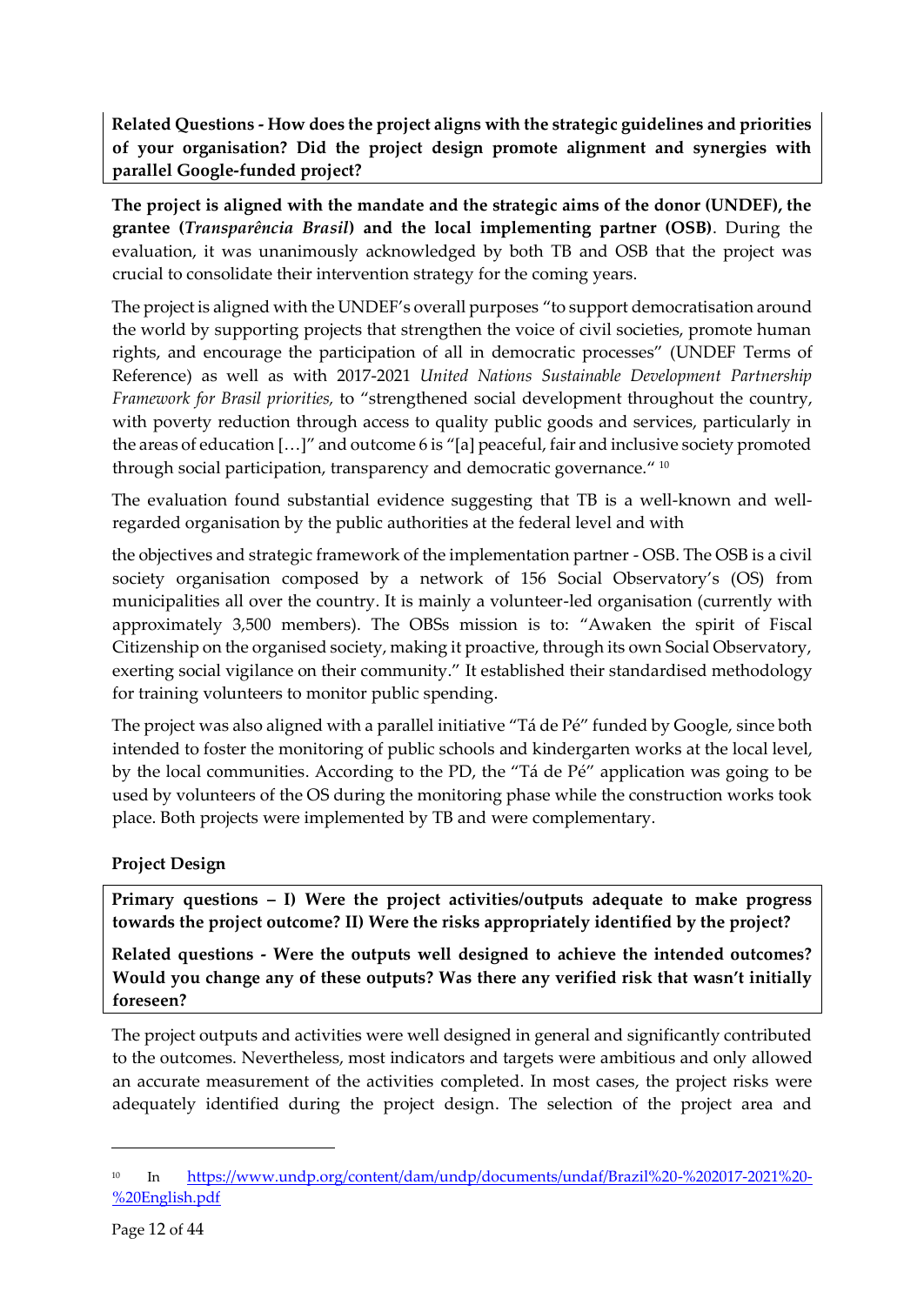beneficiaries were entirely adequate and decided in a participatory and consultative fashion with the local partners.

Most indicators only allowed an accurate measurement of the activities progress during the project's implementation. In most cases, the outcome indicators, all quantitative, were structured to measure the outputs and not the outcome *per se*. This situation hindered the measurement and evaluation of the range of changes to which the project contributed.

As an example, in Outcome 2 the three indicators - 2.1 (number of new volunteers recruited after projects presentation event); 2.2 (Percentage of CSO activists completed the three online training); and 2.3 (Percentage of planned trainees who completed the on-site training) measure the output results. But not necessarily the Outcome 2 *per se* – (Increased capacity of 22 local CSOs to monitor biddings, contracts and constructions of public schools and nurseries). A possible indicator to measure this outcome would be the number of monitored biddings, contracts and constructions conducted by CSO in a given period, having in consideration a pre-activity baseline and reliable verification sources.

Furthermore, the targets established for several outcome indicators were ambitious and as such, seldom achieved (see effectiveness section). In some cases, no indicators or targets were established: Output 1.3 (*Technical Chamber to support 22 CSOs established*); 1.4 (*Project On-line Platform established*), Output 3.4 (*22 Stakeholder consultations by 22 CSOs*); 3.5 (*Two semi-annual reports and three meetings with Federal Government*); and 3.6 (*One-Day closing event for 70 people*)*.*

In most cases, the risks were adequately identified during the project design. However, the project team identified additional risks which were not foreseen in the design phase. It was the case of:

- **- High staff turnover on the OS.** The OS is composed exclusively by volunteers, who often have other occupations and limited time to devote to the organization. The OS does not have the structure to guarantee the same team during long periods. This issue led to the abandonment of two organizations during the project implementation stage. In some cases, the **changes in the group negatively affected the operation of the observatory and consequently the participation in the project** (in the case of OS from Guarapuava). At the same time, **the recruitment of volunteers** was a challenge for several OS.
- **- Cancellation of construction works by the Federal Government.** Brazil went through a political and economic crisis during the project implementation, which resulted in severe budget cuts. These factors led to the cancellation of 56 construction works, which were initially scheduled to be monitored by the project.

During project implementation, some risks related to Output 3 – for instance "local governments refuse to cooperate with local CSO"– occurred in some municipalities. The proposed risk mitigation measures - two events organised by the CSOs: one to introduce the project to the local governments (in the first stage) and the other to present partially the monitoring results in their specific municipalities in the end of the project - were not always sufficient to mitigate the risks on some of the target municipalities, where none of the measures implemented was successful. The early involvement of the local Government in the Project design might also help to tackle such issues (see recommendation section).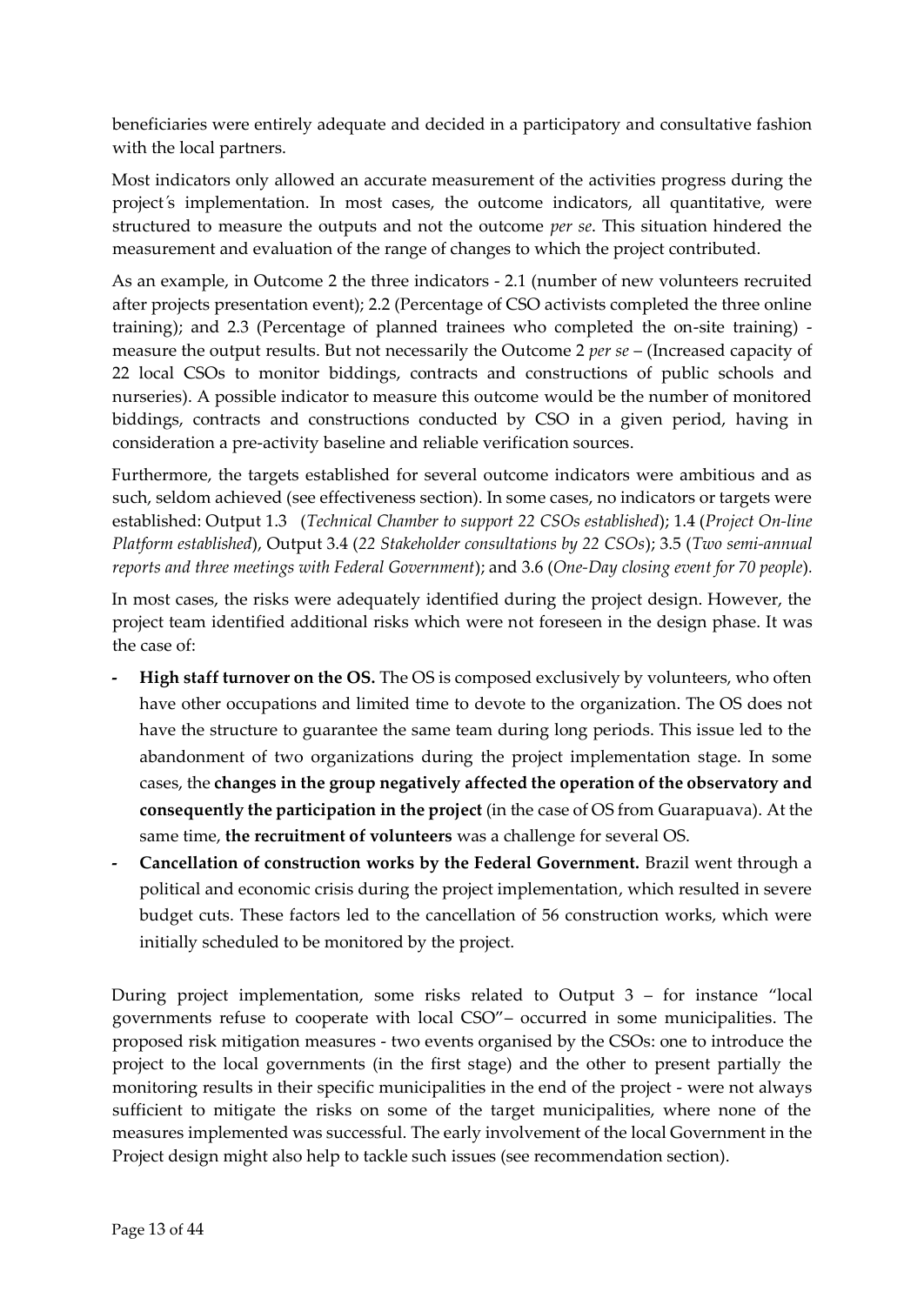The selection of the 22 CSO (beneficiaries) which took part in the project was based on two main criteria: i) having basic experience in monitoring public construction works and organisational structure, but with training needs in controlling and monitoring of public constructions, and ii) having ongoing construction of nurseries and schools in their municipalities.

Since most of the CSO which fulfilled both criteria were located at the south and southeast of Brazil, the grantee and its local partner (OSB) selected only the CSOs within this geographical area to facilitate the coordination and optimise the project funds. Despite this geographical limitation, the evaluator found evidence that the project had an impact not only in these regions but also at in other regions (see effectiveness and impact sections).

The PD only explains partially how the synergies and partnerships would be established with the project "Tá de Pé" funded by Google, referring to the use of the APP by the CSOs. This lack of planning might be the result of the redesigning of the initial project document after the first round, since the *"Tá de Pé" project was* separately approved and financed by Google. Despite the scarcity of planning, this partnership was developed and fruitful as a result of the good coordination between the project managers of both projects.

The PD foresaw a 50% quota for women to take part in the online training and the execution of monitoring activities. Despite the design of targets for women participation, the project reports do not present disaggregated data by gender to allow the monitoring of the gender impact of the project.

### <span id="page-13-0"></span>**i. Effectiveness**

**Primary Question - Was the project, as implemented, able to achieve its objectives and goals?**

**Related Questions - Was the project implemented as envisaged by the project document? (If not, why not?) Were the project activities adequate to make progress towards the project objectives?** 

The data and the testimonies collected during the evaluation demonstrate that the expected results of the (three) Project outcomes were partially accomplished, as showed in detail in Annex 1 [\(ANNEX 1: DETAILED OUTCOME-LEVEL TARGETS, BASELINES AND RESULTS](#page-30-0)  [FOR THE TWO-YEAR PERIOD\)](#page-30-0).

Based on the assessment and results reported at the Output level – and in the absence of specific Outcome or impact indicators (see the section on project design) - the evaluator concluded on the Outcome effectiveness as it follows:

*Outcome 1 - Enhanced network of 22 local CSOs and technical support system in national collaboration among local CSOs in monitoring the process of constructing public schools and nurseries.*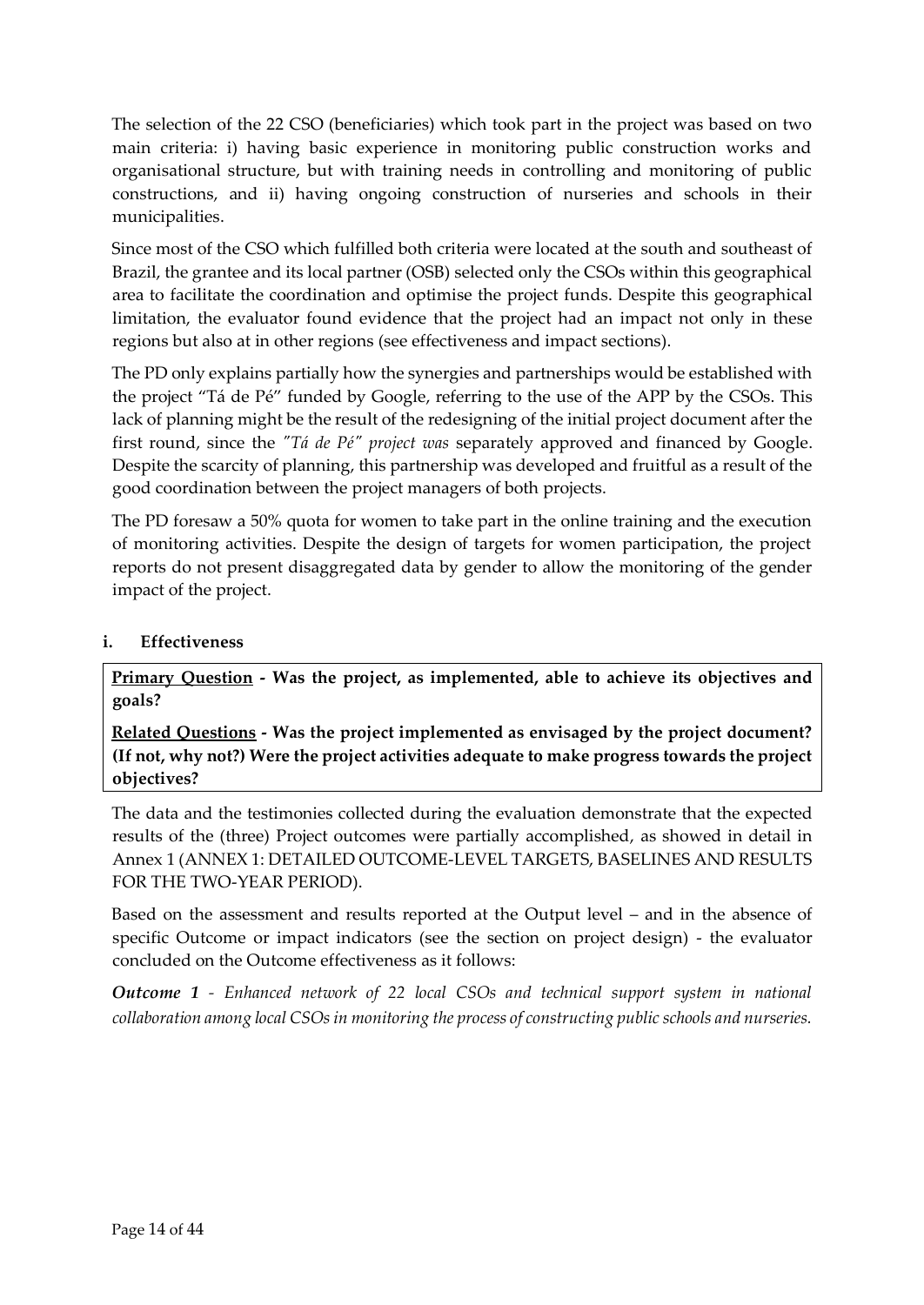## **The evaluator concluded - through the analysis of participant lists, online survey and interviews with stakeholders and beneficiaries – that the expected results of Outcome 1 were partially achieved**. 11

One of the strong points of the project was the strengthening of the civil society network composed of 21 organisations. Interviews with key stakeholders, namely with the direct beneficiaries, reported that establishing this network and the reinforcement of capacity building promoted real empowerment of civil society.

Both TB, OSB and the project beneficiaries recognised the importance and the added value of the Technical Chamber. However, the technical support provided by the Technical Chamber to the CSO was not effective (40% of the CSOs evaluated the support received from the Technical Chamber to their organisation as not very effective). The model used for the implementation of this technical support was not the best, both from an efficiency and costbenefit point of view (see details in Annexe 1). The solution of recruiting two interns (volunteers) improved the Technical Chamber work capacity, but still, it was not able to reply timely to all the CSOs demands. The CSOs intervention effectiveness was dependent on interacting with the local authorities in due time as legally foreseen.

*Outcome 2 - Increased capacity of 22 local CSOs to monitor biddings, contracts, and constructions of public schools and nurseries.*

## **The evaluator concluded - through an online survey sent to all the participants of the training courses and interviews with representatives of the CSOs – that the expected results of Outcome 2 were partially achieved. <sup>12</sup>**

The project produced many publications and tools to support capacity building and monitoring initiatives. As confirmed by the online survey, the quality of the materials published, in terms of pedagogical contents and language employed, was excellent—convenient, with explicit and didactic content. Despite that, the targets regarding the number of people that attended the online training were not achieved. This may be explained by the length of the contents, as well as insufficient incentives for trainees.

"The theoretical knowledge, the practical experience and the bestpractice exchange between all the stakeholders was a success. After the training, the volunteers only had to roll up their sleeves and implement the knowledge." (Laírton, OS S. José dos C).

<sup>11</sup> Out of the four Outputs, only Output 1.2 was fully achieved; Output 1.1 was partially achieved. The Project did not set indicators or targets for Output 1.3 and Output 1.4. But based on the evidence collected, the evaluator concluded that both were partially achieved.

<sup>12</sup> Out of the four outputs, only Output 2.3 was fully achieved, exceeding the target; Output 2.2 to Output 2.4 – verified indicators 2.2 and 2.3 - were partially achieved**.**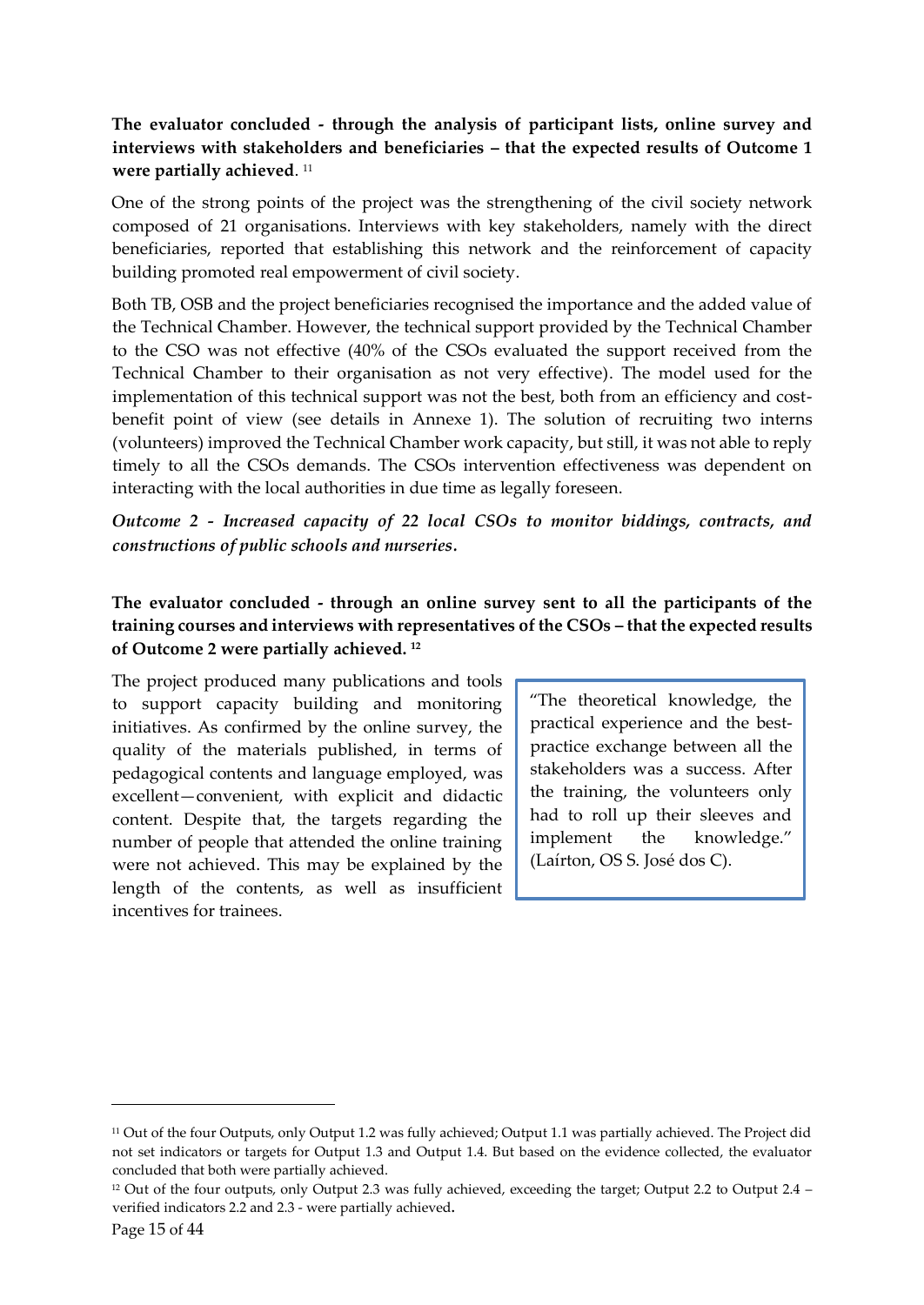Several checklists were created to identify potential problems which generally arise after the conclusion of the building works (e.g. cracks on the walls, water infiltration etc.) and tools to verify if some specific security regulations were safeguarded (e.g. the thickness of the glass).



*Picture 1 - On-site training, Gravatai, December 2017.*

The methodology and the tools developed to support the monitoring work enabled the detection of essential flaws during the construction and bidding processes. It had an impact on the construction works delivered in some municipalities and the bidding processes on others, leading to a better quality of the product offered and to substantial savings to public funds (see Impact section).

*Outcome 3 - Increased participation and collaboration between civil society and Federal Government in elaborating, monitoring and controlling public policy for infrastructure in education.*

**The evaluator concluded** - through the analyses of official letters from the OS to the local government requesting documentation, meetings and clarifications, alongside other data collected **– that the expected results of Outcome 3 were partially achieved. <sup>13</sup>**

The outputs of Outcome 3 were harder to accomplish for several beneficiaries. The public bidding analysis and the contracting procedures were much more complex and demanding in relation to the time required than anticipated. Firstly, the OSs had to obtain all the documentation related to the construction works, which should be provided by the local Government (*Prefeituras*). Secondly, they needed to analyse them in a timely manner to meet the complaint deadlines and clarification requests. This, even though the TC was not always able to provide technical support and answer to the OS requests. Thirdly, the OSs required available staff to monitor the selected construction sites on their municipalities.

One major challenge was to ensure the collaboration of local authorities and their compliance with the Access to Information Act (LAI) by providing the requested documents. In some cases, the OSs were not able to undertake all the monitoring procedures. The local authorities did not always reply to the meeting requests. Other OSs were banned from visiting the construction works (such as *S. José dos Campos* which did not obtain the authorization to visit the construction works after these were built). Other OSs were able to establish a relationship with the local government (*prefeituras*) but the building works were cancelled or remained paralysed due to delays in the transfer of the Federal Government funds for the local government (*Uberlândia* and *Pelotas*). In some cases, the OSs were able to establish a partnership with authorities, undertaking joint work monitoring the construction works (as for example *Taubaté*, *Gravataí* e *Araucária*, *Limeira*, among others).

<sup>&</sup>lt;sup>13</sup> The (single) Target set for the outputs 3.1 to 3.3 was partially achieved. Indicator 3.2 and respective Target were partially achieved, although it might be considered an impact indicator. No Indicators or Targets were set for Output 3.4 to Output 3.6. Despite the lack of criterion, the evaluator considers that both Outputs were fully achieved.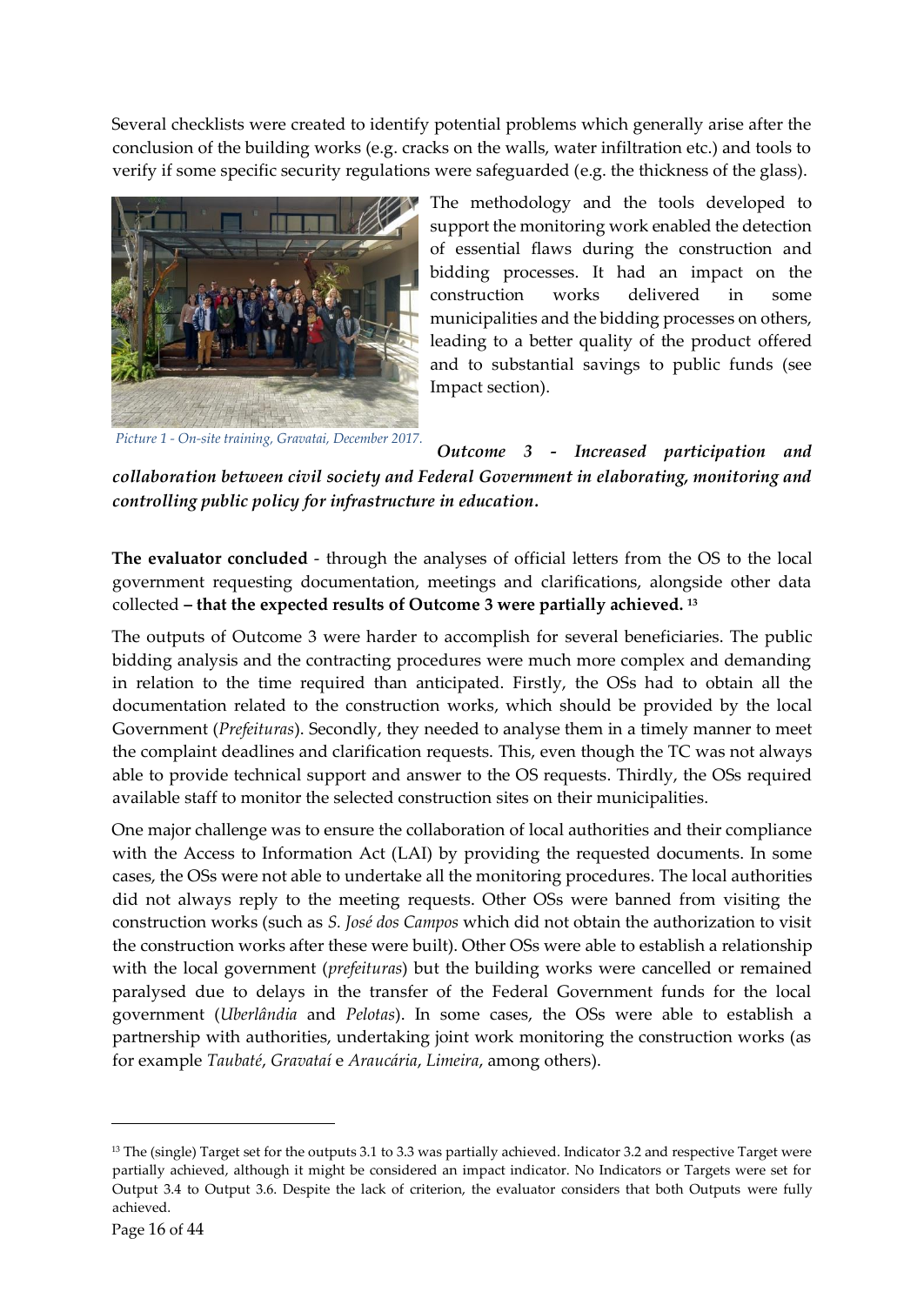From the 17 beneficiary organisations who answered the questions *"How do you evaluate the collaboration between your OS and the local authorities?"* 47.1 % answered "good or very good", 23.5% answered "satisfactory" and 29.4% answered "bad or very bad". Nonetheless, it is important to emphasize that the majority was able to establish satisfactory partnership relationships.

Regardless of the challenges establishing the partnerships at a federal level, particularly on the case of TB with the Federal Government, the Implementing Agency was able to bring representatives of the Education Ministry to the final event of the project.

According to the data and evidence gathered by the evaluator, overall **the activities were implemented as planned, with some minor changes approved by UNDEF**. These changes were necessary and did not affect the achievement of the project objectives negatively:

- The project was designed to include 22 local CSOs. However, only 20 continued until the end of the project. One of the CSO left the project during its initial stage. Another one (CSO Guarapuava) quit at the end of the project due to internal issues related to insufficient funding and staff shortage.
- The Technical Chamber initially composed of two Senior consultants 1 engineer and one lawyer – was reinforced with the recruitment of two interns (volunteers).
- The Technical Chamber carried out the activities for only one year (January 2018 December 2018) and not during the planned 18 months. This change was mostly due to the costs, since the fees of the technical specialist - the lawyer, as the others were volunteers - were very high.
- The development of the project online platform and communication channel between CSOs and the Technical Chamber was significantly delayed and ultimately unsuccessful, due to problems with the service provider. As a result, other communication channels – such as the development of a specific webpage within the TB webpage and WhatsApp groups - were used.
- A 2-month extension (until June 2019) was approved, to allow the execution of new activities with the project underspent balance. It included a second round of on-site training.

## <span id="page-16-0"></span>**ii. Efficiency**

**Primary Question – To what extent was there a reasonable relationship between resources expended and project impacts?** 

**Related questions – Was there a reasonable relationship between project inputs and project outputs? To what extent did the Implementing Agency foster coordination and achieved synergies with other on-going initiatives (e.g. Google prize project)?**

This section focuses on the evaluation of the value for money of the project, assessing accurately how did the various activities transform the available resources into the intended results. Besides, it also evaluates the partnerships established and project coordination.

## <span id="page-16-1"></span>**Value for Money**

Overall, the project's efficiency and cost-benefit ratio were highly satisfactory. Both grantee and partner organisations were able to optimize the existing resources and reduce costs. For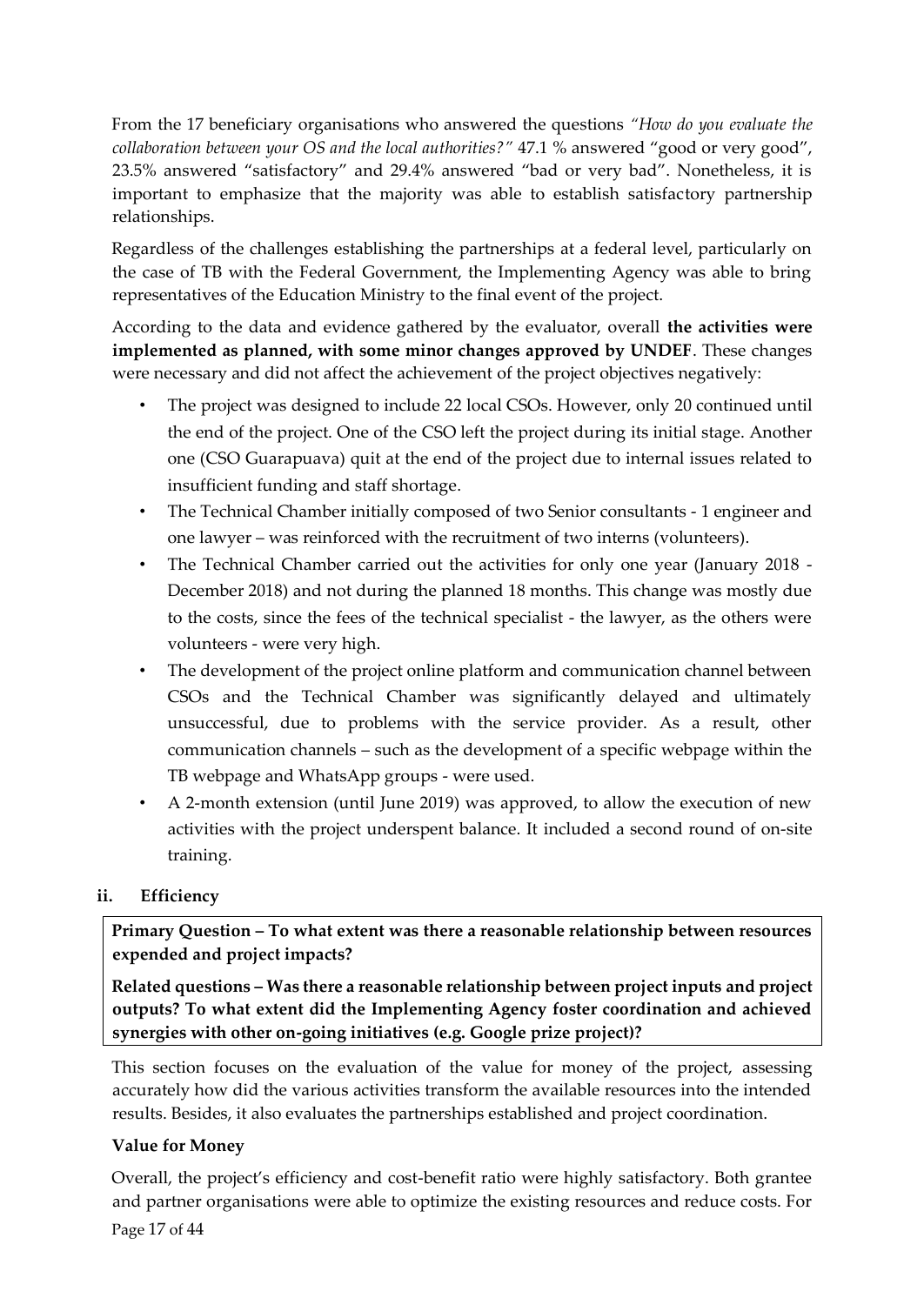example, the four network meetings (output 1.1) were held on the same date and venue as the OSB regional meetings to increase synergies and save travel costs. From an administrative and financial standpoint, prudent and transparent management were observed.

The project's budget was spent with some deviations from the original plan set out in the project document<sup>14</sup>. All the deviations from the original budget were justified by the implementing agency and approved by UNDEF.

Due to the reduction of the number of CSOs initially included in the work-plan, and the devaluation of the local currency, the total expenditure was initially lower than established on the PD. Following a 2 months project extension, the underspend budget was used to fund extra activities: a second round of onsite training; the design and delivery of hard copies of the course materials produced by the project; translation of the final report to English; inclusion of additional panels and workshops in the closing event. At the end of the project, 3 874,50 USD were returned to UNDEF.

The evaluator acknowledges that in some cases, the activities did not have the most suitable human and financial resources allocated:

- The investment in human resources for the project management was too modest to ensure the achievement of all the project results and the full engagement of the local CSOs. Many output activities were running in parallel and required effective coordination and synchronisation. The project benefited from close attention and proactive leadership of the Project Manager. However, both TB and the implementation partner (OSB), mentioned that the management was dependent on one person only, which resulted in challenges to ensure that all commitments were fulfilled. Furthermore, both main stakeholders had to resort to their own human resources, without financial support by the project, to assure that activities were successfully delivered.
- The budget allocated for the Technical Chamber was insufficient, considering the volume of work the team faced during the project. From the team of 4 consultants, only 1 was remunerated, hindered the commitment with the project and the achievement of the expected results.
- The budget allocated to the local CSOs should contemplate enough funds to cover the expenses of CSOs staff to visit and check on-site constructions grounds. The CSOs reported that they were not able to monitor some of the construction's sites due to the costs that they would need to bear.

"In a single municipality, the project resulted in savings higher than the cost of the entire UNDEF project (USD 220,000.00)"- TB.

On the municipality of Araucária, USD 308,631.7 were saved to the public coffers, due to the corrections made to the bidding processes, after the intervention of the project team (see hereafter success stories).

Page 18 of 44 <sup>14</sup> Expenditure deviations were analyzed on the document: *FUR – Justification for expenditure deviation*.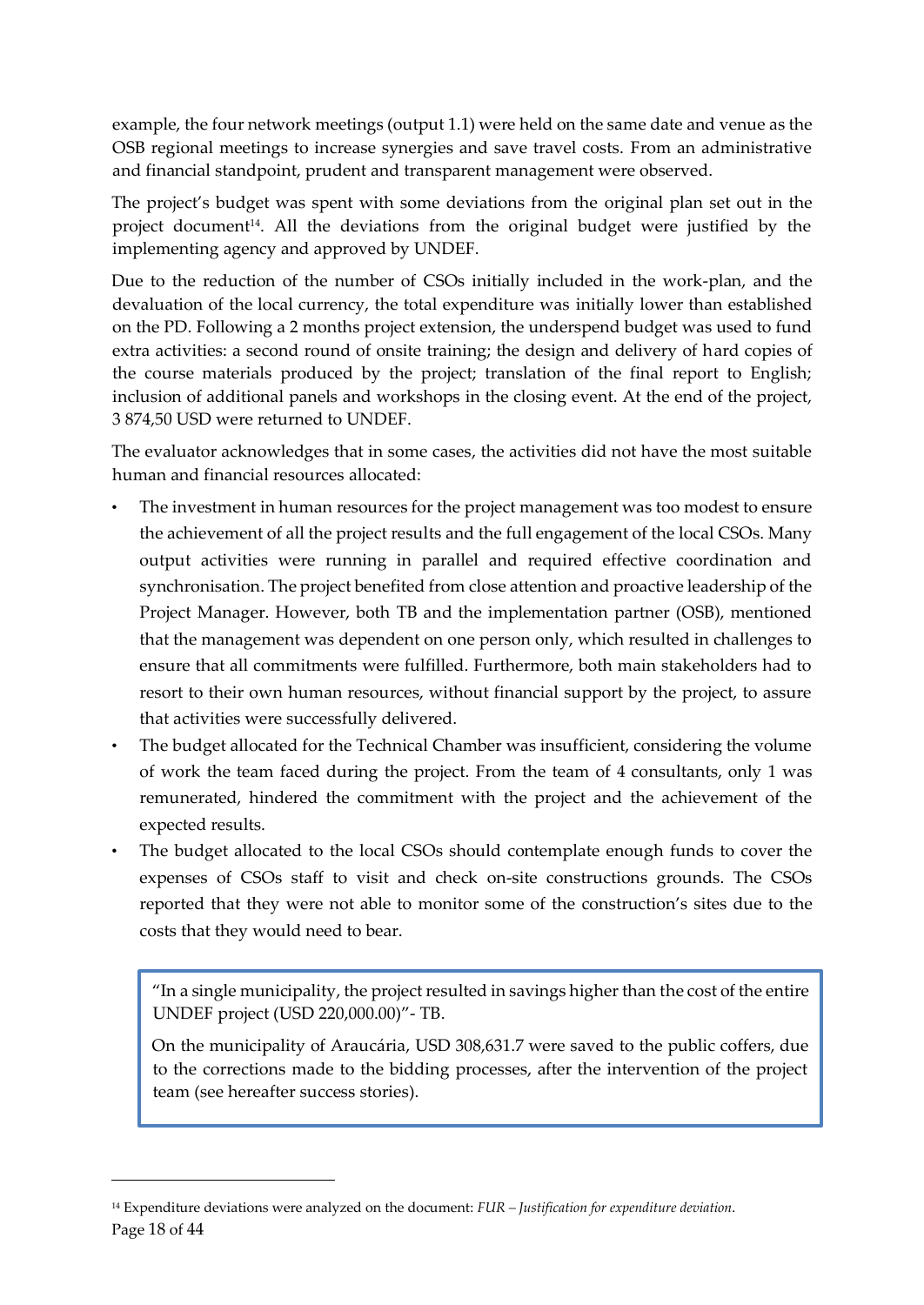## <span id="page-18-0"></span>**Project Management**

The project was led by a qualified team known for its expertise and experience in the project field. However, daily project management and coordination were concentrated on only one person resulting in challenges to ensure the fulfilment of all commitments and activities.

The Project Manager was based in a city 85 km distant from São Paulo, meaning that a substantial part of the technical support and project coordination was provided remotely. According to the information provided by the TB, OSB and the beneficiaries (CSOs) the remote management of the project did not impact negatively on the success of the activities.

According to the information collected, the Project Manager and TB team used to meet, at least once a week, through skype call. The Project Manager carried out virtual meetings with the beneficiaries when necessary, maintained an almost daily contact, either through telephone or WhatsApp groups, and was always readily available for any clarification.

The Project Manager also visited several municipalities, participated in monitoring visits and was one of the trainers of the on-site training activities. The Project Manager's performance was evaluated as excellent by all the respondents of the online questionnaire and the interviews.

The remote coordination model was not new for the CSOs since the OSB's headquarters are in Curitiba.<sup>15</sup> In any case, the project comprises an extensive geographic area and regardless of the physical location of the PM, she would always be away from many of the beneficiaries.

## <span id="page-18-1"></span>**Partnerships and Synergies**

The partnership between TB and the OSB, which also has considerable expertise in this field and in working with municipal governments, facilitated the project's anchoring at the local level. At the same time, it helped strengthen the Transparency network.

The quality of the institutional relationships between TB and OSB and some Federal Government bodies, such as the Federal Audit Court (TCU), the Controller General of Brazil (CGU) and the Ministry of Education and Culture (MEC), also contributed to the project's efficiency. Existing partnerships between TB/OSB, Engineers Without Borders and Regional Councils of Engineering was reinforced, with the support provided to the Technical Chamber. It is foreseen that these will continue in future interventions.

The evaluation found some complementarity was achieved with the parallel project" Tá *de Pé*" implemented by TB with Google funding. Both projects complemented each other, particularly on analysing and consolidating the data presented in the reports as well as on the visibility strategy. In other words, the "Tá de Pé" project helped enrich the project reports with national data, which contributed to drawing conclusions from a global perspective. Furthermore, both projects took advantage of each other's events to transmit information and gain visibility.

Nonetheless, the evaluator considers that the process could have been more efficient. The online survey, answered by 17 representatives of the beneficiary organisations, showed that the use of the App by the project beneficiaries did not happen as expected. On the question "*Did your observatory used the "Tá de Pé" App during the project implementation?"* only 35% of the

<sup>&</sup>lt;sup>15</sup> The monthly meetings which normally involves the 156 observatories take place virtually through Microsoft teams.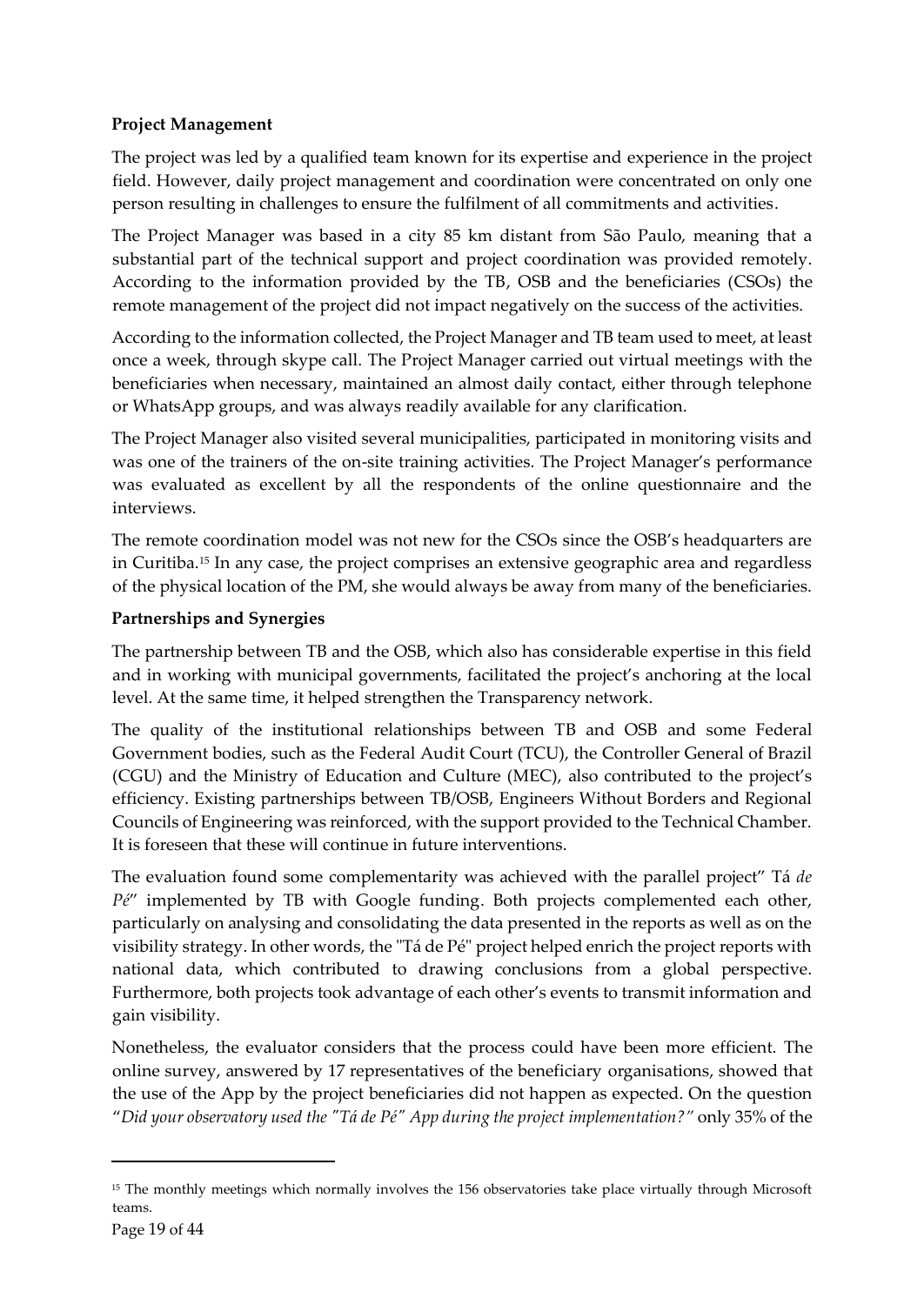respondents answered that they used it regularly. The remaining 65% responded that they have never used it or that they used it very rarely.

The Project Manager of the "*Tá de Pé*" project explained that not all the construction works could be found on the application, which made it difficult for several OS volunteers to use it. For a construction work to be included on the App, all the documents needed to be available, and this was not the case in many of the 135 works monitored on the context of this project.

### <span id="page-19-0"></span>**Impact**

**Primary question – To what extent did the project had an impact on the access to education in Brazil in those specific communities?**

**Related questions - To what extent has the project contributed to enhance the network of local CSOs? To what extent has the project contributed to increase the capacity of local CSOs? To what extent has the project contributed to increase the collaboration between civil society and Federal Government in elaborating, monitoring and controlling public policy for infrastructure in education?**

As previously explained, <sup>16</sup> the Project Document does not include SMART indicators to enable a preliminary analysis of the project impact. In addition to that, most outcome indicators established on the PD are quantitative indicators which measure the output. In that context, the evaluator gathered evidence – through interviews, desk review and other tools - to assess, with a degree of confidence, to what extent the project has generated positive effects at different levels.

## <span id="page-19-1"></span>**Institutional impact**

The 21 CSOs beneficiaries were successfully empowered to monitor public construction works and to promote transparent practices. The **training strategy and its content increased the CSOs** institutional capacity **and caused a positive impact beyond those institutions**.

According to the testimonies of the beneficiaries, the training (online and on-site) was extremely empowering and key to the success of the project. The pedagogic content (both from the on-site and online training) were evaluated as extremely relevant by 90% of the respondents of the online survey. The points highlighted by the participants were: the adequacy of the course structure, particularly the balance between theory and practice; the theoretical contents associated to the visits to the construction on the municipalities of the project, encouraged a critical eye on the CSOs volunteers. It enabled the technical and specialised knowledge to be accessible to laypeople.

According to with the information collected, **the establishment of the** *Network of Transparency and Public Accountability in Education* **had a transforming effect, on a structural level, for each organisation, as well as on relational dynamics between the organisations and other existing networks**. It is noteworthy that the project facilitated the articulation between several actors, both governmental and non-governmental (CGU, Local Government and Local Administration, NGO's, members of civil society) and it promoted

<sup>16</sup> See section on design.

Page 20 of 44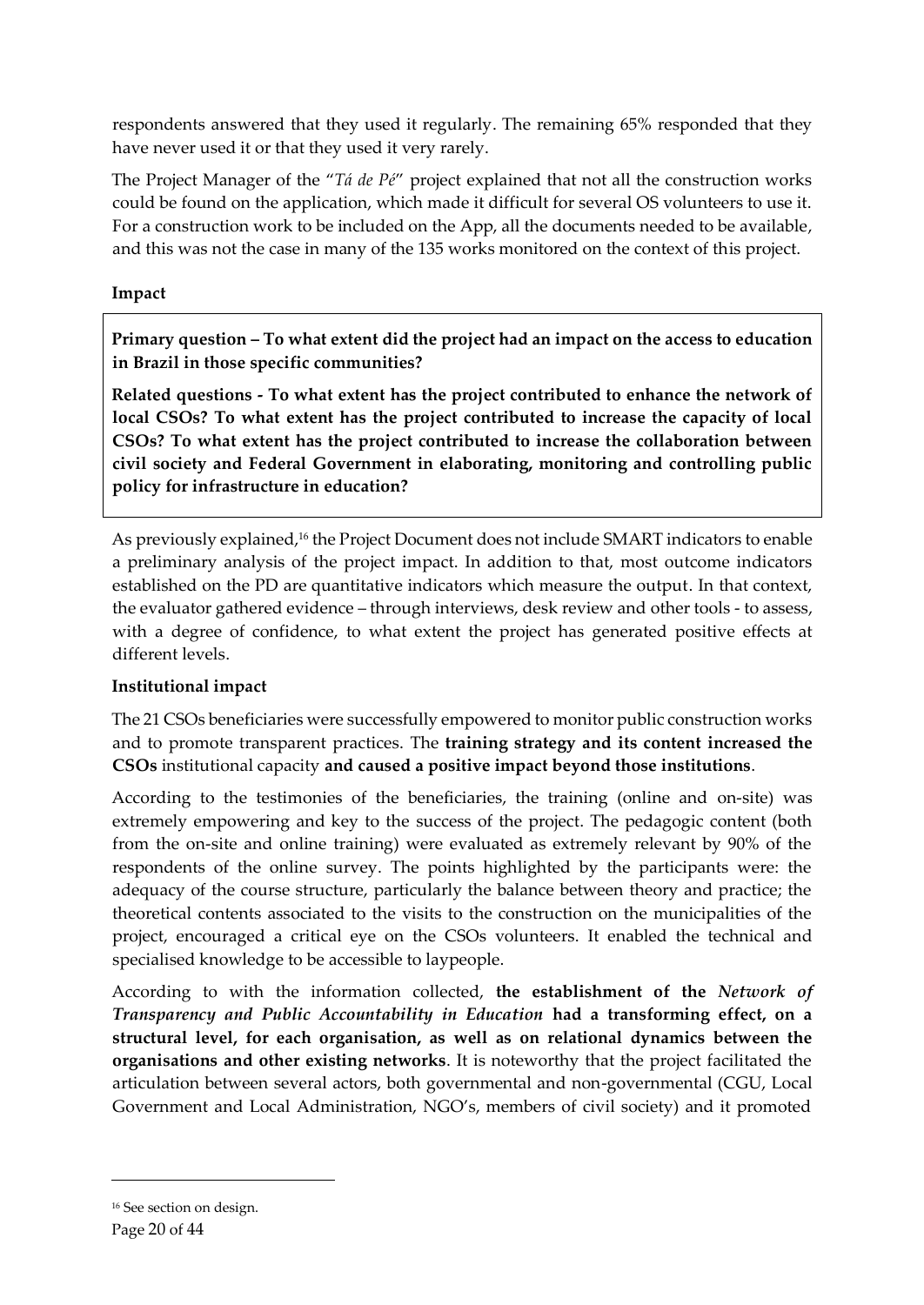public debate about the problems which affect the building of schools and nurseries. It provided visibility and had an impact both at local and central levels.

Partnerships between CSO and Government were established both at local and national levels. At the national level can be emphasised the partnership with CGU, which contributed to the training and had an important role clarifying specific queries related to the programmes of the Education Ministry. At the local level, the partnership between the CSOs and the local governments stood out (cases such as Taubaté, Gravataí, Auraucária, Cascavel, Foz do Iaguaçu, Limeira, etc.). It is also worth highlighting that, regardless of the challenges establishing the partnerships, particularly on the case of TB with the Federal Government, the Implementing Agency was able to bring representatives of the Education Ministry to the final event of the project. The grantee believes that this meeting helped to establish the link with these authorities, and it can mark the beginning of new partnerships.

The evaluation found evidence that the project promoted the consolidation of all the civil society network involved. The grantee, the implementation partner, as well as the beneficiary CSOs, highlighted the importance of this project in defining the strategic intervention direction and the essential work tools for the coming years. At the CSOs level, new projects emerged based on the same methodology and similar strategies (see the section on sustainability). Other CSOs which were not included in the project network, were motivated to develop similar work on their municipalities (such as Porto Alegre, Jacaraí, among others).

### <span id="page-20-0"></span>**Local Impact**

The project improved **access to education in public schools and nurseries in some of the 21 municipalities**. Although it cannot be proved that the project influenced or increase the number or quality of all constructions works, it is a safe assumption that the CSOs presence in the field increased the diligence of the municipalities and the construction companies. There is evidence that in some cases the CSOs uncovered faults and construction problems, and exerted pressure for the correction of those. This led to an increase in the quality of the schools delivered.



*Picture 2 and picture 3 - Nursery Construction monitored by CSO Taubaté (it was paralysed at the beginning of the project and was delivered during project implementation).*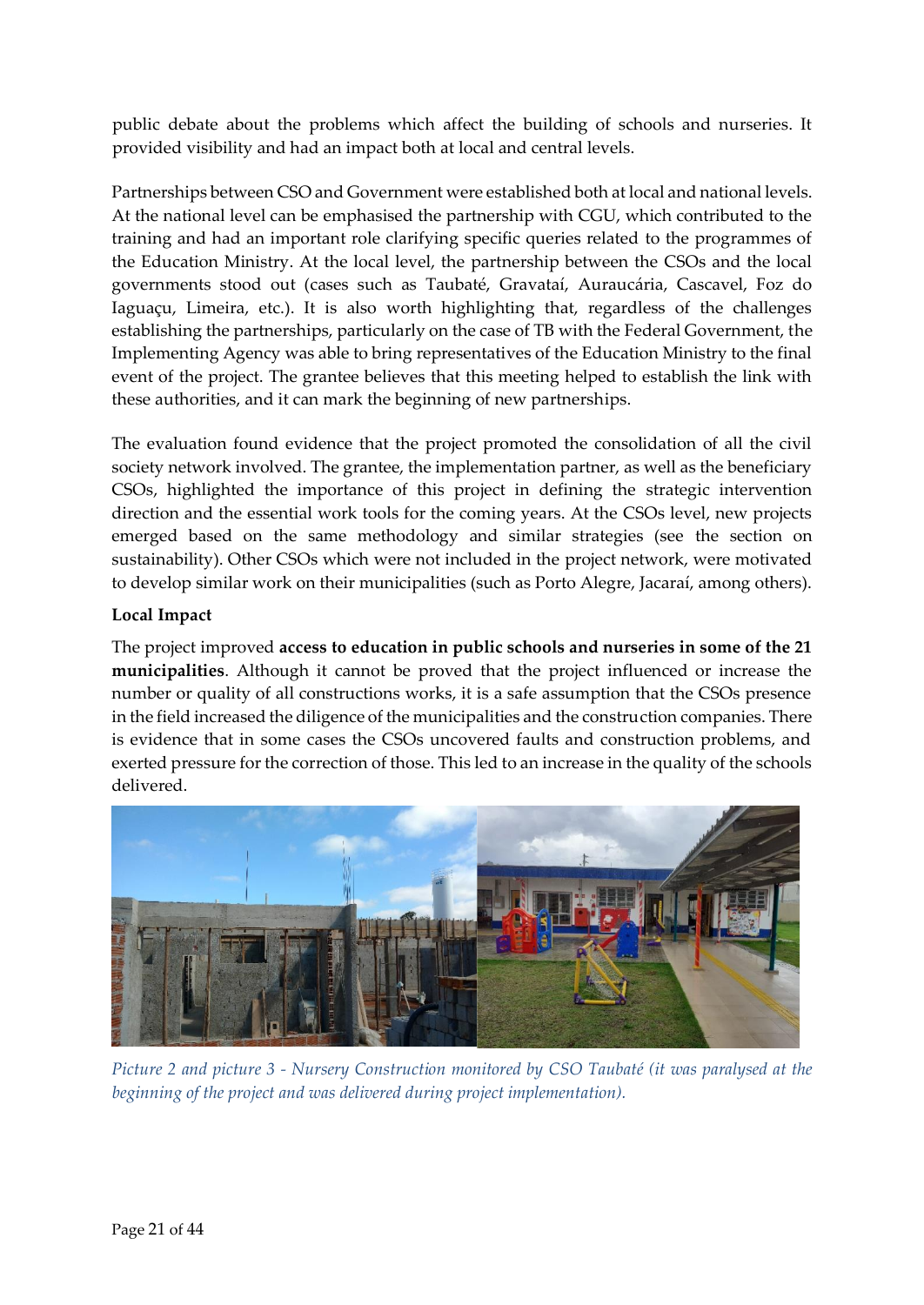#### **SUCCESS STORIES**

**Araucária (Paraná)** - During the monitoring processes it was identified that high-cost contention walls included in the construction plans were unnecessary or could be replaced by low-cost solutions through technical adjustments. After the submission of the Technical Chamber findings and suggestions to the local and federal authorities, the Federal Audit Court (TCU) recommended that the bidding process should be redone, and construction plans were to be redesigned, with more cost-effective solutions for the contention walls.

The new bidding process reflected a reduction of US\$ 308,631.7. The amount saved on these three constructions alone represents about 3% of all capital investments in Araucária municipality in 2018.

**Taubaté (São Paulo)** - The local government collaborated actively with the CSO and accompanied monitoring visits to 4 schools. Problems related to infiltration and glass thickness (lowered that recommended by law - 6mm instead of 8mm) were detected and corrected. In these 4 schools monitored in this municipality were created. The 4 schools monitored by the project were delivered with a high-quality standards and compliance with security regulations, creating a total of 639 new students' spots.

The project promoted citizen participation and exerted influence on local authorities for transparent practices. The local events (output 3.4) contributed to raising awareness in the community for the need for social control of public policy.

In communities where partnerships were established with local authorities, it was observed a vital contribution to the establishment of control and monitoring measures.

#### <span id="page-21-0"></span>**National Impact**

At the national level, the project significantly contributed to disseminate reliable systematic information concerning public construction works through the two reports published during the project. It increased the visibility and credibility of civil society both at the federal and regional context.

The project had a gender strategy (described in the PD) and promoted women participation in the training. The evaluator gathered evidence that the CSOs volunteers who were more active in monitoring activities were in fact more woman. This might be explained by the direct interest that women have on education and their primary role as child caregiver. Nevertheless, this information was not reflected in the progress reports.

The measures to improve monitoring and control of construction works in some cases have generated savings on public funds allocated to education (see success story). In some cases, suspected fraud was detected and reported to the competent authorities.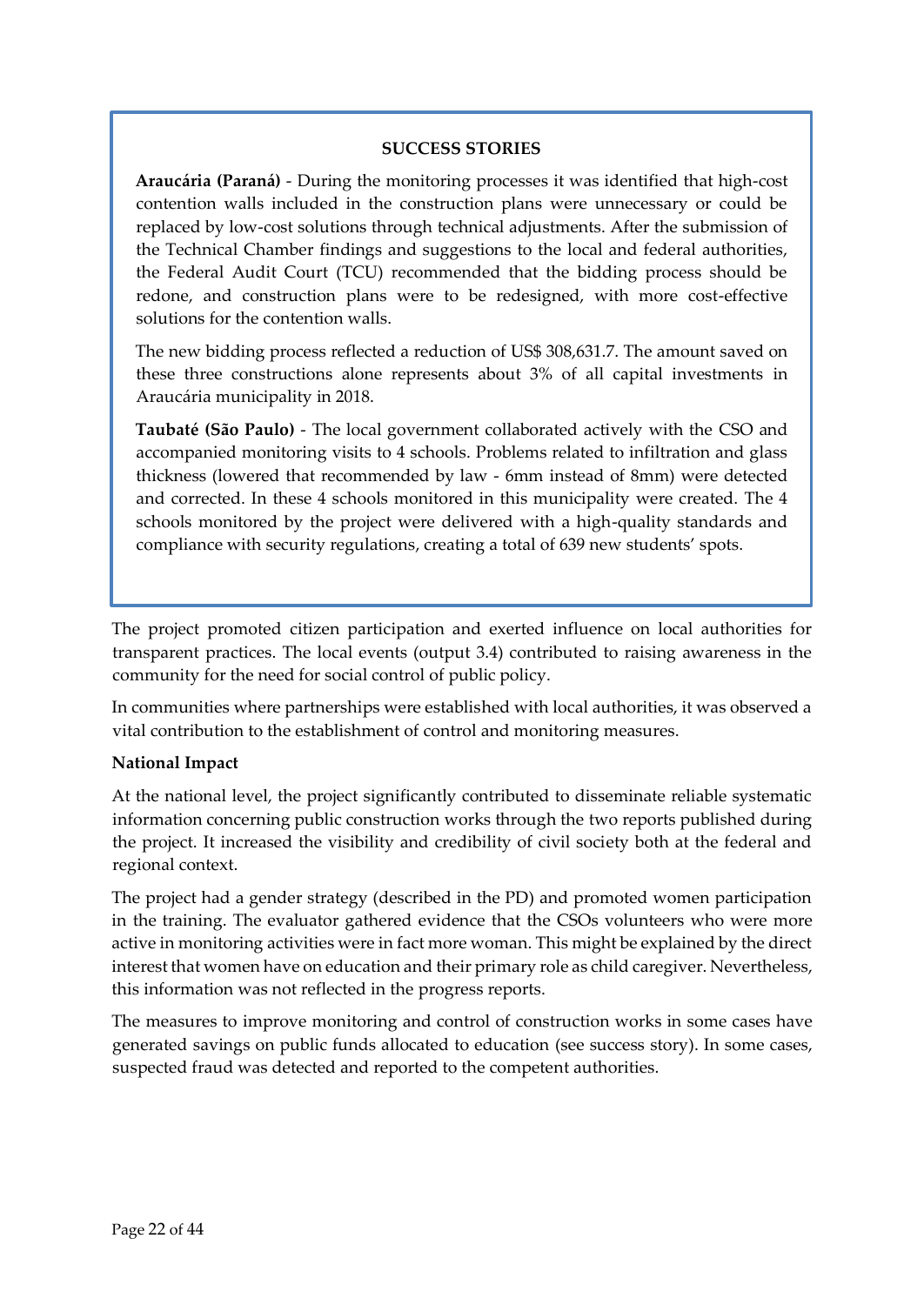The project was laureated with the second prize in the *Social Responsibility* category, accredited by the National Association of the Public Prosecutors (*Associação Nacional dos Procuradores da República* (ANPR). <sup>17</sup>

### **Testimonies**

"The project was able to identify structural problems not only at local but also at central levels. Problems with transference of resources carried out by the Union, problems related to the methodology of the construction works. At the same time, it identified the same problems that the public bodies of control had identified in other areas, not contemplated by the project sample. And it brought questions for the public debate, this was truly innovative" (Marcio Sobral, CGU)

"After the course and with the tools learnt, namely the checklists, even a housewife would have been able to monitor a construction work" (Carla Silva, CSO Gravataí).

"The project, and its methodology, helped us to be more effective in monitoring the school construction works. I will continue to use some of the tools developed by the project, such as the monitoring chronogram, on future building works." (Saulo Jacot, building engineer from Regional Department of Public Works, Taubaté Municipality).

"With the visits to the construction works, the builders improved their practices because they knew they were being monitored "(Erisvaldo Fernandes, construction technician).

## <span id="page-22-0"></span>**iii. Sustainability**

**Primary Question – To what extent has the project, as designed and implemented, created what is likely to be a continuing impetus towards democratic development?** 

**Related question – Are the involved parties willing and able to continue the project activities on their own after the project conclusion?**

The evaluation found evidence that the project presents important sustainability factors supported by the continuation of the activities after the project closure and the expansion of the activities beyond the project initial geographical scope, exceeding the project expectations.

The beneficiary groups highly appreciated the knowledge acquired, and the vast majority expressed the desire to continue the project monitoring activities using the same methodology. According to the online survey, 80% of the CSOs stated that they could **maintain the monitoring activities** after the end of the project. Moreover, several representatives of the local CSOs - Pelotas, Uberlândia, Gravataí, Limeira, Araucária, Taubaté - confirmed that the contents of the course and the tools developed, as well as checklists (for the monitoring of bidding, contracting and construction) are also being used to monitor other types of public construction: road traffic and sanitary infrastructures.

Several CSO beneficiaries admitted continuing to replicate the training to other local organisations, engineering students and volunteers. The implementing partner (OSB)

<sup>&</sup>lt;sup>17</sup> See [http://www.oscampomourao.com.br/lernoticia.php?id=21.](http://www.oscampomourao.com.br/lernoticia.php?id=21)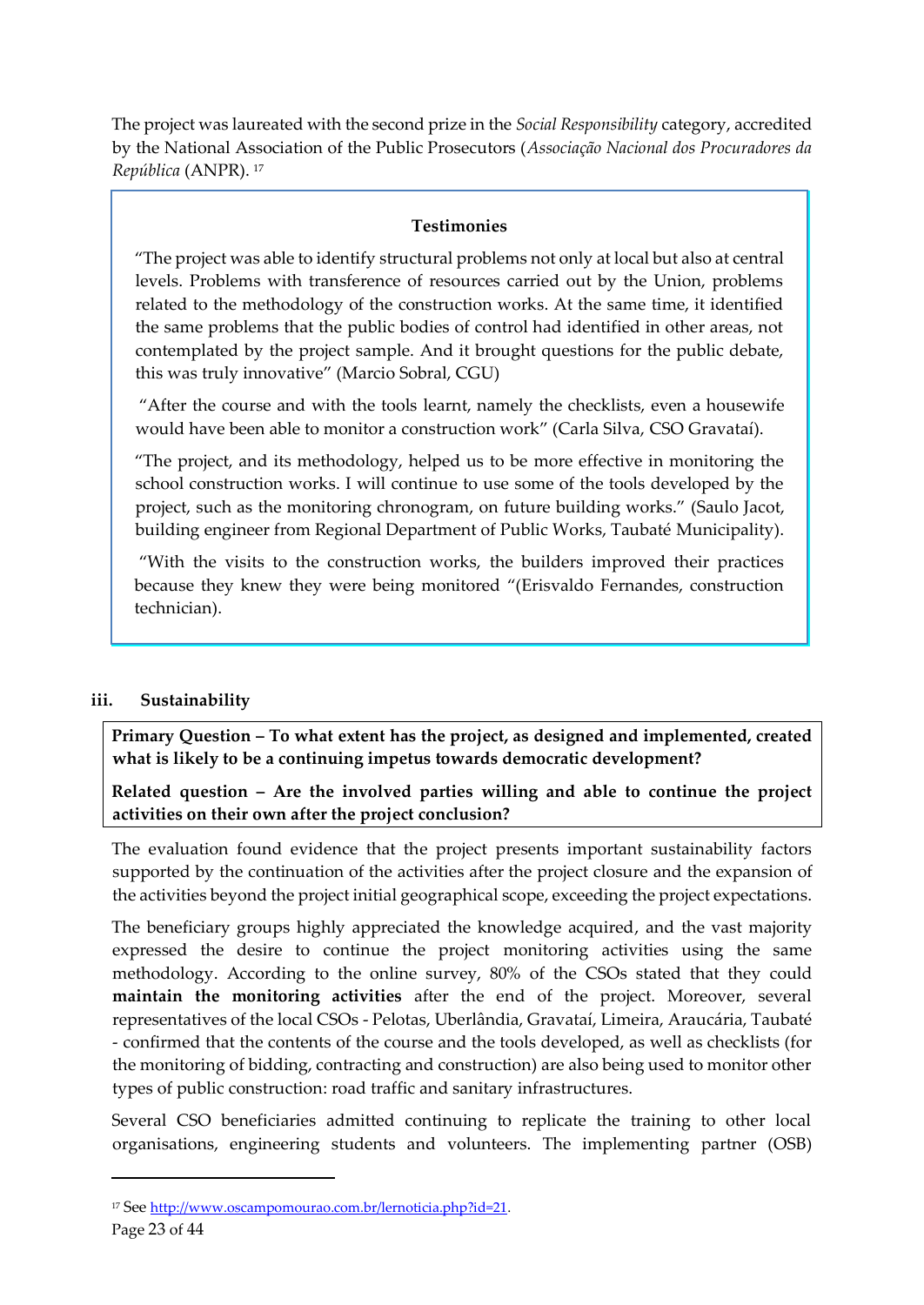confirmed that the online modules would be made available and accessible on their platform to all the network (156 municipalities).

Both partner organisations (TB and OSB) expressed a strong desire to maintain the partnership and ensure the project's continuity. Currently, a new joint project -based on the same partnership - is being designed to monitor the use of public funds allocated to nutrition in schools.

## **New Projects in sight**

The CSO Palhoças, in partnership with a local university, intends to implement a new project ("With an eye in the building works") that has the same objectives as the *Transparency and Public Accountability in Education in Brasil"*. See (https://www.youtube.com/watch?v=41LrxNnLSW0).

The CSO Foz do Iguaçu is implementing a project "Focus in the building works" that replicates the methodology of the one funded by UNDEF. See (https://www.youtube.com/watch?v=1byKPWO5EYA

#### <span id="page-23-0"></span>**iv. UNDEF Value Added**

**Primary question – To what extent was UNDEF able to take advantage of its unique position and comparative advantage to achieve results that could not have been achieved had the support come from other donors?** 

**Related question – To what extent was this project innovative?**

The UNDEF's added value contributed to empowering – from a neutral standing - the civil society to actively participate in the exercise of good governance and influence the government to use transparent public policies. Overall, the" UNDEF brand" lent credibility and helped to establish the legitimacy of local stakeholders, motivating them and strengthening their activism and organisational capacity.

The stakeholders interviewed unanimously reinforced the innovative nature of the project, particularly setting up the network; the monitoring tools developed in the training activities; the contribution to the public debate regarding the causes behind the lack of places in infant education. The project was laureated with the second prize in the *Social Responsibility* category, accredited by the National Association of the Public Prosecutors (*Associação Nacional dos Procuradores da República* (ANPR).

The project and its products were transparently branded as supported by UNDEF.

#### <span id="page-23-1"></span>**III. Conclusions & Recommendations**

The main conclusions and recommendations observed by the evaluator can be summarised as follows: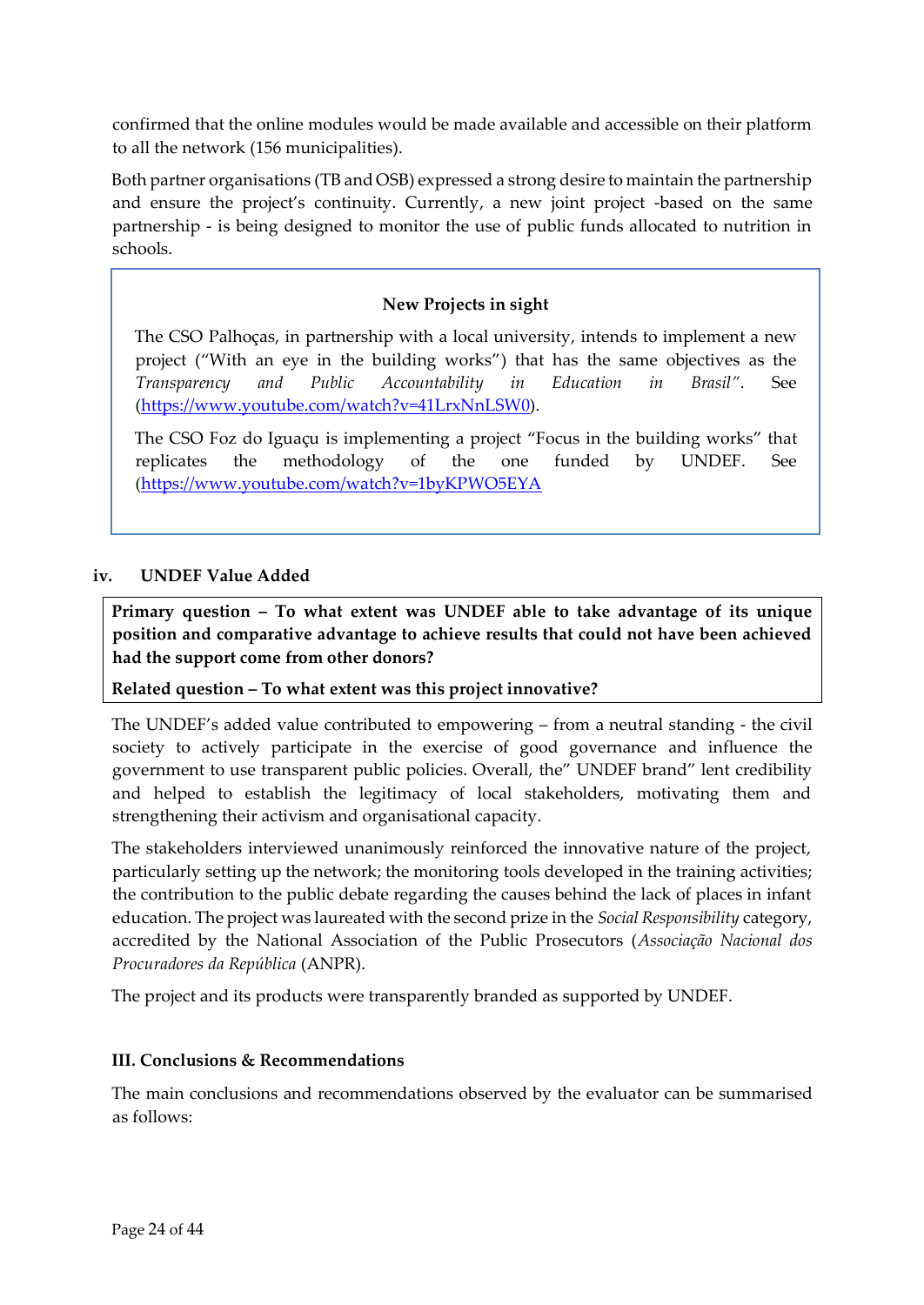<span id="page-24-0"></span>

| Conclusions                                                                                                                                                                                                                                                                                                                               | Recommendations <sup>18</sup>                                                                                                                                                                                                                                                                                                                                                                                                                                                                                                                                                                                                                                 |
|-------------------------------------------------------------------------------------------------------------------------------------------------------------------------------------------------------------------------------------------------------------------------------------------------------------------------------------------|---------------------------------------------------------------------------------------------------------------------------------------------------------------------------------------------------------------------------------------------------------------------------------------------------------------------------------------------------------------------------------------------------------------------------------------------------------------------------------------------------------------------------------------------------------------------------------------------------------------------------------------------------------------|
| i.<br>Relevance                                                                                                                                                                                                                                                                                                                           |                                                                                                                                                                                                                                                                                                                                                                                                                                                                                                                                                                                                                                                               |
| The project objectives addressed a real need<br>increase the offer of educational<br>to<br>infrastructure at a national level and<br>specifically<br>the<br>$\mathbf{in}$<br>21<br>targeted<br>municipalities.                                                                                                                            | $N/A$ .                                                                                                                                                                                                                                                                                                                                                                                                                                                                                                                                                                                                                                                       |
| The project is aligned with the mandate and<br>the strategic aims of the donor (UNDEF),<br>the grantee (Transparência Brasil) and the<br>local implementing partner (OSB).                                                                                                                                                                | $N/A$ .                                                                                                                                                                                                                                                                                                                                                                                                                                                                                                                                                                                                                                                       |
| The project outputs and activities were well<br>designed and significantly contributed to<br>the outcomes.                                                                                                                                                                                                                                | $N/A$ .                                                                                                                                                                                                                                                                                                                                                                                                                                                                                                                                                                                                                                                       |
| ambitious,<br>Most<br>targets were<br>and<br>indicators only allowed an accurate<br>measurement of the activities progress<br>during the project's implementation.<br>However, the outcome indicators, all<br>quantitative, were structured to measure<br>the outputs and not the impact or the<br>outcome per se, or the project impact. | Identify qualitative<br>and<br>quantitative<br>SMART indicators to measure the outcome<br>and impact of the project.<br>Once the indicators are identified, establish<br>verification<br>where<br>the<br>sources<br>$\omega_{\rm{max}}$<br>are<br>information needed to<br>the<br>measure<br>indicators.<br>Establish indicators for each<br>output<br>normally helps to see, in different project<br>implementation stages, if the project is on<br>track and allows to make re-adjustments if<br>needed.<br>Consider integrating on project design a<br>monitoring and evaluation strategy with at<br>least one person accountable for these<br>activities. |
| In most cases, the risks were adequately<br>identified during the project design.<br>However, the project team identified<br>additional risks which were not foreseen in<br>the design phase.                                                                                                                                             | When designing project activities, conduct a<br>risk assessment that not only establishes<br>what their inherent risks are but also reliable<br>risks' mitigation measures                                                                                                                                                                                                                                                                                                                                                                                                                                                                                    |
| Despite the design of targets for women's<br>participation, the project reports did not<br>include the gender perspective, nor present<br>the data disaggregated by gender.                                                                                                                                                               | Include a gender mainstreaming approach<br>on the project intervention. Identify gender-<br>related indicators and targets and present<br>disaggregated data in the reports.                                                                                                                                                                                                                                                                                                                                                                                                                                                                                  |

Page 25 of 44  $^{\rm 18}$  For the implementing agency, if not otherwise mentioned.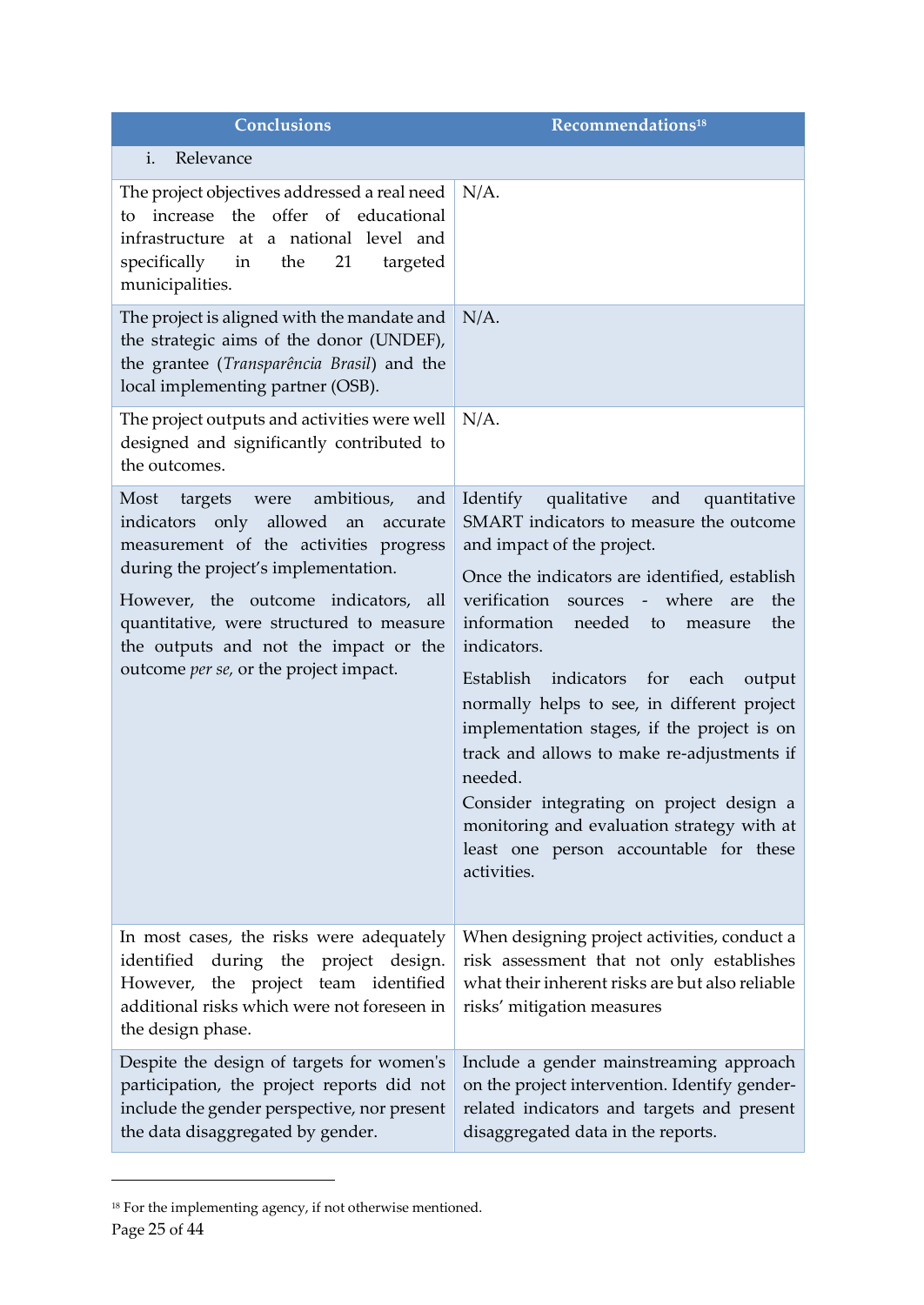<span id="page-25-1"></span><span id="page-25-0"></span>

| ii.<br>Effectiveness                                                                                                                                                                                                                                                                                                                                                                   |                                                                                                                                                                                                                                                                                                        |  |
|----------------------------------------------------------------------------------------------------------------------------------------------------------------------------------------------------------------------------------------------------------------------------------------------------------------------------------------------------------------------------------------|--------------------------------------------------------------------------------------------------------------------------------------------------------------------------------------------------------------------------------------------------------------------------------------------------------|--|
| Overall, the activities were implemented as<br>planned, with some minor<br>changes<br>approved by UNDEF, and partially<br>intended results.<br>achieved the<br>The<br>approved changes were necessary and did<br>not affect the achievement of the project<br>objectives negatively.                                                                                                   | $N/A$ .                                                                                                                                                                                                                                                                                                |  |
| One of the strong points of the project was<br>the strengthening of the civil society<br>network composed of 21 organisations. It<br>promoted relevant empowerment of civil<br>society (Outcome 1)                                                                                                                                                                                     | $N/A$ .                                                                                                                                                                                                                                                                                                |  |
| The model used for the implementation of<br>the Technical Chamber was not ideal, both<br>from an efficiency and cost-benefit point of<br>view. (Outcome 1)                                                                                                                                                                                                                             | Consider establishing partnerships with<br>and<br>Engineering<br>Architecture<br>Law,<br>Universities, at the municipal level, in order<br>to include in the <i>curricula</i> the internship in<br>similar projects. It would keep the costs low<br>and would assure the commitment of<br>specialists. |  |
|                                                                                                                                                                                                                                                                                                                                                                                        | Consider establishing a partnership with<br>Brazilian Bar (Lawyers) association, so that<br>Lawyers work in such projects can be<br>considered Pro bono.                                                                                                                                               |  |
| The project produced many publications<br>and tools to support capacity building and<br>monitoring initiatives, with explicit and<br>didactic content. Despite that, the targets<br>regarding the number of people that<br>attended the online training were not<br>achieved.                                                                                                          | Consider establishing incentives for CSOs<br>staff attending the on-line training, and or<br>conditionalities to participate in other<br>activities (such as on-site meetings or face-<br>to-face training).<br>Consider shortening the duration of the on-<br>line training.                          |  |
| (Outcome 3) One major challenge was to<br>ensure the collaboration of local authorities<br>and their compliance with the Access to<br>Information Act (LAI) by providing the<br>requested documents. This led to some of<br>the OS were not able to ultimately achieve<br>the outputs do outcome 3 or had time<br>constraints that were reflected on the<br>Technical Camber workload. | Consider using a participatory approach in<br>project designing phase, including the<br>governmental authorities. It would promote<br>project ownership and maybe facilitate<br>collaboration and partnerships.                                                                                        |  |
| iii.<br>Efficiency                                                                                                                                                                                                                                                                                                                                                                     |                                                                                                                                                                                                                                                                                                        |  |
| Overall, the project's efficiency and cost-<br>benefit ratio were highly satisfactory. The                                                                                                                                                                                                                                                                                             | N/A                                                                                                                                                                                                                                                                                                    |  |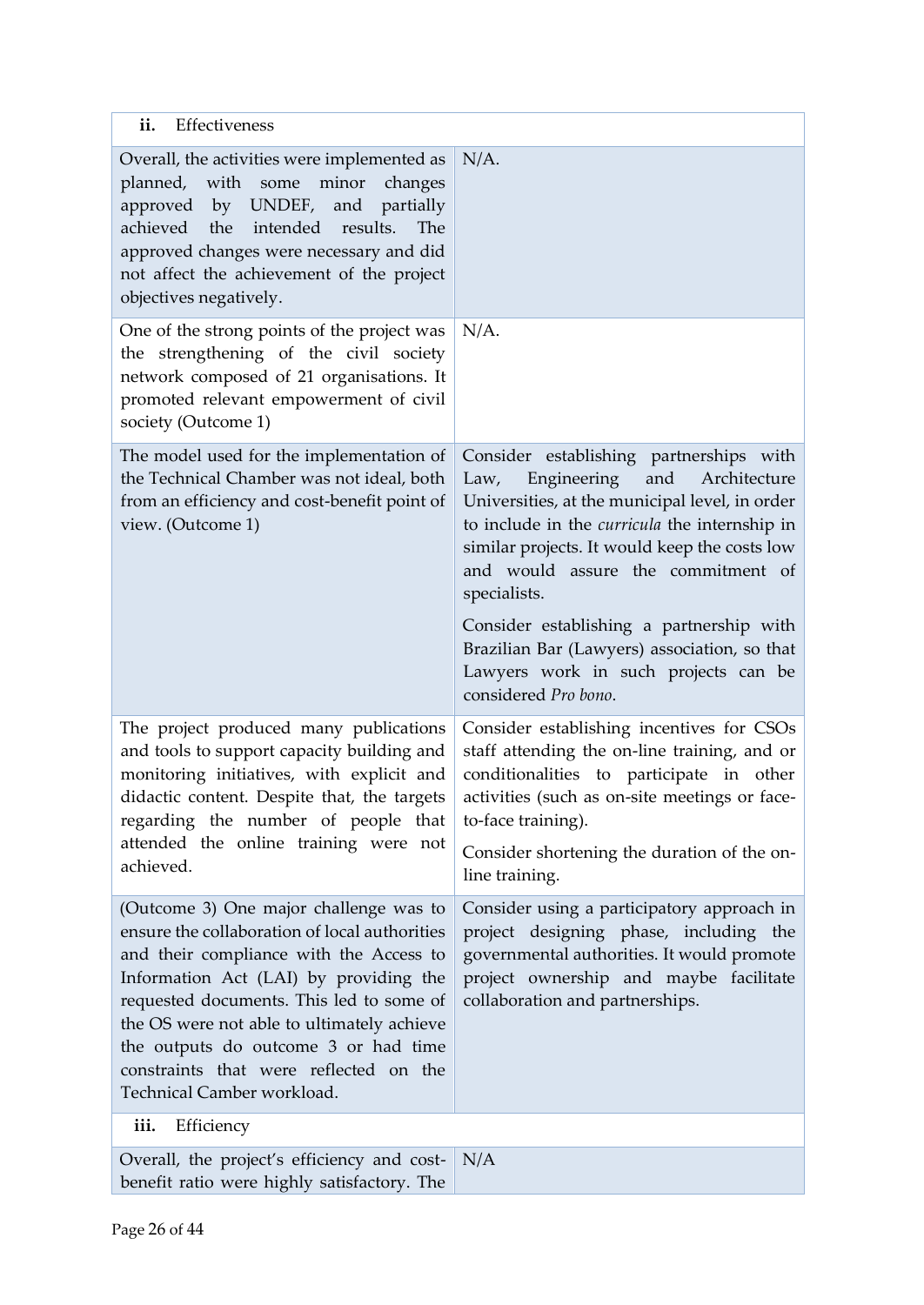<span id="page-26-0"></span>

| input-output relationship of the project<br>components was efficient.                                                                                                                                                                                                                                  |                                                                                                                                                                                                                                                                                                                                                                                                                                           |
|--------------------------------------------------------------------------------------------------------------------------------------------------------------------------------------------------------------------------------------------------------------------------------------------------------|-------------------------------------------------------------------------------------------------------------------------------------------------------------------------------------------------------------------------------------------------------------------------------------------------------------------------------------------------------------------------------------------------------------------------------------------|
| The project was short of regular budget<br>monitoring, which resulted in a request for<br>project extension to allow the spending of<br>the underspent budget. At the end of the<br>project, 3 874,50 USD were returned to<br>UNDEF.                                                                   | Use functional tools which enable a monthly<br>forecast of budget expenditure and bi-<br>monthly reviews of the budget document.                                                                                                                                                                                                                                                                                                          |
| The project was led by a qualified team<br>known for its expertise and experience in<br>field. However,<br>the<br>project<br>daily<br>management and coordination<br>were<br>concentrated on only one person resulting<br>in challenges to ensure the fulfilment of all<br>commitments and activities. | In future projects, consider creating a<br>coordination unit for project management,<br>composed of more than one person, located<br>in different project areas. For instance,<br>nominating regional coordinators or focal<br>points to provide personalised support to<br>the local OS.<br>(UNDEF) In future funding rounds,<br>consider reviewing the policy constraints -<br>ceilings - for budget expenditure on human<br>resources. |
| The partnership between TB and the OSB<br>facilitated the project's anchoring at the<br>local level. At the same time, it helped<br>strengthen the Transparency network.                                                                                                                               | Maintain the current partnerships and<br>reinforce the partnerships with other<br>organisations of civil society (Engineers<br>without Borders, Regional Councils of<br>Engineering and local universities). If<br>possible, establish partnerships with local<br>universities.                                                                                                                                                           |
| The<br>quality<br>the<br>institutional<br>of<br>relationships between TB and OSB and<br>some Federal Government bodies (TCU,<br>CGU, MEC) contributed to the project's<br>efficiency.                                                                                                                  | Continue to invest in setting up partnerships<br>with the Federal Government, and when<br>possible, get them involved in the project<br>design phase to facilitate collaboration<br>during the implementation.                                                                                                                                                                                                                            |
| Some complementarity was achieved with<br>the parallel project, implemented by TB<br>with Google funding (Tá de Pé)                                                                                                                                                                                    | A module regarding the App might be<br>included in the on-site training, allowing the<br>OS volunteers to be trained on how to use it<br>and spread it in the community.                                                                                                                                                                                                                                                                  |
| Impact<br>iv.                                                                                                                                                                                                                                                                                          |                                                                                                                                                                                                                                                                                                                                                                                                                                           |
| The project generated impact and positive<br>different<br>levels<br>effects<br>at<br>(social,<br>organisational and institutional). However,<br>the Project Document lacked SMART<br>impact indicators - and activities - that<br>enable to corroborate this assessment.                               | Include at least one impact indicator per<br>instance, indicators<br>Outcome.<br>For<br>to<br>measure the number of delivered schools<br>and the number of students' spots increased<br>due to the project intervention.                                                                                                                                                                                                                  |
| The project improved access to education in<br>public schools and nurseries in some of the                                                                                                                                                                                                             | $N/A$ .                                                                                                                                                                                                                                                                                                                                                                                                                                   |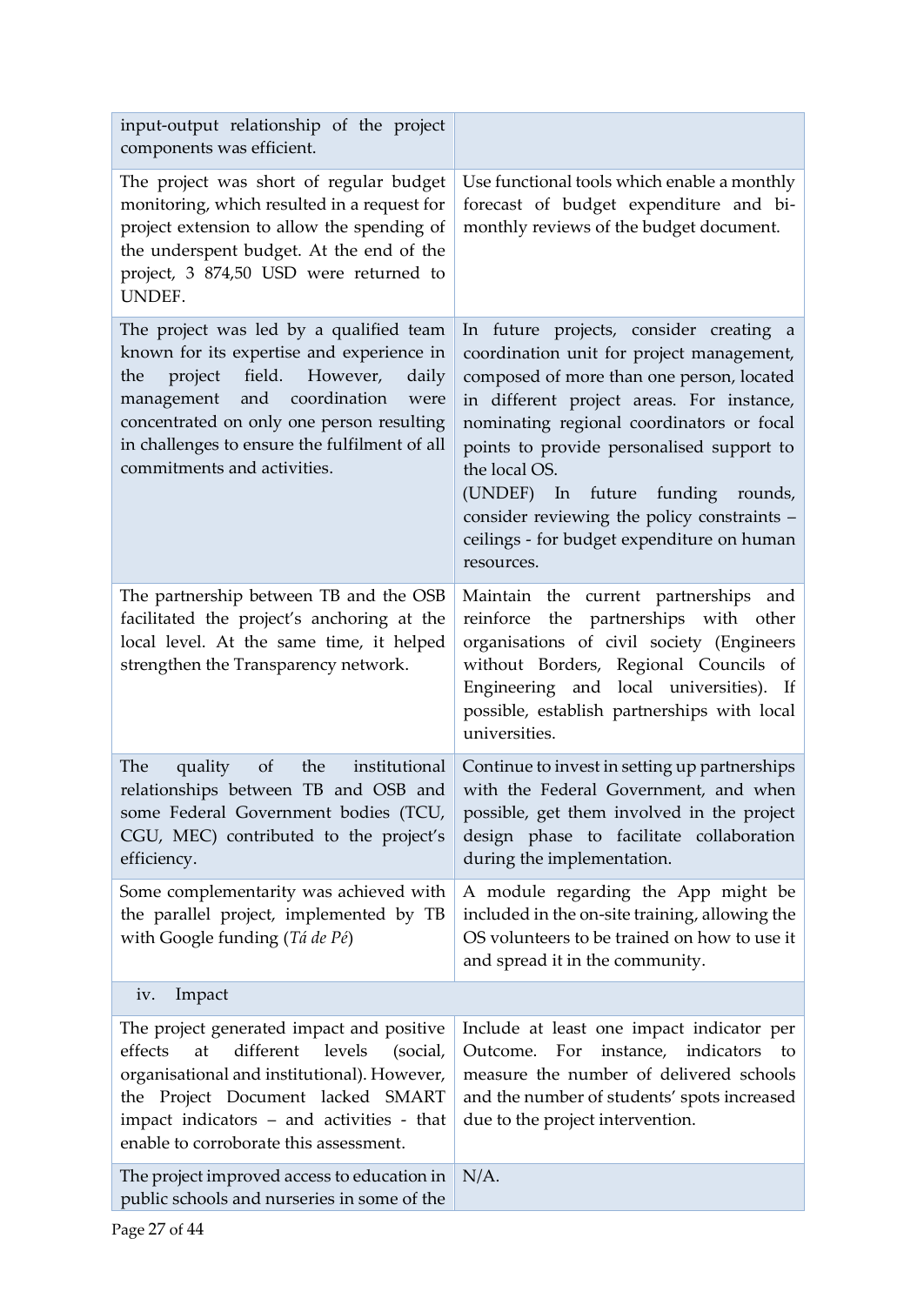| 21 municipalities. There is evidence that in<br>some cases the CSOs uncovered faults and<br>construction problems, and exerted<br>pressure for the correction of those. This<br>situation led to an increase in the quality of<br>the schools delivered.                                                                                                                                                                                                                                                |                                                                                                                                                                                                                                                                                                     |
|---------------------------------------------------------------------------------------------------------------------------------------------------------------------------------------------------------------------------------------------------------------------------------------------------------------------------------------------------------------------------------------------------------------------------------------------------------------------------------------------------------|-----------------------------------------------------------------------------------------------------------------------------------------------------------------------------------------------------------------------------------------------------------------------------------------------------|
| beneficiaries were<br>The<br>successfully<br>empowered to monitor public construction<br>works<br>and<br>to promote transparent<br>practices. The training strategy and its<br>content increased the OCC institutional<br>capacity and caused a positive impact<br>beyond those institutions.                                                                                                                                                                                                           | When implementing capacity building<br>activities, use an indicator to measure the<br>impact regarding knowledge or<br>skill<br>acquired (pre-test and test before and after<br>the capacity building activity, could be an<br>option).                                                             |
| The project promoted the consolidation of<br>strategic intervention lines of all the<br>organisations of the civil society involved.                                                                                                                                                                                                                                                                                                                                                                    | N/A                                                                                                                                                                                                                                                                                                 |
| The Network of Transparency and Public<br>Accountability in Education<br>had<br>a<br>transforming effect, on a structural level,<br>for each organisation, as well as<br>on<br>relational<br>dynamics<br>between<br>the<br>organisations and other existing networks.                                                                                                                                                                                                                                   | (OBS) Encourage and support the regular<br>communication between the 21 CSOs<br>regarding ongoing activities. Consider the<br>option of creating a quarterly or six-monthly<br>newsletter to spread information on the<br>activities developed by the CSOs and share<br>lessons learnt.             |
| between<br><b>CSO</b><br>Partnerships<br>and<br>Government were established both at local<br>and national levels. At the national level<br>can be emphasised the partnership with<br>CGU, which contributed to the training and<br>had an important role clarifying specific<br>queries related to the programs of the<br>Education Ministry. At the local level, the<br>partnership between the OS and the local<br>governments stood out. But no impact<br>indicators were established to measure it. | When<br>fostering partnerships<br>and<br>collaboration between civil society<br>and<br>government authorities, use an indicator to<br>measure that specific outcome. For instance,<br>indicators to measure the number of project<br>activities where local<br>authorities<br>have<br>participated. |
| The measures to improve monitoring and<br>control of construction works in some cases<br>have generated savings on public funds<br>allocated to education. In some cases,<br>suspected fraud was detected and reported<br>to the competent authorities.                                                                                                                                                                                                                                                 | Savings that resulted from the project can be<br>used as arguments (trade-off) to mobilise<br>funds for further projects.                                                                                                                                                                           |
| project<br>local<br>The<br>contributed<br>to<br>enforcement of the Access to Information<br>Act fostering public transparency policies.                                                                                                                                                                                                                                                                                                                                                                 | N/A                                                                                                                                                                                                                                                                                                 |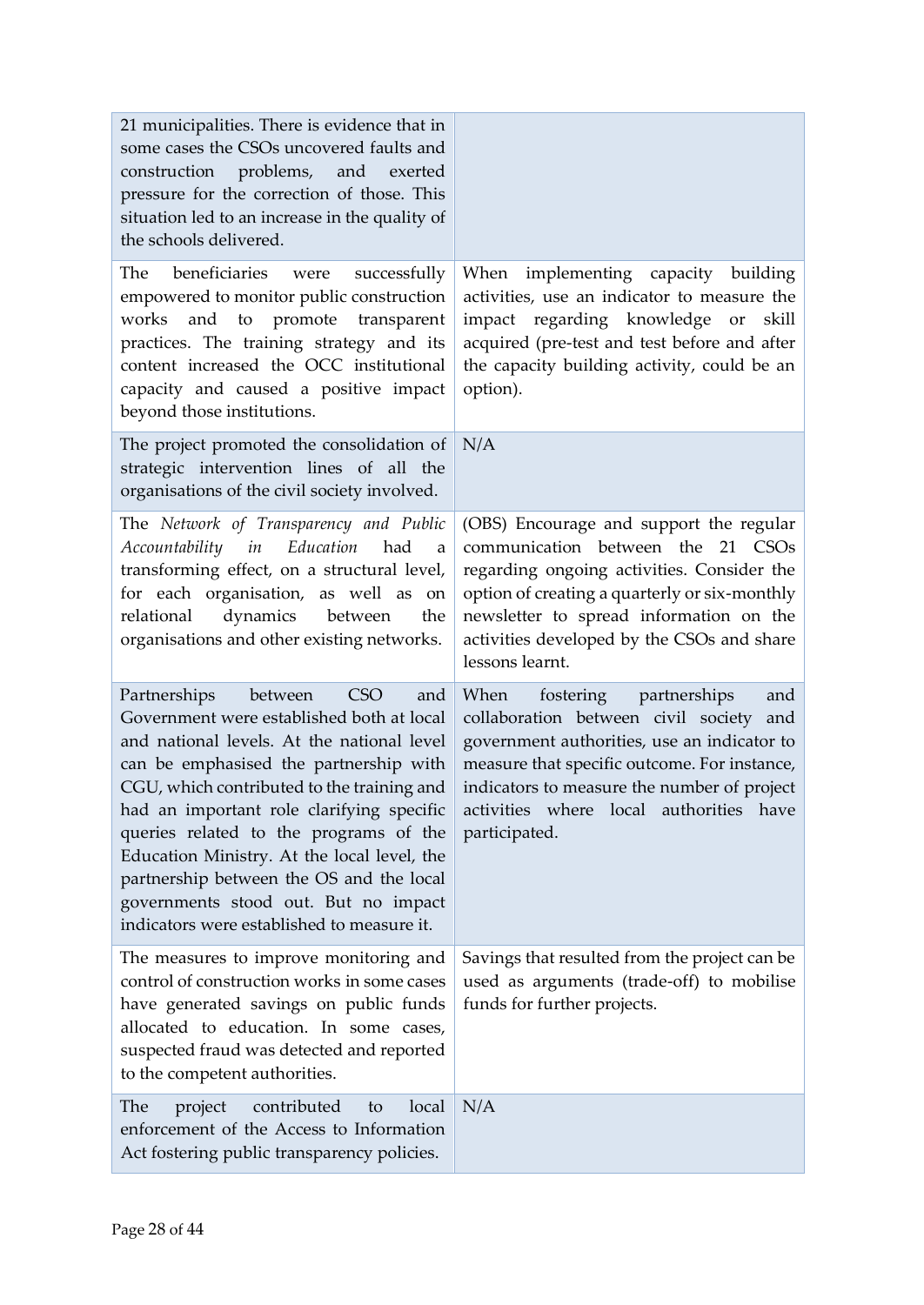<span id="page-28-1"></span><span id="page-28-0"></span>

| Sustainability<br>v.                                                                                                                                                                                                                                                                                                  |                                                                                                                                                                                                                                                                                                                                                                                                                                                                                                                                       |
|-----------------------------------------------------------------------------------------------------------------------------------------------------------------------------------------------------------------------------------------------------------------------------------------------------------------------|---------------------------------------------------------------------------------------------------------------------------------------------------------------------------------------------------------------------------------------------------------------------------------------------------------------------------------------------------------------------------------------------------------------------------------------------------------------------------------------------------------------------------------------|
| The evaluation found evidence that the<br>project presents important sustainability<br>factors supported by the continuation of<br>the activities after the project closure, and<br>the expansion of the activities beyond the<br>initial<br>geographical<br>project<br>scope,<br>exceeding the project expectations. | Continue to promote knowledge transfer<br>actions, training trainers to ensure training<br>replication reaching higher impact and<br>sustainability.<br>Continue to make available the training<br>modules<br>OSs<br>located<br>to<br>in<br>other<br>municipalities, so that similar activities may<br>take place.                                                                                                                                                                                                                    |
| <b>UNDEF</b> added value<br>vi.                                                                                                                                                                                                                                                                                       |                                                                                                                                                                                                                                                                                                                                                                                                                                                                                                                                       |
| The UNDEF's added value contributed to<br>empowering - from a neutral standing - the<br>civil society to actively participate in the<br>exercise of good governance and influence<br>the government to use transparent public<br>policies.                                                                            | (UNDEF) Consider funding a second phase<br>of this project, with a focus on:<br>$\bullet$<br>participation<br>Increased<br>and<br>collaboration between civil society and<br>Federal Government in elaborating,<br>monitoring and controlling public policy<br>for infrastructure in education.<br>Establishing several technical chambers<br>$\bullet$<br>providing closer support at a regional<br>level.<br>Increasing the OSs capacity and ability<br>$\bullet$<br>to attract volunteers, as well as financial<br>sustainability. |
| The project had an innovative nature on<br>setting up the network; the monitoring<br>tools developed in the training activities;<br>the contribution to the public debate<br>regarding the causes behind the lack of<br>places in infant education.                                                                   | $N/A$ .                                                                                                                                                                                                                                                                                                                                                                                                                                                                                                                               |

## <span id="page-28-2"></span>**IV. Lessons Learned**

Based on this evaluation, the following key lessons learned from this project could be applied to future projects with a similar focus in civil society strengthening and citizen participation in the implementation of public transparency policies:

- I. For an objective assessment of the project impact, the results frameworks must contain baseline, indicators and target that are specific, measurable, achievable, relevant and time-bound (SMART). Use a Monitoring work-plan to determine how the project's specific activities and results are contributing to the achievement of the project's outcomes and final impact.
- II. When the accomplishment of specific outcomes is contingent on the collaboration of an external party, such as the governmental authorities, it is essential to make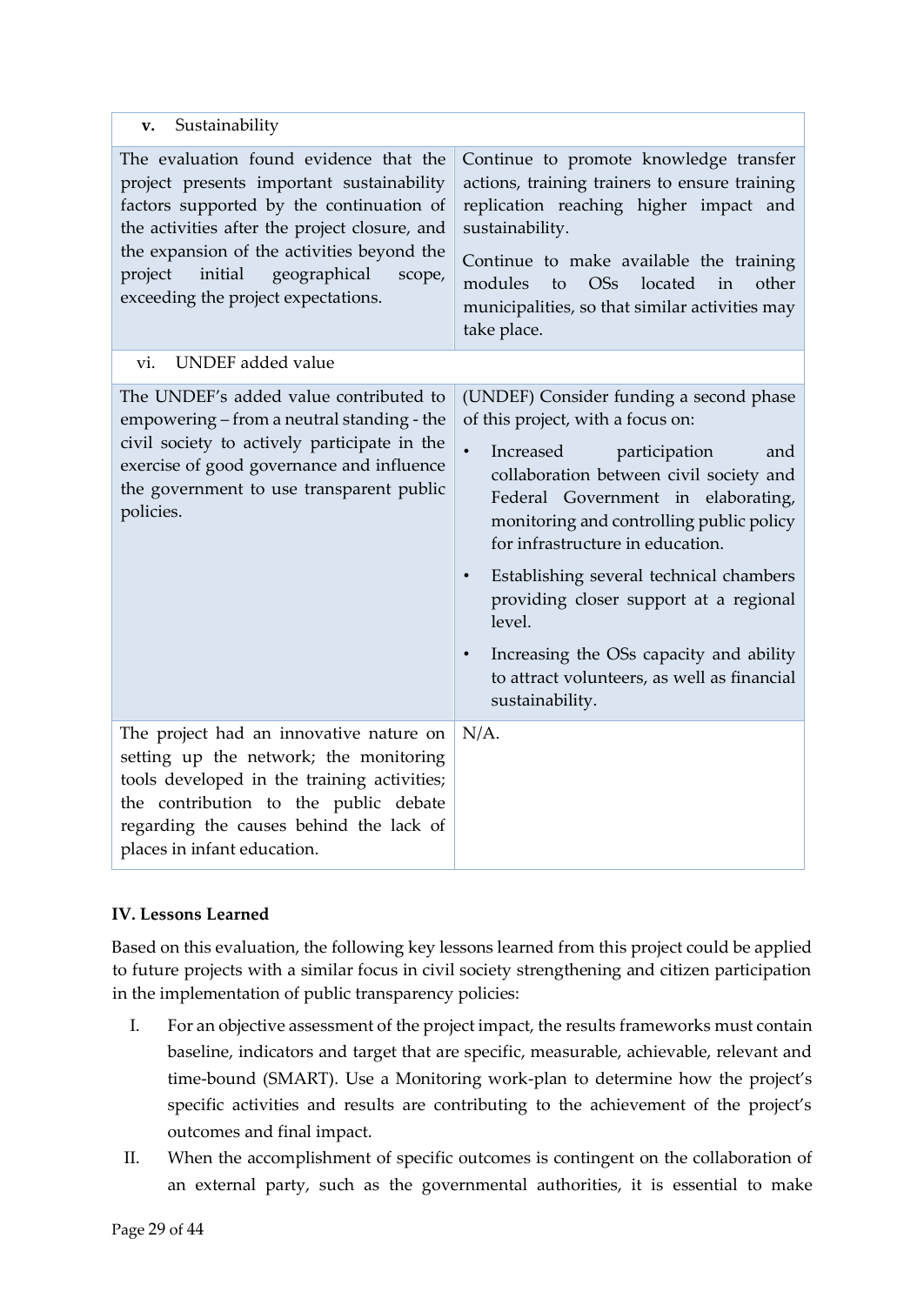additional efforts setting up partnerships from the onset of the Project. UNDEF (or United Nations Country Team) may play an important role in meeting directly the country local or Federal authorities at the beginning of the project.

- III. The grantee's self-assessment concluded that the project should not have ended simultaneously with the delivery of the final event. In future projects, and during the design stage, it is useful to ensure that the projects continue for a few weeks or month after the end of the activities. This would enable the development of activities not initial foreseen and also include the final evaluation activities.
- IV. A project where approximately 90% of human resources are volunteers, entails risks of lack of motivation and commitment. This should be included in the project risk assessment and it must be defined as measures to mitigate these risks.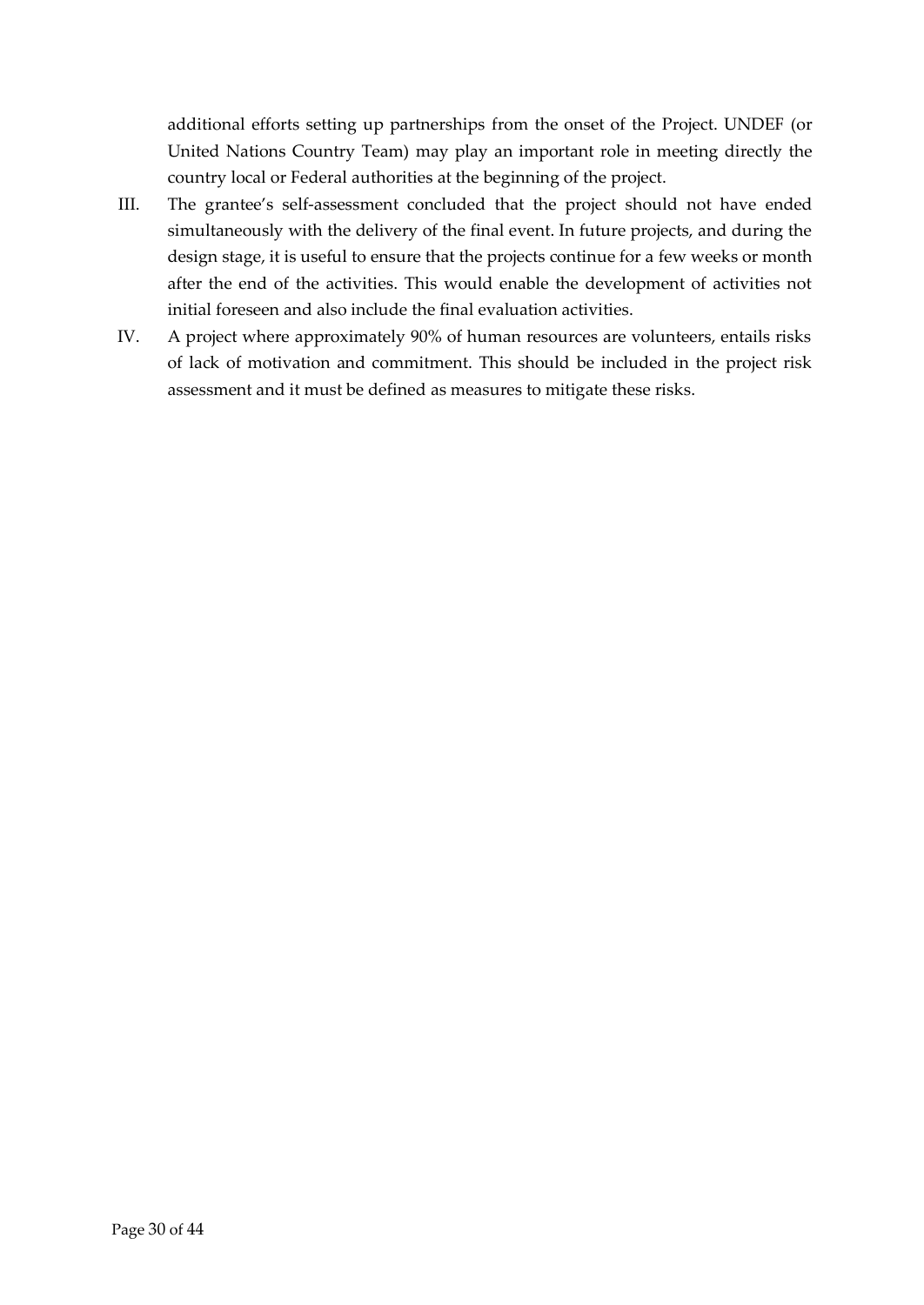<span id="page-30-0"></span>

| Planned outcomes, targets and<br>indicators                                                                                                                                                          | Grantee's Self-Assessment (achievement)                                                                                                                                                                                                                                                                                                                       | <b>Evaluator assessment and comments</b>                                                                                                                                                                                                                                                                                                                                                                                                                                                                                                                                                                                                                                                                                                                                                   |
|------------------------------------------------------------------------------------------------------------------------------------------------------------------------------------------------------|---------------------------------------------------------------------------------------------------------------------------------------------------------------------------------------------------------------------------------------------------------------------------------------------------------------------------------------------------------------|--------------------------------------------------------------------------------------------------------------------------------------------------------------------------------------------------------------------------------------------------------------------------------------------------------------------------------------------------------------------------------------------------------------------------------------------------------------------------------------------------------------------------------------------------------------------------------------------------------------------------------------------------------------------------------------------------------------------------------------------------------------------------------------------|
| Outcome 1: Enhanced network of 22<br>CSOs and technical support system in<br>national collaboration among local<br>CSOs in monitoring the process of<br>constructing public schools and<br>nurseries | <b>Overall assessment: ACHIEVED</b><br>The existing network of OSB member CSOs<br>enhanced under the project objective. Representants<br>participated in the training, meeting, conducted<br>stakeholder<br>monitoring<br>and<br>outreach,<br>consultations. More important, they communicated<br>among each other to share experiences.                      | Outcome partially achieved                                                                                                                                                                                                                                                                                                                                                                                                                                                                                                                                                                                                                                                                                                                                                                 |
| Indicator 1.1: Network of 22 CSOs<br>established,<br>with<br>member<br>each<br>formulated<br>their work plan and<br>attended four network meetings<br>Target 1.1: 100% -                             | Target 1.1 - Achievement: Achieved<br>A network of 21 CSOs (members of OSB)<br>established, and an average of 86% attended the<br>network meetings which were held in conjunction<br>of the OBS regional meetings. CSO reps participated<br>in the online and on-site training, conducted<br>required monitoring<br>and<br>consulted<br>with<br>stakeholders. | The four meetings of the Network on Transparency and<br>Public Accountability in Education were held as reported.<br>Despite the average attendance of 86%, the target of 100%<br>was only partially achieved. The meetings were evaluated<br>by 70% of the online survey respondents as extremely<br>important to strengthen the network. The interviews<br>further reported that these meetings contributed to set out<br>strategies and to find solutions to problems identified<br>during the project. Furthermore, it allowed sharing<br>experiences and information to solve the internal issues<br>of organisations and contributed to a better efficiency<br>monitoring the construction projects.<br>There is no proof or evidence regarding the formulation<br>of the work-plan. |

## **ANNEX 1: DETAILED OUTCOME-LEVEL TARGETS, BASELINES AND RESULTS FOR THE TWO-YEAR PERIOD**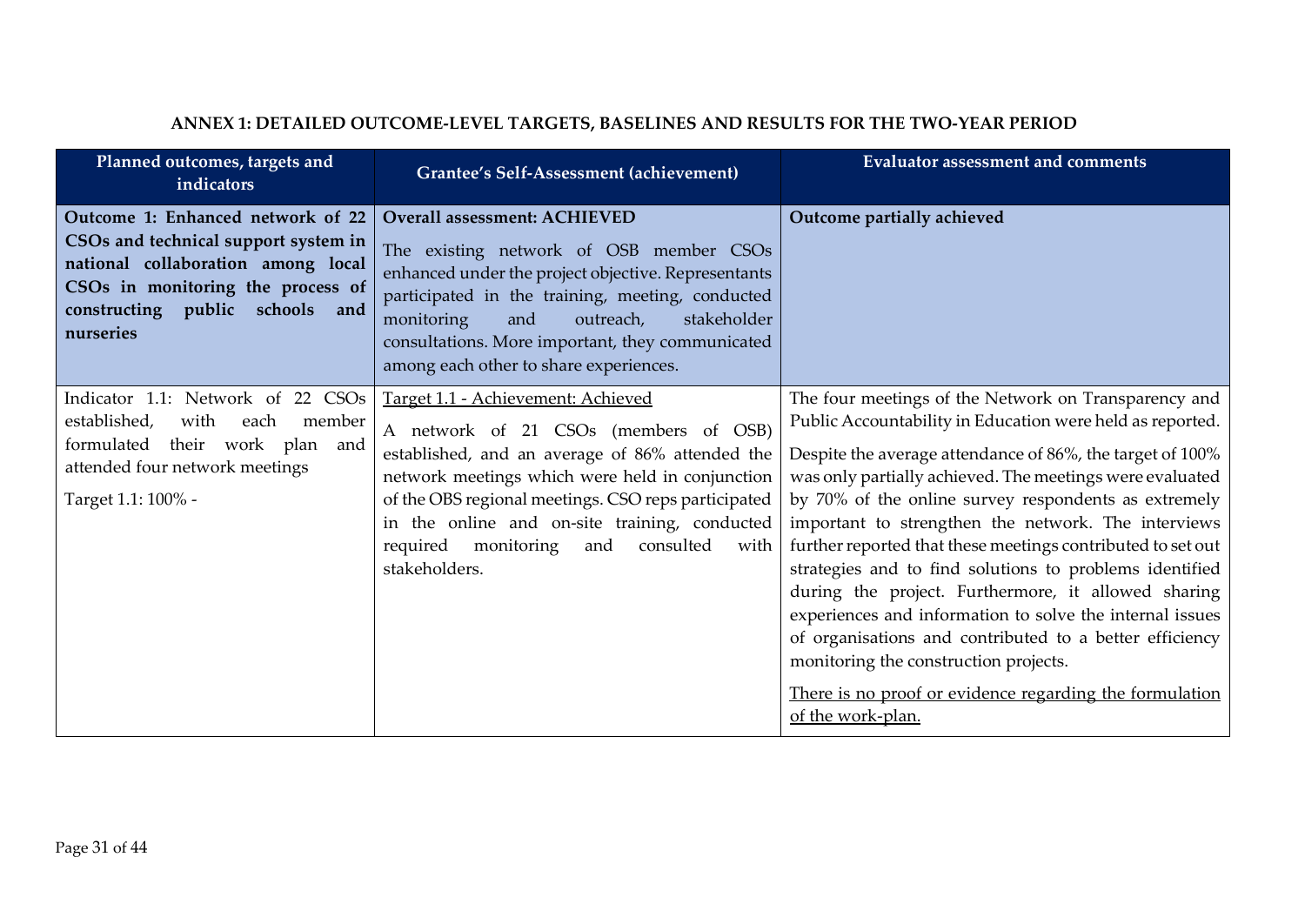| Indicator 1.2 - 22 CSOs completed their<br>baseline study of construction related<br>cases in their municipalities<br>Target 1.2: 100% | Target 1.2 - Achievement: Achieved<br>All 21 organizations in the network participated in<br>their baseline study and identified a total of 135<br>construction plans to be monitored. | The Baseline Survey was conducted by all CSOs gathering<br>information on the construction projects in their<br>municipalities.                                                                                                                                              |
|----------------------------------------------------------------------------------------------------------------------------------------|----------------------------------------------------------------------------------------------------------------------------------------------------------------------------------------|------------------------------------------------------------------------------------------------------------------------------------------------------------------------------------------------------------------------------------------------------------------------------|
| No Indicator was set for Output 1.3                                                                                                    | No target was set for output 1.3                                                                                                                                                       | A Technical Chamber was established to support the 21<br>CSOs with a team of 4 consultants (2 senior and two<br>juniors - interns).                                                                                                                                          |
|                                                                                                                                        |                                                                                                                                                                                        | The process of analysing the documents and clarification<br>requests is complex. The organisations often required an<br>answer in a short period. The fact that only one person<br>received remuneration for this work limited hugely the<br>TC capacity to answer promptly. |
|                                                                                                                                        |                                                                                                                                                                                        | The OS also remarked that even the TC standard<br>operational model sometimes was inadequate to the local<br>specificities of municipalities.                                                                                                                                |
| No Indicator was made for Output 1.4                                                                                                   | No target was set for output 1.4                                                                                                                                                       | The platform for the online courses was successfully set<br>up in August 2017.                                                                                                                                                                                               |
|                                                                                                                                        |                                                                                                                                                                                        | The OS reported that the models - for official complaints,<br>clarification requests, and legal support -available online<br>and created during the project require improvement and<br>will have to be adapted to the different municipalities.                              |
| Outcome 2: Increased capacity of 22<br>local CSOs to monitor biddings,                                                                 | <b>Overall assessments: ACHIEVED</b>                                                                                                                                                   | Outcome partially achieved                                                                                                                                                                                                                                                   |
| contracts and constructions of public                                                                                                  | The project lost one CSO at the outset but continued<br>to engage with 21 CSOs. The project offered online                                                                             |                                                                                                                                                                                                                                                                              |
| schools and nurseries                                                                                                                  | and on-site training, and by opening the                                                                                                                                               |                                                                                                                                                                                                                                                                              |
|                                                                                                                                        | participation to people outside of 21 CSOs, the<br>project achieved to reach the critical mass of people                                                                               |                                                                                                                                                                                                                                                                              |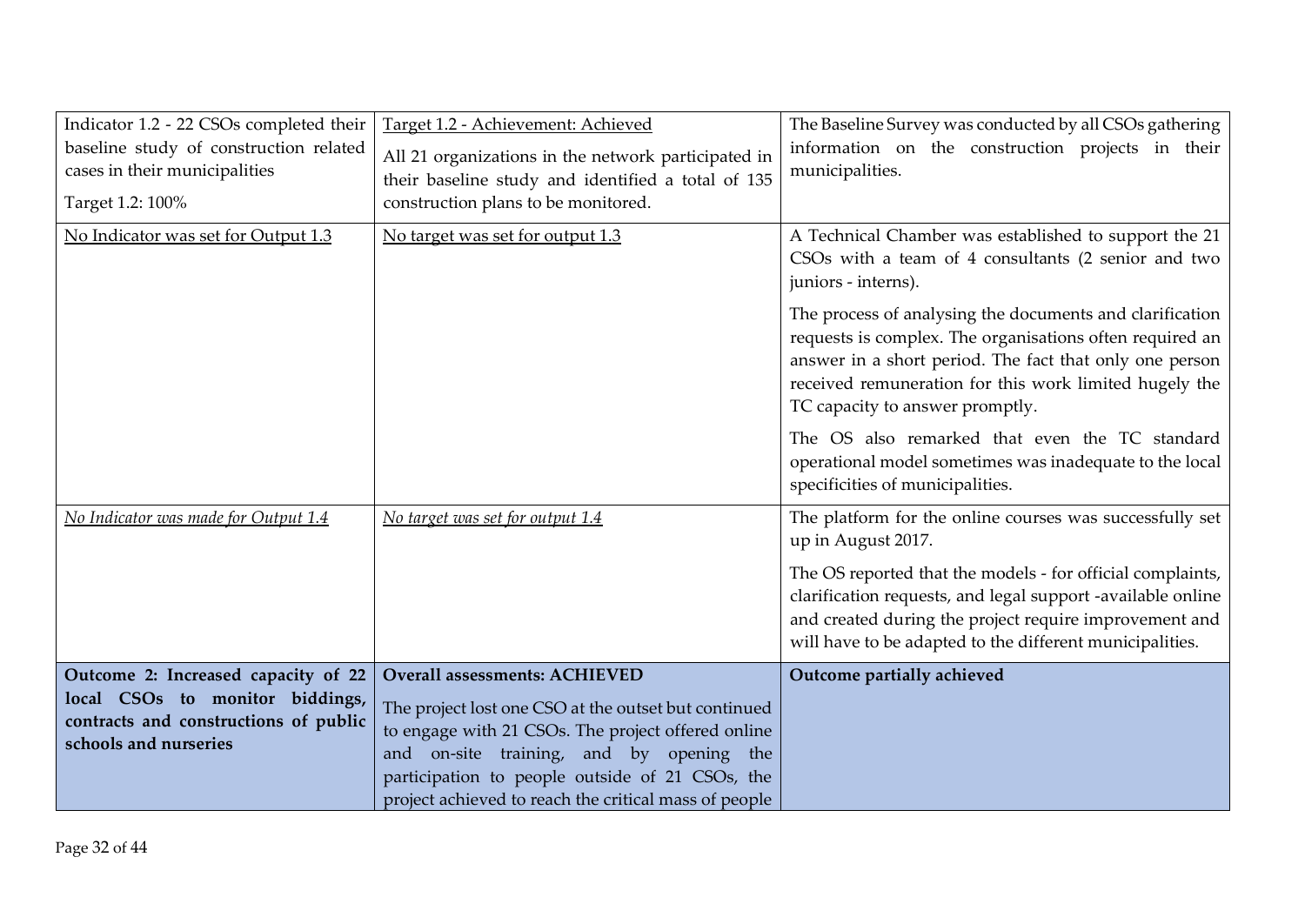|                                                                                                                                                                                                                | who could participate in the monitoring process.<br>Member CSOs had difficulties in enlarging their<br>volunteer pool but more than half succeeded to<br>recruit at least one new volunteer in the monitoring<br>process.                                                                                                                                                                                                                                                                                                                                                                            |                                                                                                                                                                                                                                                                                                                                                                                                                                                                                               |
|----------------------------------------------------------------------------------------------------------------------------------------------------------------------------------------------------------------|------------------------------------------------------------------------------------------------------------------------------------------------------------------------------------------------------------------------------------------------------------------------------------------------------------------------------------------------------------------------------------------------------------------------------------------------------------------------------------------------------------------------------------------------------------------------------------------------------|-----------------------------------------------------------------------------------------------------------------------------------------------------------------------------------------------------------------------------------------------------------------------------------------------------------------------------------------------------------------------------------------------------------------------------------------------------------------------------------------------|
| Indicator 2.1: Number of new volunteers<br>recruited after project's presentation<br>event<br>Target 2.1: At least two new volunteers<br>recruited after project's presentation<br>event (total 44 volunteers) | Target 2.1-Achievement: Partially Achieved<br>Only 12 of the 21 local partners were able to recruit<br>at least one new volunteer. Did not reached the<br>target of 44 volunteers.                                                                                                                                                                                                                                                                                                                                                                                                                   | The 21 local CSOs organised outreach events to raise<br>awareness and for volunteer recruitment.<br>The beneficiaries reported that the local events were<br>essential to introduce the project to the communities.<br>Notwithstanding, some respondents reported low event<br>attendance.<br>According to the online survey, only approximately 50%<br>of the beneficiary organisations were not able to recruit<br>volunteers, against the target of having two volunteers<br>per each CSO. |
| Indicator 2.2: planned CSO activists<br>(90%) completed the three online<br>training modules, bidding, contracts,<br>and construction monitoring.<br>Target 2.2: 90% (81 people).                              | Target 2.2 - Achievement: Partially Achieved<br>As it was difficult to bring participants from only 21<br>partner CSOs (average 80 participants), the grantee<br>decided to open the training to other people from<br>OSB network. 56 participants completed all 3<br>modules (69% of target). 122 completed the first<br>module (59%), 93 completed the second module<br>(45%) and 77 completed the third module (47%).<br>The 90% completion of the online trainings turned<br>out to be too optimistic, due the general average<br>completion rates for online courses, which is<br>normally low. | Two rounds of 3 weeks online training courses (modules<br>1 and 2) and one module of 4 weeks online training<br>courses (module 3) in public bidding, construction<br>monitoring, and contracting procedures were organised.<br>The number of planned CSOs activists that complete the<br>three online modules was 56, corresponding to 69% of the<br>target (81 activists).                                                                                                                  |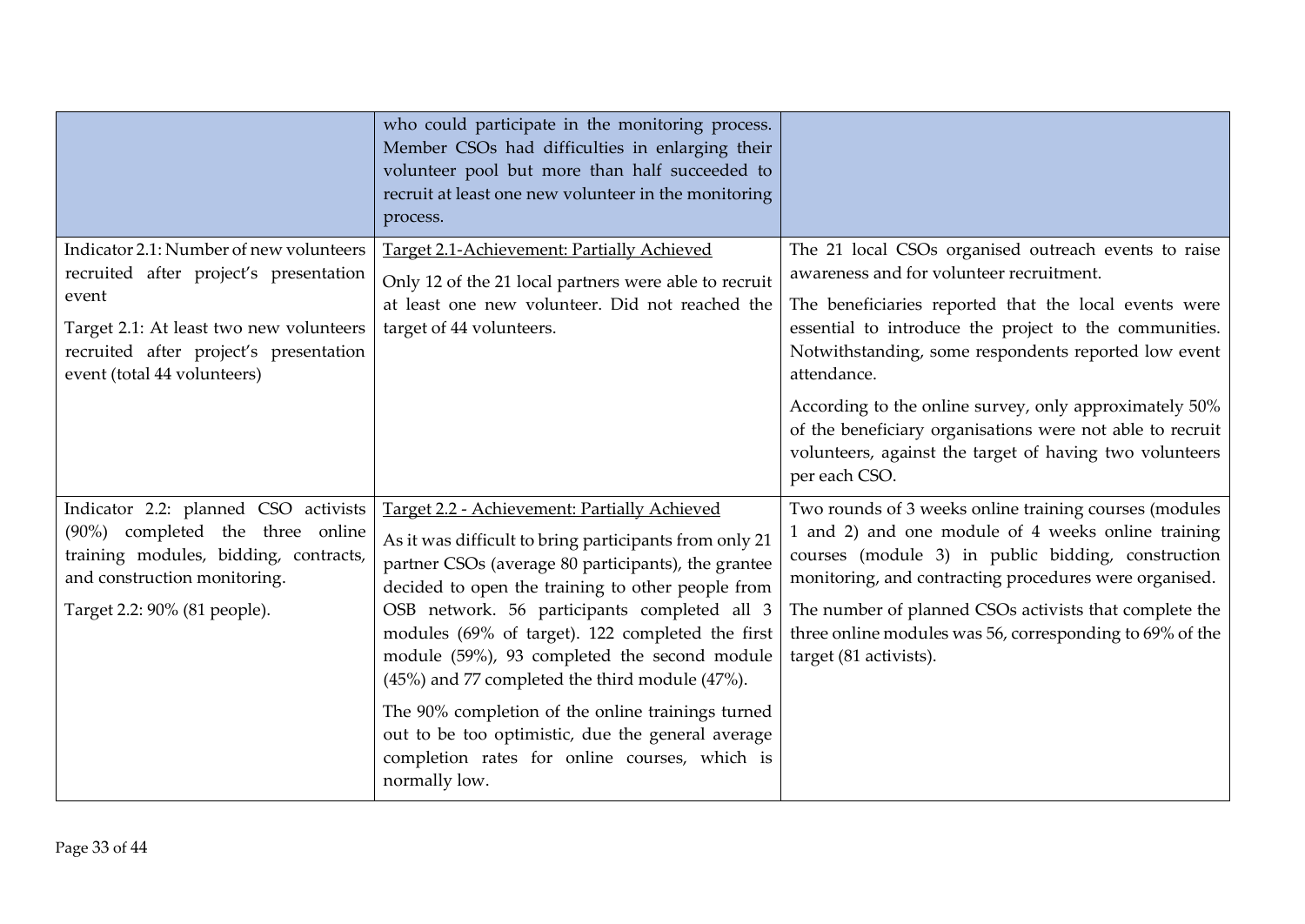| Indicator 2.3: planned trainees (24) who<br>completed the on-site training<br>Target 2.3: 100% (24).                                                                                                   | Target 2.3 - Achievement: Achieved<br>2-day on-site training for Modules I and II with 24<br>participants and 100% completion; 1-day training<br>for Module III with 26 participants (Target<br>Exceeded)                                                                                                                                                                                                                                                                                                             | The two rounds of the on-site modules concerning the<br>same subjects were held. The on-site modules were<br>attended by 24 participants on the first round of all<br>modules, and by 32 participants on the second round.                                                                                                                                                                                                                                                                                                                                                                      |
|--------------------------------------------------------------------------------------------------------------------------------------------------------------------------------------------------------|-----------------------------------------------------------------------------------------------------------------------------------------------------------------------------------------------------------------------------------------------------------------------------------------------------------------------------------------------------------------------------------------------------------------------------------------------------------------------------------------------------------------------|-------------------------------------------------------------------------------------------------------------------------------------------------------------------------------------------------------------------------------------------------------------------------------------------------------------------------------------------------------------------------------------------------------------------------------------------------------------------------------------------------------------------------------------------------------------------------------------------------|
| Outcome 3: Increased participation and<br>collaboration between civil society and<br>Federal Government in elaborating,<br>monitoring and controlling public<br>policy for infrastructure in education | <b>Overall assessments: PARTIALLY ACHIEVED</b><br>Due to the complication and difficult processes of<br>the monitoring of three segments of the construction<br>of public schools and nurseries, the planned targets<br>of monitoring were not fulfilled. However, through<br>this process, CSOs were actively involved in the<br>monitoring process and more importantly their<br>partnership with public authorities including the<br>federal government was enhanced and several<br>success stories were produced. | Outcome partially achieved                                                                                                                                                                                                                                                                                                                                                                                                                                                                                                                                                                      |
| Indicator 3.1: 22 CSOs completed their<br>three segments of monitoring with<br>support of the TB and its Technical<br>Chamber.<br>Target 3.1: 60% (14 CSOs).                                           | Target 3.1-Achievement: Partially Achieved<br>16 (76%) of 21 CSOs engaged in regular monitoring<br>very actively, but only 7 managed to complete all<br>three segments of monitoring.                                                                                                                                                                                                                                                                                                                                 | The target of 60% of the CSOs complete the three<br>segments of the monitoring is a conservative target. It was<br>only partially achieved as 7 CSOs equals to 33%.<br>From the 135 selected constructions according to the<br>baseline study, only 64 had a prior or new contracting<br>procedure that could be assessed. Out of 64, the 21 OSs<br>were able to monitor 35. A large share of construction<br>works was cancelled or never contracted (55).<br>Other potential indicators, based on the description of the<br>activities, indicate that the outputs were partially<br>achieved: |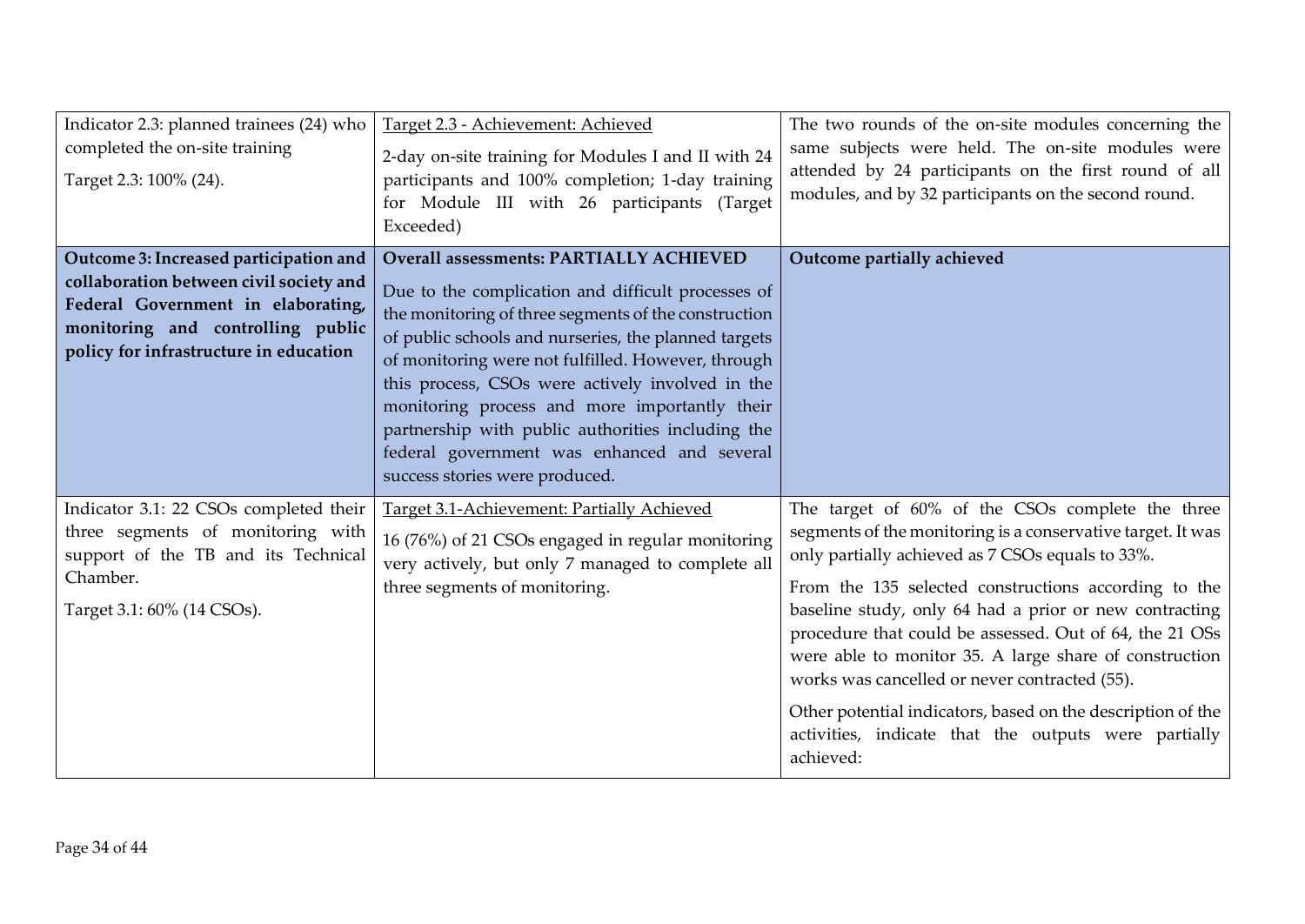|                                                                                                                                                            |                                                                                                                                                                                                                                         | Output 3.2 - 49 construction works were monitored<br>against the 71 targeted construction works.                                                                                                                                                                                                                                                                                                                                                                                                              |
|------------------------------------------------------------------------------------------------------------------------------------------------------------|-----------------------------------------------------------------------------------------------------------------------------------------------------------------------------------------------------------------------------------------|---------------------------------------------------------------------------------------------------------------------------------------------------------------------------------------------------------------------------------------------------------------------------------------------------------------------------------------------------------------------------------------------------------------------------------------------------------------------------------------------------------------|
|                                                                                                                                                            |                                                                                                                                                                                                                                         | Output 3.3 - 35 contracting procedures were monitor<br>against the planned 167 contracting procedures.                                                                                                                                                                                                                                                                                                                                                                                                        |
| Indicator 3.2: increase in completion of<br>construction in target municipalities<br>(22) as compared to the baseline (2017).<br>Target 3.2: 30% increase. | Target 3.2- Achievement: Partially Achieved<br>According to data collected on two different<br>occasions after the baseline, completion of<br>constructions was 20.3% higher in the 2nd year of<br>the project compared to the 1st year | The baseline refers to the moment when the activities<br>started. As such, the 20% increase is between prior-to<br>project and after two years.                                                                                                                                                                                                                                                                                                                                                               |
| No Indicator was set for Outputs 3.4                                                                                                                       | No target was set for output 3.4                                                                                                                                                                                                        | Nineteen stakeholder consultations were held, instead of<br>20 (one of the 21 CSO decided to leave the project in<br>March 2019, due to internal organizational problems.<br>Another OS19 did not deliver the output 3.4, due to the<br>lack of capacity to timely organise the event).<br>Although some OS reported low participation, namely<br>from governmental authorities, others refer that these<br>events were essential to provide visibility to the project,<br>particularly to the observatories. |
| No Indicator was set for Outputs 3.5                                                                                                                       | No target was set for output 3.5                                                                                                                                                                                                        | Two reports were drafted and published and 3 meetings<br>with the Federal Government were held. The first report<br>entitled "Monitoring of federally funded schools and<br>nursery facilities" was drafted together with the Google<br>financed project "Tá de Pé". It addressed the obstacles to<br>access information in both projects. The second one<br>compared the current situation of construction projects to<br>the baseline data, pointing out problems identified in the                         |

<sup>19</sup> The OS of S. José dos Campos.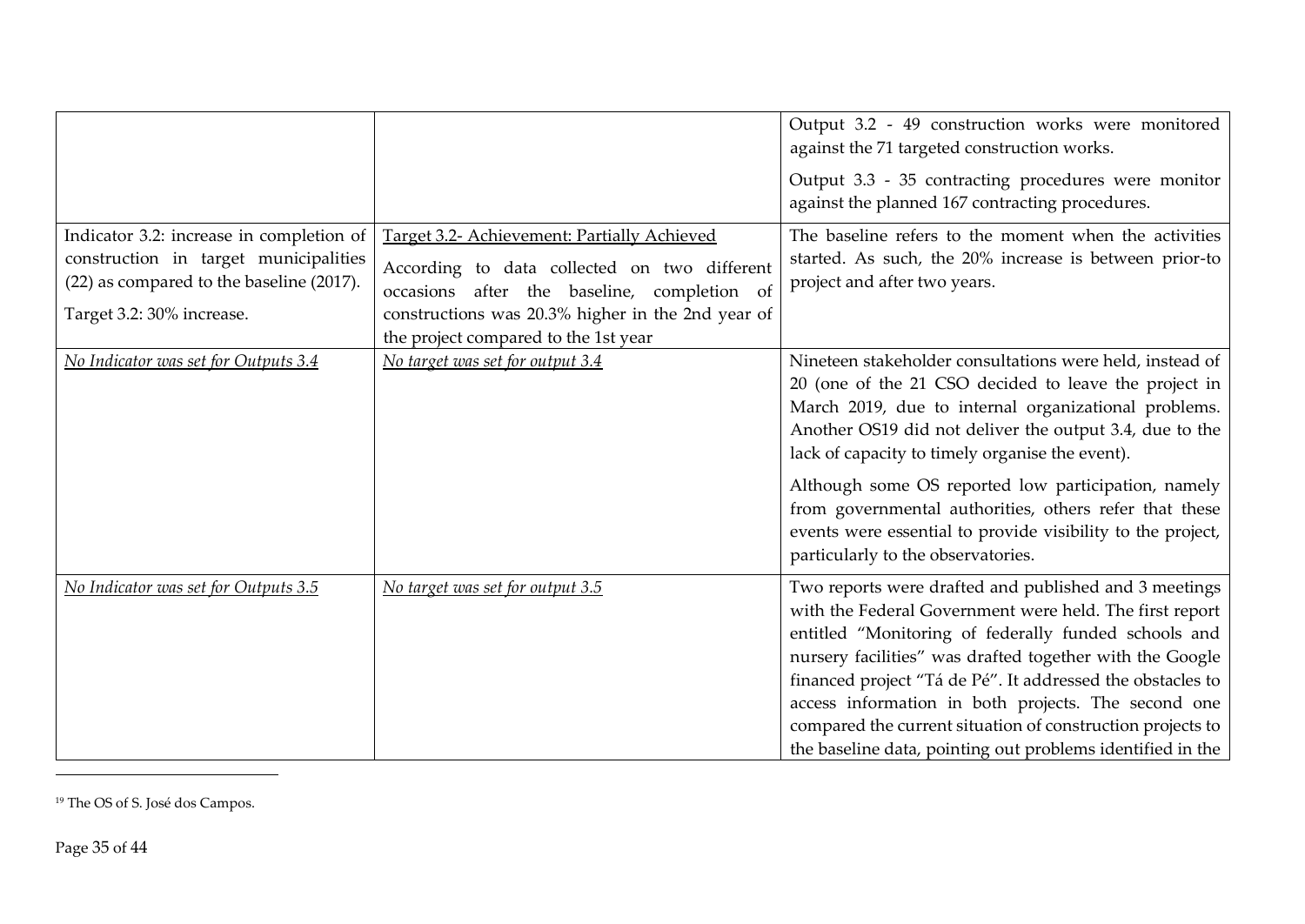|                                      |                                  | monitoring and offered recommendations for policy<br>changes. The findings were presented at a public hearing<br>at a Committee in Parliament. Both reports were printed<br>and distributed among the public. These received praised<br>during the evaluation, particularly by CGU officers (the<br>federal control body) for its quality and accuracy.<br>Testimonies also mentioned that these reports confirmed<br>the findings of their own reports, expressing respect and<br>esteem that the civil society, using their own tools, reach<br>the same conclusions as CGU. |
|--------------------------------------|----------------------------------|--------------------------------------------------------------------------------------------------------------------------------------------------------------------------------------------------------------------------------------------------------------------------------------------------------------------------------------------------------------------------------------------------------------------------------------------------------------------------------------------------------------------------------------------------------------------------------|
| No Indicator was set for Outputs 3.6 | No target was set for output 3.6 | The grantee believes that this meeting helped to establish<br>the link with these authorities, and it can mark the<br>beginning of new partnerships.                                                                                                                                                                                                                                                                                                                                                                                                                           |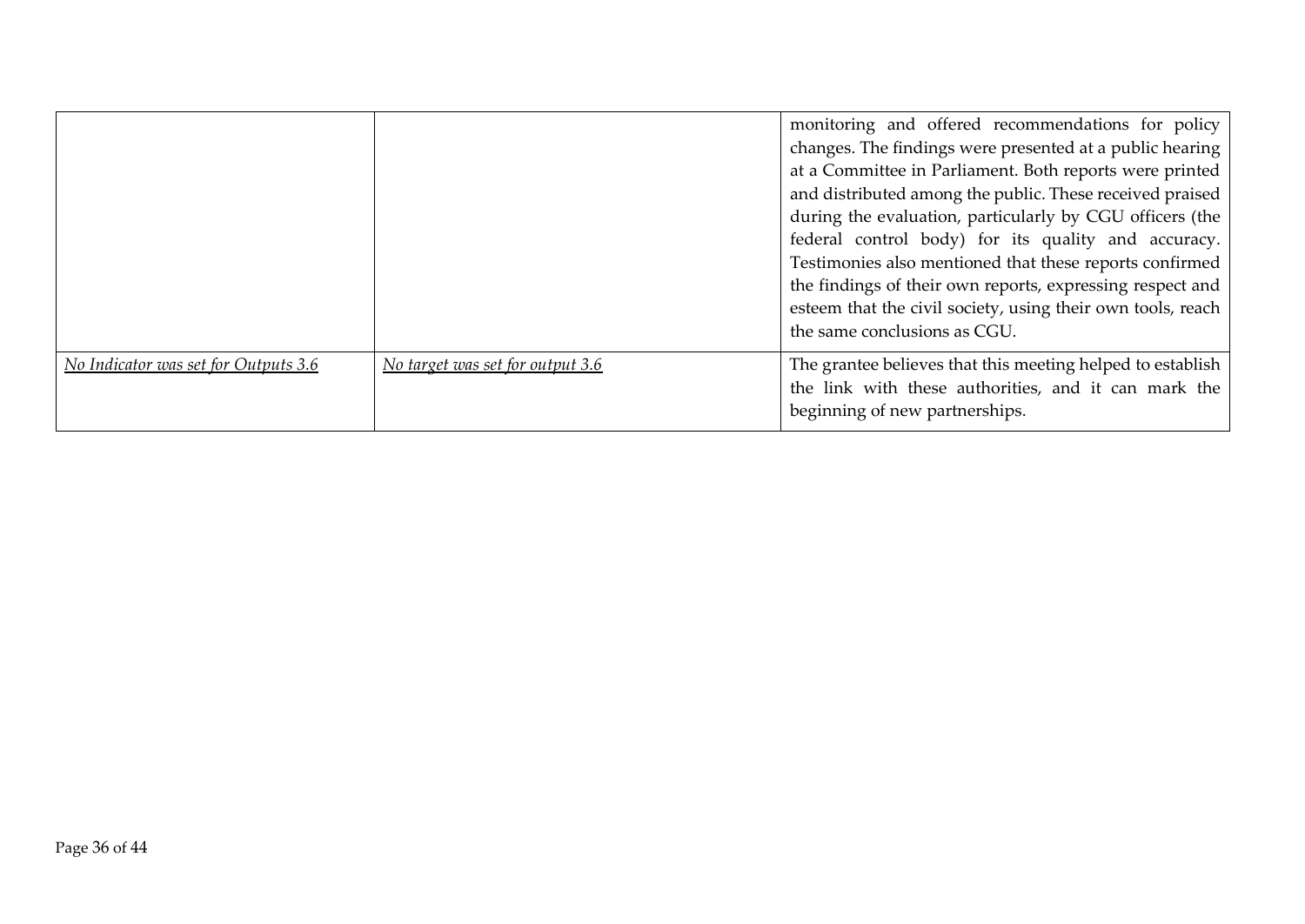## **ANNEX 2: EVALUATION QUESTIONS**

<span id="page-36-0"></span>

| <b>DAC</b> criterion  | <b>Evaluation Question</b>                                                                                                                                                                                                                                                                                                                                          | <b>Related sub-questions</b>                                                                                                                                                                                                                          |
|-----------------------|---------------------------------------------------------------------------------------------------------------------------------------------------------------------------------------------------------------------------------------------------------------------------------------------------------------------------------------------------------------------|-------------------------------------------------------------------------------------------------------------------------------------------------------------------------------------------------------------------------------------------------------|
| <b>Relevance:</b>     | <b>Adequacy:</b> Were the<br>objectives of the project in<br>line with the needs and<br>priorities of the target<br>beneficiaries?                                                                                                                                                                                                                                  | What were the needs and<br>priorities of the target<br>communities and CSOs?                                                                                                                                                                          |
|                       | <b>Alignment:</b> Was the project<br>clearly within stakeholders'<br>mandate and congruent<br>with their strategic<br>framework?                                                                                                                                                                                                                                    | How does the project is aligned<br>$\bullet$<br>with the strategic guidelines and<br>priorities of your organization?<br>Did the project design promote<br>alignment and synergies with<br>parallel google funded project?                            |
|                       | <b>Design:</b> Were the project<br>activities/outputs adequate<br>to make progress towards<br>the project outcome?<br>Were risks appropriately<br>identified by the project?                                                                                                                                                                                        | Were the outputs well designed to<br>$\bullet$<br>achieve the intended outcomes?<br>Would you change any of these<br>outputs?<br>Was there any verified risk that<br>wasn't initially foreseen?                                                       |
| <b>Effectiveness:</b> | the<br>project,<br>Was<br>as<br>able<br>implemented,<br>to<br>achieve<br>objectives<br>and<br>goals?                                                                                                                                                                                                                                                                | Was the project implemented as<br>the<br>envisaged<br>by<br>project<br>document? (If not, why not?)<br>Were the project activities adequate<br>to make progress towards the<br>project objectives?                                                    |
| Efficiency            | To what extent was there a<br>reasonable<br>relationship<br>between<br>resources<br>expended<br>and<br>project<br>impacts?                                                                                                                                                                                                                                          | Was there a reasonable relationship<br>between project inputs and project<br>outputs?<br>To what extent the Implementing<br>Agency fostered coordination and<br>achieved synergies with other on-<br>going initiatives (e.g. google prize<br>project) |
| Impact                | (Outcome 1) To what extent<br>has the project contributed<br>to enhance the network of<br>local CSO <sub>s</sub> ?<br>(Outcome 2) To what extent<br>has the project contributed<br>to increasing the capacity of<br>local CSO <sub>s</sub> ?<br>(Outcome 3) To what extent<br>has the project contributed<br>increasing<br>the<br>to<br>collaboration between civil | To what extent the project had an<br>impact on the access to education<br><b>Brazil</b><br>in<br>those<br>specific<br>in<br>communities?                                                                                                              |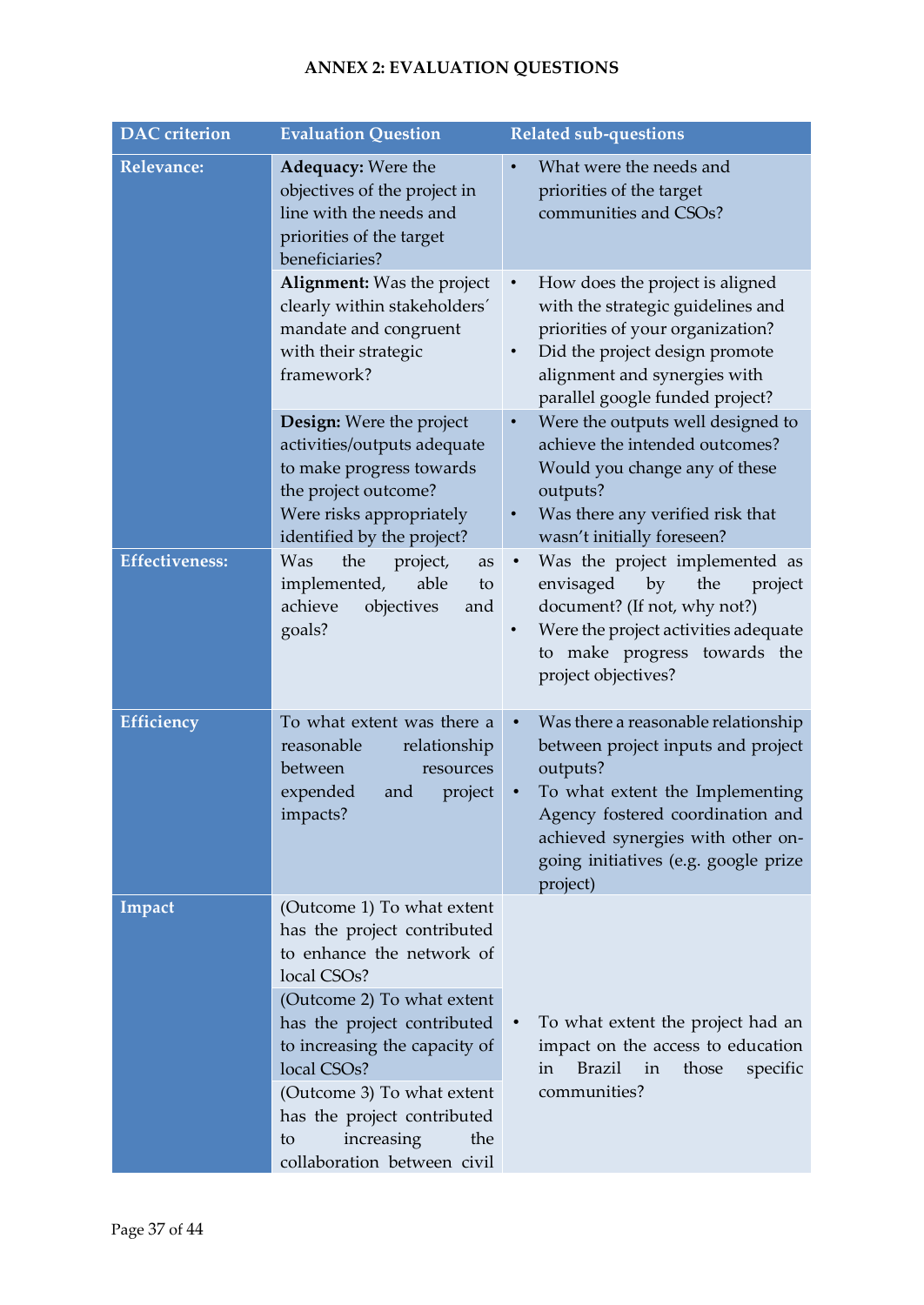|                                 | Federal<br>society<br>and<br>Government in elaborating,<br>monitoring and controlling<br>public<br>policy<br>for<br>infrastructure in education?                                                                     | $\bullet$ | To what extent has the project<br>and<br>caused<br>changes<br>effects,<br>positive and negative, foreseen and<br>unforeseen, on democratization?                                                                                                                           |
|---------------------------------|----------------------------------------------------------------------------------------------------------------------------------------------------------------------------------------------------------------------|-----------|----------------------------------------------------------------------------------------------------------------------------------------------------------------------------------------------------------------------------------------------------------------------------|
| Sustainability                  | To what extent has the<br>project, as designed and<br>implemented, created what<br>is likely to be a continuing<br>towards<br>impetus<br>democratic development?                                                     | $\bullet$ | Are the involved parties willing<br>and able to continue the project<br>activities on their own after the<br>project conclusion?                                                                                                                                           |
| <b>UNDEF</b><br>value-<br>added | To what extent was UNDEF<br>able to take advantage of its<br>position<br>unique<br>and<br>comparative advantage to<br>achieve results that could<br>not have been achieved had<br>support come from other<br>donors? |           | <b>UNDEF</b><br>What<br>able<br>was<br>to<br>accomplish through the project that<br>could not as well have been<br>achieved by alternative projects,<br>other donors, or other stakeholders<br>(Government, NGOs, etc.)?<br>To what extent was this project<br>innovative? |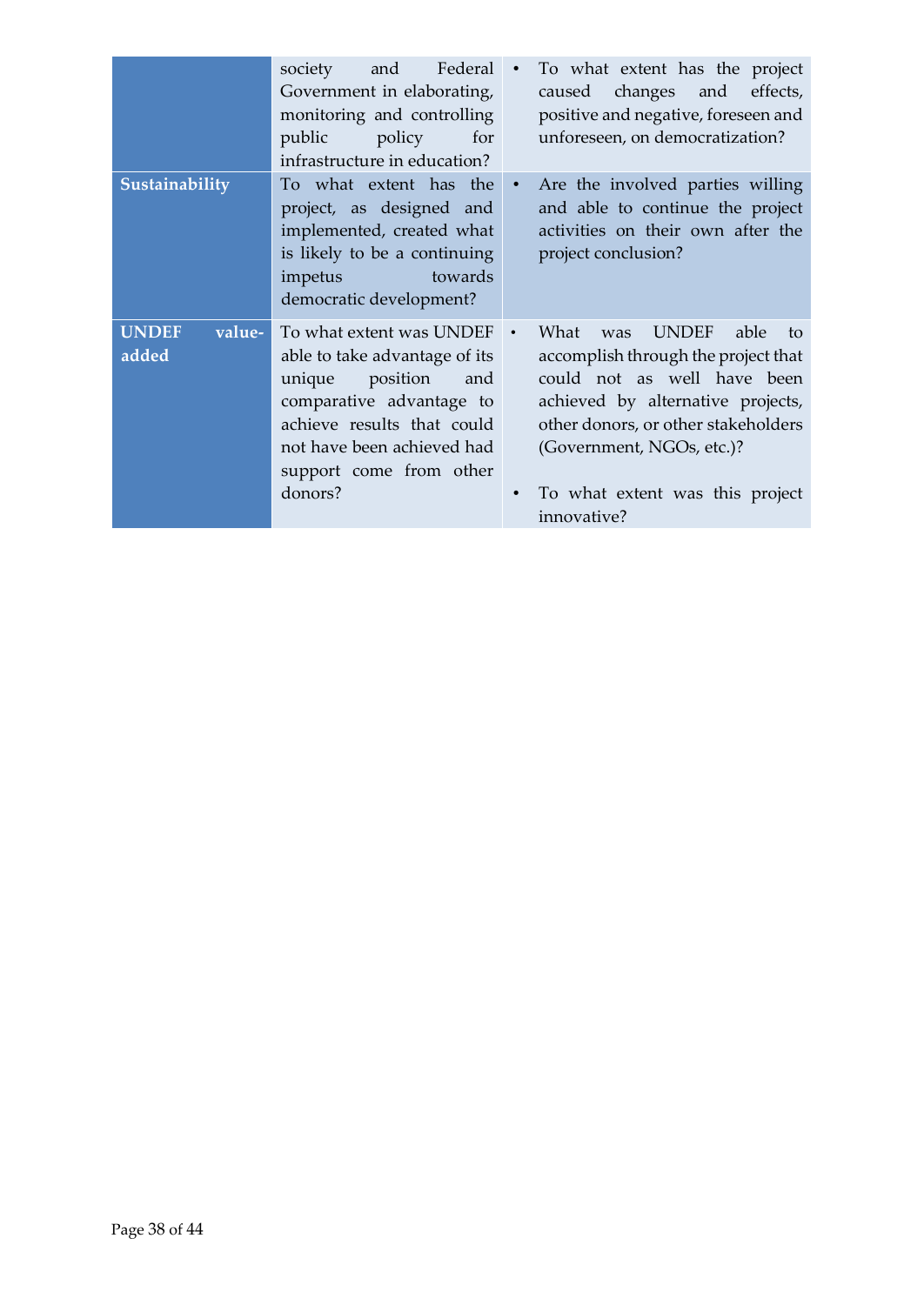#### **ANNEX 3: SUMMARY OF ONLINE SURVEY**

<span id="page-38-0"></span>This Annex presents the compiled data and the most relevant questions of the online survey responded by 17 CSOs representatives, from 02/12/2019 to 22/12/2019.

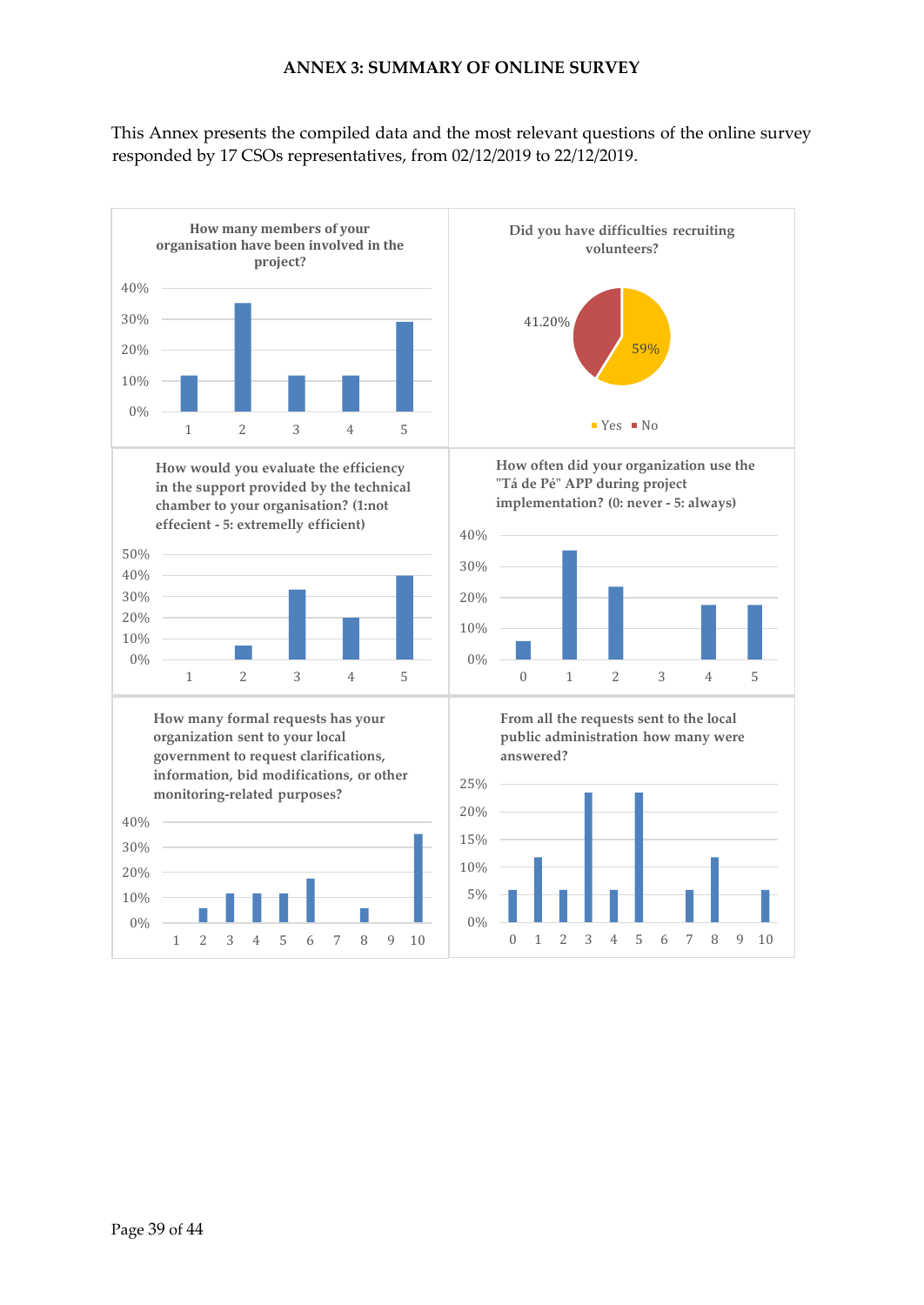

**collaboration between your organisation and the local authorities? (1: very bad - 5: excelent)**



**Do you believe that your organisation will be able to continue the work of controlling and monitoring of public funds allocated to education?**



**How would you evaluate the support provided by the Implementation Agency (TB) to your organisation during the project? (1:very weak - 5: excellent)**



**To what extent do you agree with the following statement: "The project has contributed to improve the access to public education in my municipality." (1: don't agree - 5)**

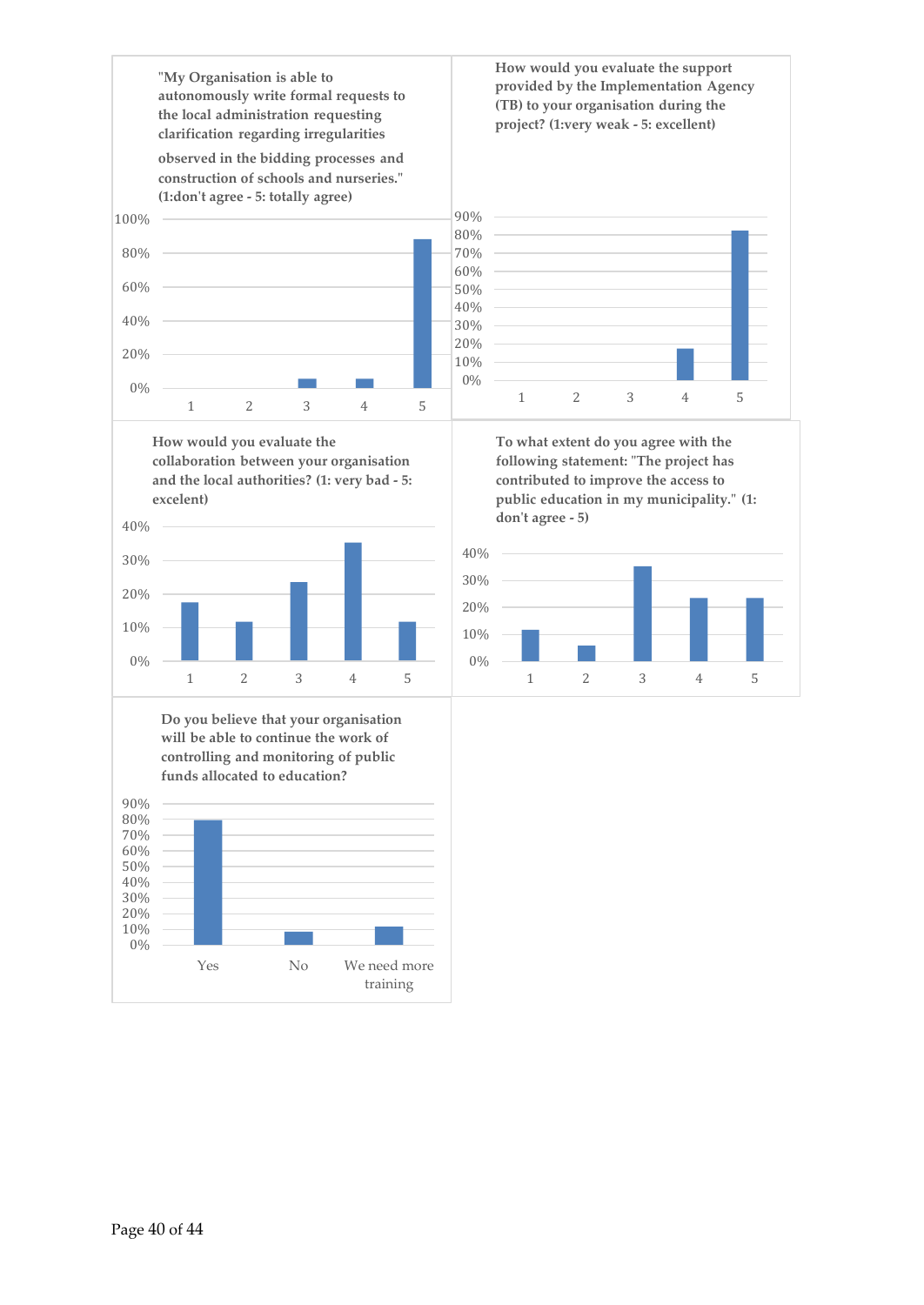### **ANNEX 4: DOCUMENTS REVIEWED**

### <span id="page-40-0"></span>**Project Specific**

- Project Document
- Project Document Annex 1: Results framework of the project
- Project Document Annex 1.2: Work plan
- Project Document Annex 2: Detailed Budget of the Project
- Narrative Midterm report
- Narrative Final Report
- Closure checklist
- Final Financial Utilization Report
- Final Financial Utilization Report justification for expenditure deviations
- UDF-15-BRA-681Milestone verification Report
- Annexe 1:1st and 2nd Network Meeting Report
- Annexe 2: Baseline survey
- Annexe 3: Sample of analyses by the Technical Chamber
- Annexe 4: Example of online courses content
- Annexe 5: Outreach event- selected photos
- Annexes 6-12: Training modules course plan
- Annexe 6-12: Training modules contents
- Annexe 13: Checklists for monitoring

#### **Materials published in the framework of the project**

- *Monitoring of federally funded schools and nursery facilities*, in [https://www.transparencia.org.br/downloads/publicacoes/18082018\\_relatorioOT](https://www.transparencia.org.br/downloads/publicacoes/18082018_relatorioOT%20(1).pdf) [%20\(1\).pdf](https://www.transparencia.org.br/downloads/publicacoes/18082018_relatorioOT%20(1).pdf)
- *Positive impact stories for qualitative assessment*, Transparência Brasil, in [https://www.transparencia.org.br/downloads/publicacoes/Resultados%20positiv](https://www.transparencia.org.br/downloads/publicacoes/Resultados%20positivos%20EN.pdf) [os%20EN.pdf](https://www.transparencia.org.br/downloads/publicacoes/Resultados%20positivos%20EN.pdf)
- *The challenges in the construction of nurseries and schools in Brazilian municipalities*, Transparência Brasil, in [https://www.transparencia.org.br/downloads/publicacoes/Obra%20Transparente](https://www.transparencia.org.br/downloads/publicacoes/Obra%20Transparente%200706.pdf) [%200706.pdf](https://www.transparencia.org.br/downloads/publicacoes/Obra%20Transparente%200706.pdf)

#### **Other sources**

- *UNICEF 175 million children lack access to nurseries and preschools worldwide*, in [https://nacoesunidas.org/unicef-175-milhoes-de-criancas-nao-tem-acesso-a](https://nacoesunidas.org/unicef-175-milhoes-de-criancas-nao-tem-acesso-a-creches-e-pre-escola-no-mundo/amp/)[creches-e-pre-escola-no-mundo/amp/](https://nacoesunidas.org/unicef-175-milhoes-de-criancas-nao-tem-acesso-a-creches-e-pre-escola-no-mundo/amp/)
- *Prochildood Program*, National Education Development Fund (FNDE), in [https://www.fnde.gov.br/index.php/programas/proinfancia/sobre-o-plano-ou](https://www.fnde.gov.br/index.php/programas/proinfancia/sobre-o-plano-ou-programa/funcionamento)[programa/funcionamento](https://www.fnde.gov.br/index.php/programas/proinfancia/sobre-o-plano-ou-programa/funcionamento)
- *59% of federally funded schools and nurseries facilities have delivery problems*, Transparência Brasil, in [https://www.transparencia.org.br/blog/wp](https://www.transparencia.org.br/blog/wp-content/uploads/2018/12/Relatorio_campanha-TdP_08112018.pdf)[content/uploads/2018/12/Relatorio\\_campanha-TdP\\_08112018.pdf](https://www.transparencia.org.br/blog/wp-content/uploads/2018/12/Relatorio_campanha-TdP_08112018.pdf)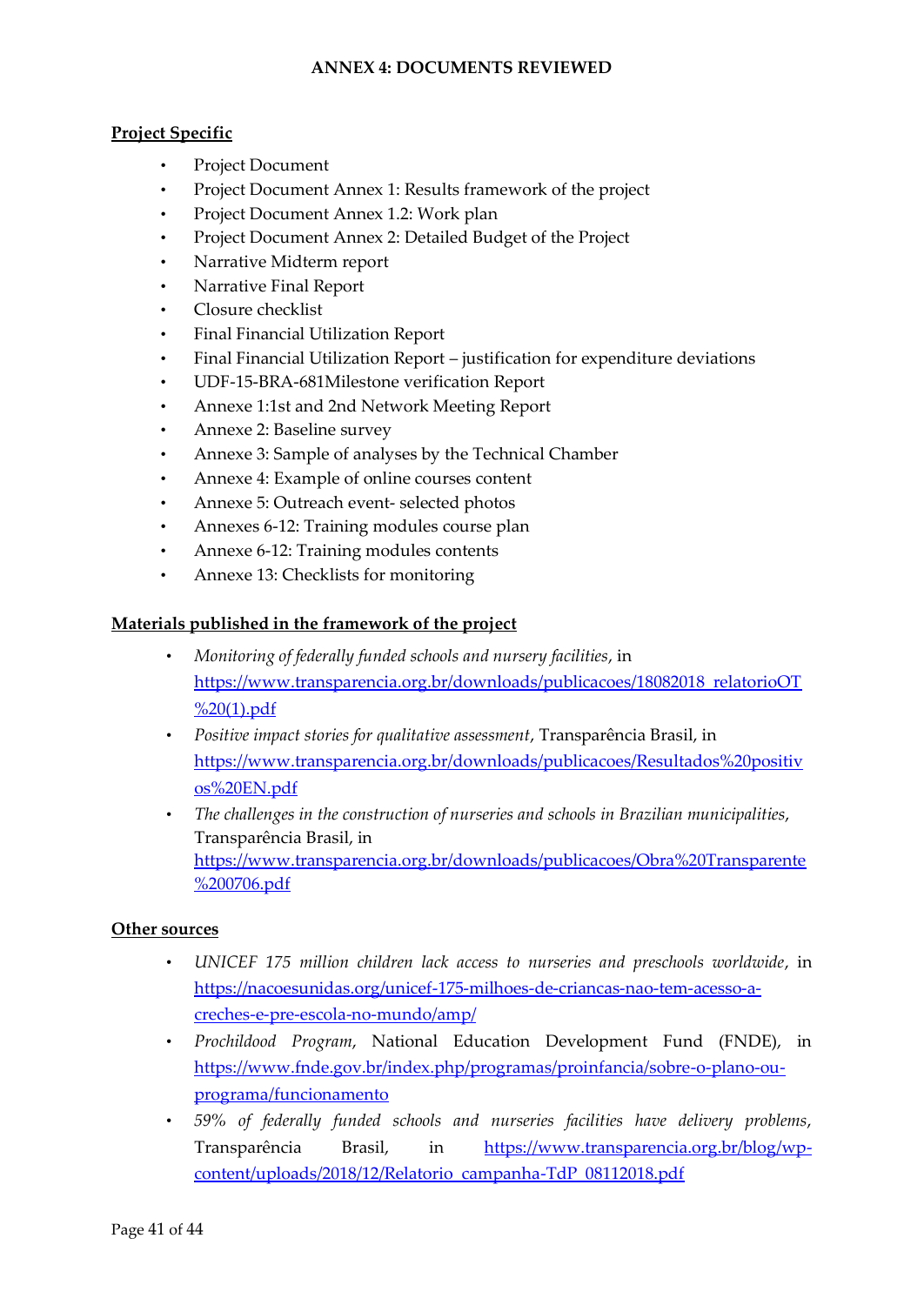- *Brazilian Social Observatory Uberlândia receives Republic Prize of the Federal Public Prosecution Service,* in<http://uberlandia.osbrasil.org.br/>
- *Integrated Monitoring, Execution and Control System (SIMEC)*, National Education Development Fund (FNDE), in [https://www.fnde.gov.br/fnde\\_sistemas/simec](https://www.fnde.gov.br/fnde_sistemas/simec)
- *Transparency and social control in public management: performance and contributions of social observatories in Brazil*, Jovana Zanetti e Osmar Antonio Bonzanini, March 2019, in [www.osbrasil.org.br](http://www.osbrasil.org.br/)
- *Evaluation Report (n.80) on the Implementation of Government Program Implementation of Schools for Early Childhood Education,* Ministry of Transparency and General Comptroller Office (CGU), in<https://auditoria.cgu.gov.br/download/10722.pdf>
- *Law enforcement of Access to Information Act in the Federal Public Administration,*  Ministry of Transparency and General Comptroller Office (CGU), in [https://www.cgu.gov.br/Publicacoes/ouvidoria/arquivos/aplicacao-da-lai-](https://www.cgu.gov.br/Publicacoes/ouvidoria/arquivos/aplicacao-da-lai-2019.pdf/view)[2019.pdf/view](https://www.cgu.gov.br/Publicacoes/ouvidoria/arquivos/aplicacao-da-lai-2019.pdf/view)
- *Diagnóstico de efetividade de pedidos via LAI para nível local e o impacto no controle social*, Transparância Brasil, May 2019, in [https://www.transparencia.org.br/blog/wp](https://www.transparencia.org.br/blog/wp-content/uploads/2019/05/Diagnostico_TdP_OT_LAI_2019.pdf)[content/uploads/2019/05/Diagnostico\\_TdP\\_OT\\_LAI\\_2019.pdf](https://www.transparencia.org.br/blog/wp-content/uploads/2019/05/Diagnostico_TdP_OT_LAI_2019.pdf)
- *Report on the 2nd cycle of monitoring the goals of the national education plan 2018,* Ministry of Education and Culture, in<http://pne.mec.gov.br/publicacoes?start=10>
- *Programme Country for the Federative Republic of Brazil,* UNDP*, in*  [https://www.undp.org/content/dam/brazil/docs/publicacoes/undp-br-cpd-](https://www.undp.org/content/dam/brazil/docs/publicacoes/undp-br-cpd-2017.pdf)[2017.pdf](https://www.undp.org/content/dam/brazil/docs/publicacoes/undp-br-cpd-2017.pdf)
- *The Road to Results, Designing and Conducting Effective Development Evaluations*, Linda G. Imas, Ray Rist, The World Bank editions.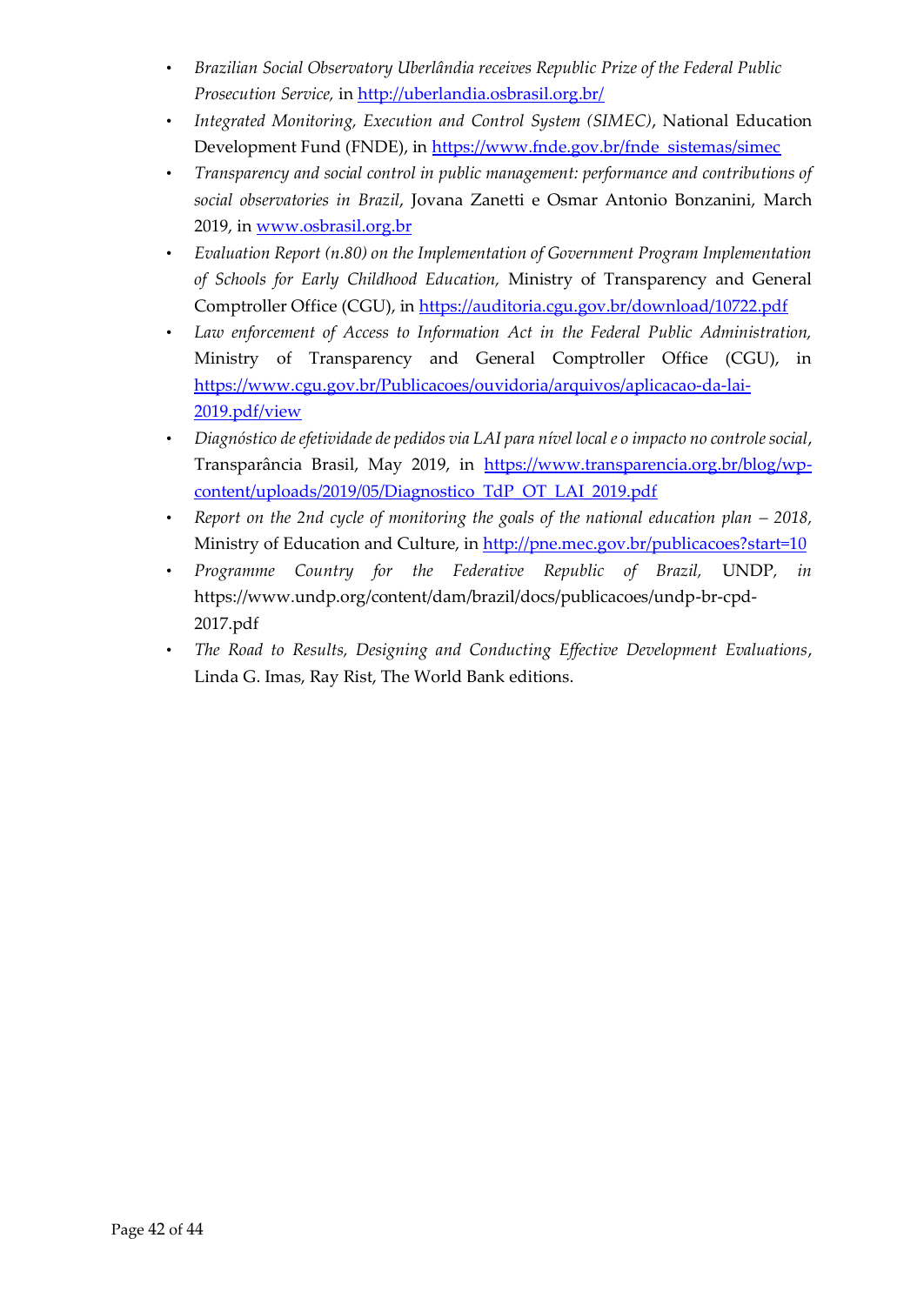### **ANNEX 5: LIST OF PERSONS INTERVIEWED AND SITES VISITED**

<span id="page-42-0"></span>

| 2-6 December                                                        |                                                                                           |
|---------------------------------------------------------------------|-------------------------------------------------------------------------------------------|
| Skype interviews with Project Team and Beneficiaries                |                                                                                           |
| Project Manager                                                     | Bianca Mondo                                                                              |
| CSO Araucária Representative                                        | Marina Claudino                                                                           |
| CSO Limeira Representative                                          | Bruno Sampaio                                                                             |
| CSO Pelotas Representative                                          | Renato Tavares                                                                            |
| CSO Uberlândia Representative                                       | Vladimir Queiroz                                                                          |
| 9 December 2019 (São Paulo)                                         |                                                                                           |
|                                                                     | Interviews with Local Authorities Representative and Transparência Brasil Project Officer |
| Government Controlling Agency (CGU)<br>Officer                      | Marcio Sobral                                                                             |
| Tá de Pé Project Manager                                            | Jessica Voigt                                                                             |
| 10 December 2019 (São José dos Campos)                              |                                                                                           |
| <b>Interviews with Project Beneficiaries</b>                        |                                                                                           |
| CSO Representative                                                  | Paulo Sampaio                                                                             |
| CSO Volunteer                                                       | Lairton Correa de Souza                                                                   |
| CSO Volunteer                                                       | Paulo Cardoso                                                                             |
| CSO Jacaraí Representative                                          | Ricardo Hammad                                                                            |
| Interview with Project Team (São Paulo)                             |                                                                                           |
| <b>Technical Chamber Expert</b>                                     | Celso Dias                                                                                |
| 11 December 2019 (Curitiba)                                         |                                                                                           |
| Briefing meeting with OSB Team                                      |                                                                                           |
| Deputy Country Director                                             | Roni Enara                                                                                |
| Program Officer                                                     | Kenia Dorl                                                                                |
| Interview with Project beneficiary                                  |                                                                                           |
| CSO Gravataí representative                                         | Carla Silva                                                                               |
| Interview with OSB Country Director                                 |                                                                                           |
|                                                                     | Ney Ribas                                                                                 |
| 12 December 2019 (Taubaté)                                          |                                                                                           |
| Interviews with Project Beneficiaries (CSO Taubaté Representatives) |                                                                                           |
| Volunteer                                                           | Marge Marcondes                                                                           |
| Focus group with Local authorities and CSO Representatives          |                                                                                           |